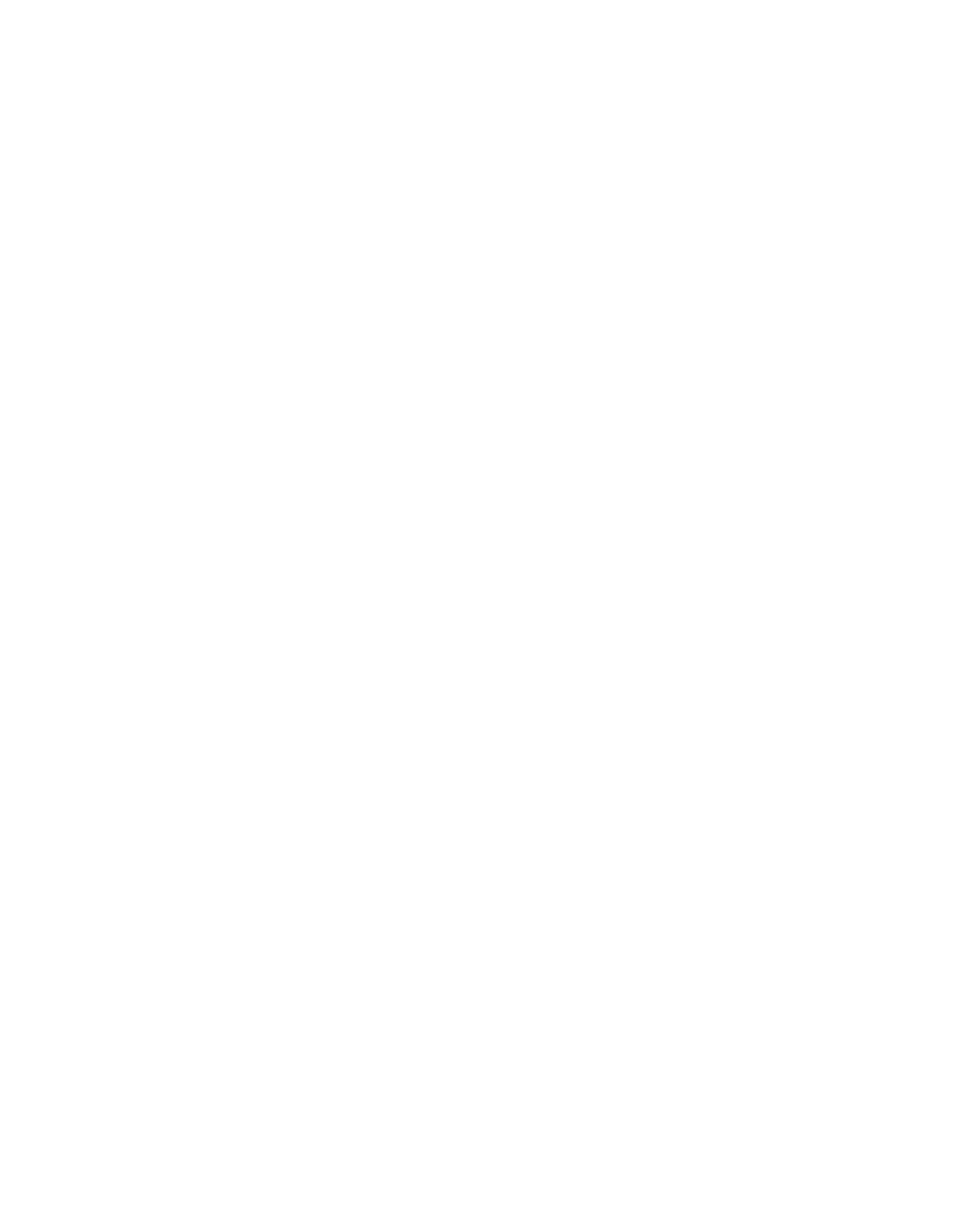# **TABLE OF CONTENTS**

| General Matters <b>Matters and State Contract Contract Contract Contract Contract Contract Contract Contract Contract Contract Contract Contract Contract Contract Contract Contract Contract Contract Contract Contract Contrac</b> |  |
|--------------------------------------------------------------------------------------------------------------------------------------------------------------------------------------------------------------------------------------|--|
| Voting Shares <b>Example 2018</b> Shares <b>Example 2018</b> Shares <b>Example 2018</b> Shares <b>Example 2018</b> Shares <b>Example 2018</b>                                                                                        |  |
| Ownership of Voting Securities by Certain Beneficial Owners and Management <b>Conservation</b> Ownership of Voting Securities                                                                                                        |  |
| Proposal No. 1: Election of Directors <b>Construction</b> Construction Construction Construction Construction Construction Construction Construction Construction Construction Construction Construction Construction Construction   |  |
| Director Nominees <b>Executive Constructs</b> and Theorem 2011 of the Construction of the Construction of the Construction of the Construction of the Construction of the Construction of the Construction of the Construction of t  |  |
|                                                                                                                                                                                                                                      |  |
| Corporate Governance <b>contracts</b> and contracts and contracts of the contract of the contract of the contract of the contract of the contract of the contract of the contract of the contract of the contract of the contract o  |  |
|                                                                                                                                                                                                                                      |  |
|                                                                                                                                                                                                                                      |  |
|                                                                                                                                                                                                                                      |  |
|                                                                                                                                                                                                                                      |  |
|                                                                                                                                                                                                                                      |  |
|                                                                                                                                                                                                                                      |  |
|                                                                                                                                                                                                                                      |  |
|                                                                                                                                                                                                                                      |  |
|                                                                                                                                                                                                                                      |  |
|                                                                                                                                                                                                                                      |  |
|                                                                                                                                                                                                                                      |  |
|                                                                                                                                                                                                                                      |  |
|                                                                                                                                                                                                                                      |  |
|                                                                                                                                                                                                                                      |  |
|                                                                                                                                                                                                                                      |  |
|                                                                                                                                                                                                                                      |  |
|                                                                                                                                                                                                                                      |  |
|                                                                                                                                                                                                                                      |  |
|                                                                                                                                                                                                                                      |  |
| Compensation Tables <b>Example 2018</b> 2019 12:00:00 12:00:00 12:00:00 12:00:00 12:00:00 12:00:00 12:00:00 12:00:00 12:00:00 12:00:00 12:00:00 12:00:00 12:00:00 12:00:00 12:00:00 12:00:00 12:00:00 12:00:00 12:00:00 12:00:00 12  |  |
|                                                                                                                                                                                                                                      |  |
| Pay Ratio Disclosure <b>contraction of the contract of the Contract Office</b> Pay Ratio Disclosure                                                                                                                                  |  |
|                                                                                                                                                                                                                                      |  |
| <b>Report of the Audit Committee</b>                                                                                                                                                                                                 |  |
|                                                                                                                                                                                                                                      |  |
| Proposal No. 2: Approval of Our Amended and Restated Cal-Maine Foods, Inc. 2012 Omnibus                                                                                                                                              |  |
| Proposal No. 3: Advisory Vote on the Compensation of Our Named Executive Officers                                                                                                                                                    |  |
| Proposal No. 4: Ratification of Selection of Independent Registered Public Accounting Firm <b>Election</b>                                                                                                                           |  |
| Stockholder Proposals <b>Manual Communisties</b> and the state of the state of the state of the state of the state of the state of the state of the state of the state of the state of the state of the state of the state of the s  |  |
| <b>Other Matters</b>                                                                                                                                                                                                                 |  |
| Incorporation by Reference <i>manufacture in the contract of the set of the set of the set of the set of the set of</i>                                                                                                              |  |
| Appendix A: Amended and Restated Cal-Maine Foods, Inc. 2012 Omnibus Long-Term Incentive                                                                                                                                              |  |
|                                                                                                                                                                                                                                      |  |

### Page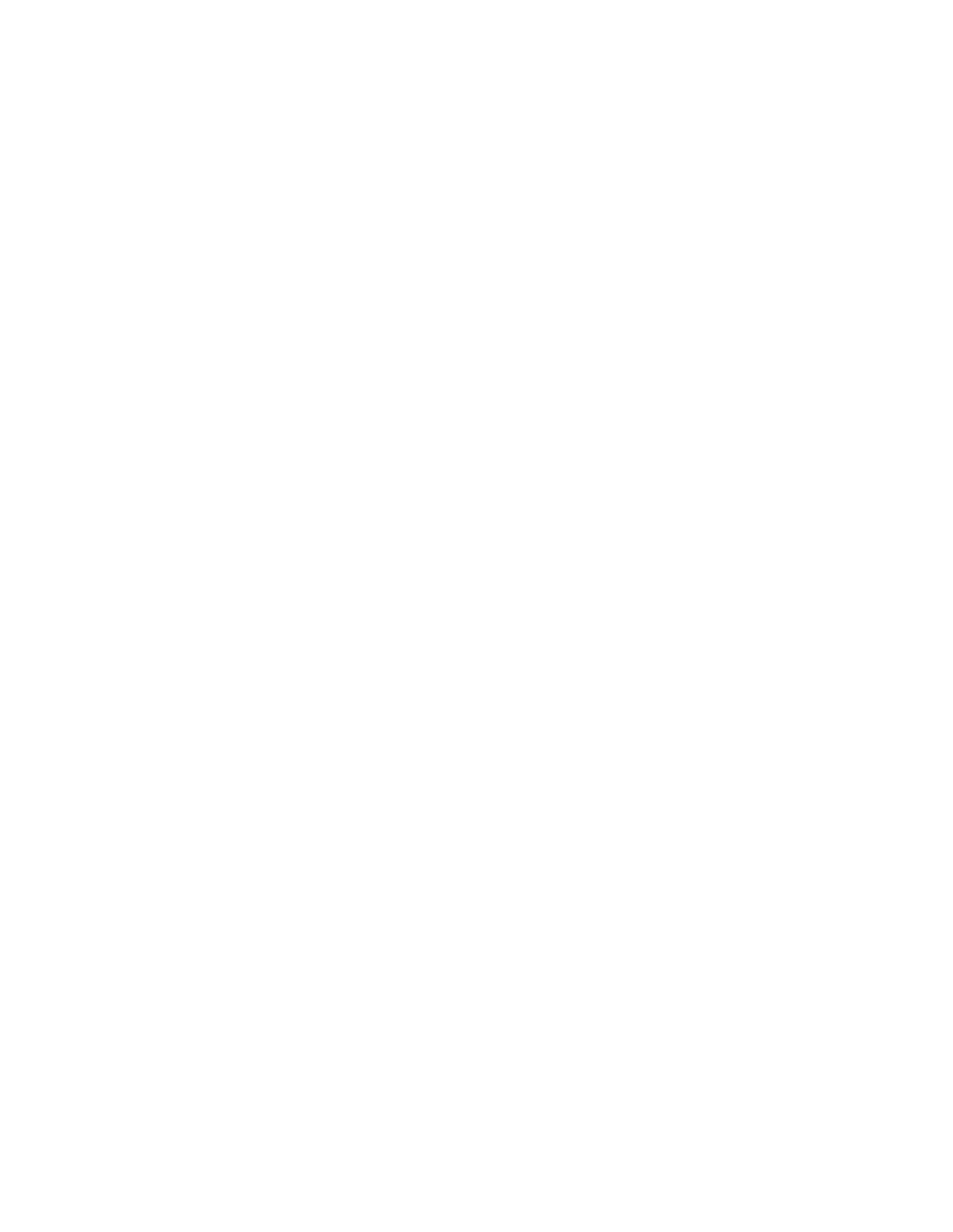

# **NOTICE OF ANNUAL MEETING October 2, 2020**

### TO THE STOCKHOLDERS:

The Annual Meeting of Stockholders of Cal-Maine Foods, Inc. will be held at the corporate offices of Cal-Maine Foods, Inc. at 3320 W. Woodrow Wilson Avenue, Jackson, Mississippi 39209<sup>1</sup>, at 10:00 a.m., Central Time, on Friday, October 2, 2020, for the following purposes:

- 1. To elect six directors to serve for the ensuing year;
- 2. To approve our amended and restated 2012 omnibus long-term incentive plan;
- 3. To approve, on an advisory basis, the compensation of our named executive officers;
- 4. To ratify the selection of Frost, PLLC as our independent registered public accounting firm for fiscal year 2021; and
- 5. To consider and act upon such other matters as may properly come before the Annual Meeting or any adjournments thereof.

August 7, 2020, has been fixed as the record date for determination of stockholders entitled to vote at the Annual Meeting and to receive notice thereof.

Whether or not you plan to attend the meeting in person, it is important that your shares be represented and voted. So that we may be sure your vote will be included, please sign, date and return the enclosed proxy card promptly. A self-addressed, postage-paid return envelope is enclosed for your convenience.

FOR THE BOARD OF DIRECTORS

May Bournau

MAX P. BOWMAN, **SECRETARY** 

Dated: August 31, 2020

1

**STOCKHOLDERS ARE URGED TO VOTE BY DATING, SIGNING AND RETURNING THE ENCLOSED PROXY CARD IN THE ENCLOSED ENVELOPE TO WHICH NO POSTAGE NEED BE AFFIXED IF MAILED IN THE UNITED STATES.** 

*<sup>\*</sup> The Company is actively monitoring the public health and travel concerns relating to COVID-19 and the related recommendations and protocols issued by*  federal, state and local governments. Attendees will be expected to comply with CDC recommendations, such as: anyone who does not feel well should stay home; *wear a cloth face covering before entering the building and leave the face covering on continuously once inside; wash your hands for at least 20 seconds, or use hand*  sanitizer with at least 60% alcohol; stay six feet away from other people; and cover coughs and sneezes. Face masks and hand sanitizer will available in the lobby and each person will be asked the appropriate screening questions prior to entering the building for the meeting. In the event that it is not possible or advisable to hold the *2020 annual meeting in person in Jackson, Mississippi as originally planned, the Company will announce alternative arrangements for the 2020 annual meeting as promptly as practicable, which may include holding the 2020 annual meeting solely by means of remote communication. Any such change, including details on how to participate, would be announced in advance by press release, a copy of which would be filed with the SEC as additional proxy solicitation materials and posted on the*  $\overline{\phantom{a}}$ *Company's website at [www.calmainefoods.com.](http://www.calmainefoods.com)*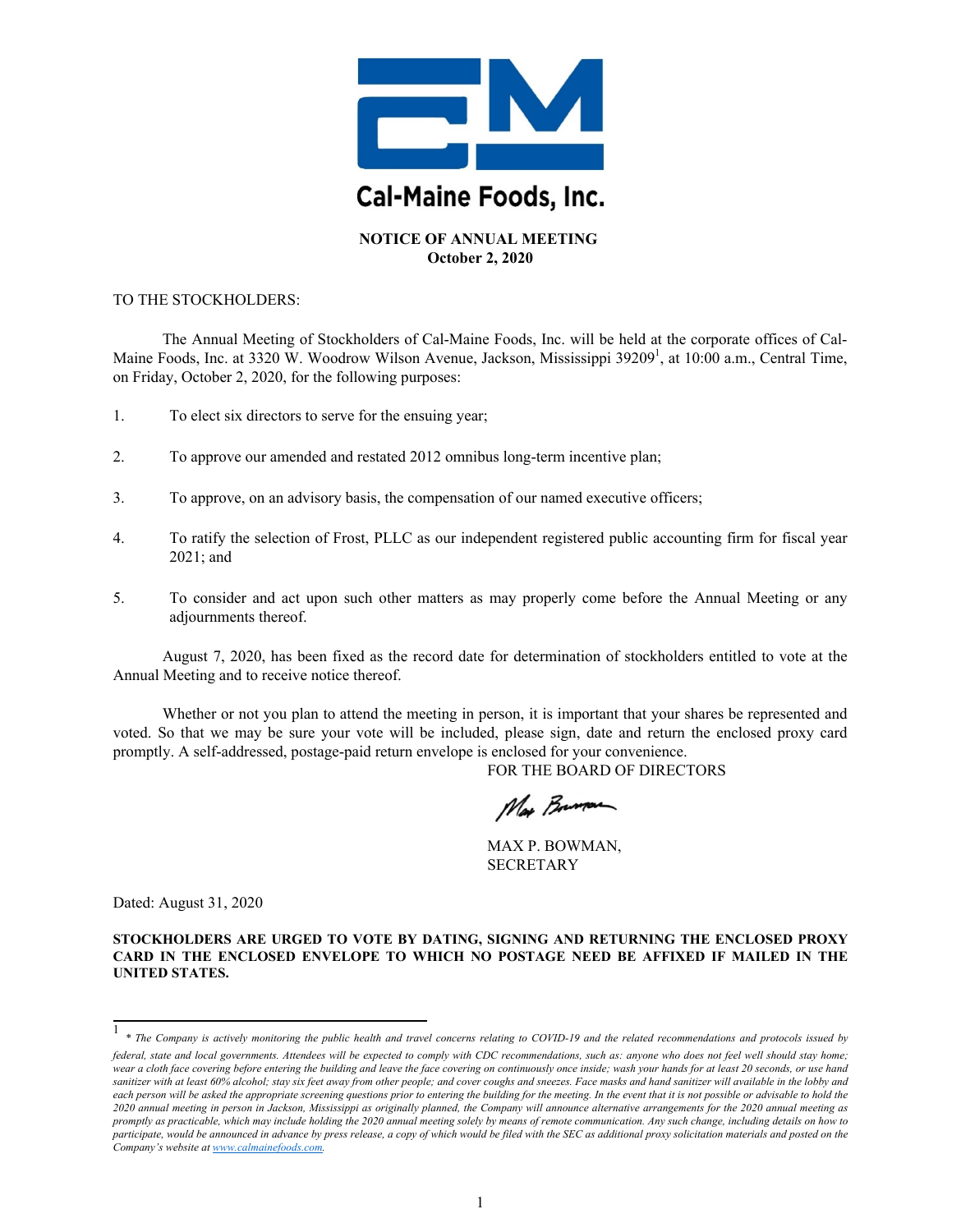**IMPORTANT NOTICE REGARDING THE AVAILABILITY OF PROXY MATERIALS FOR ANNUAL MEETING OF STOCKHOLDERS TO BE HELD OCTOBER 2, 2020.**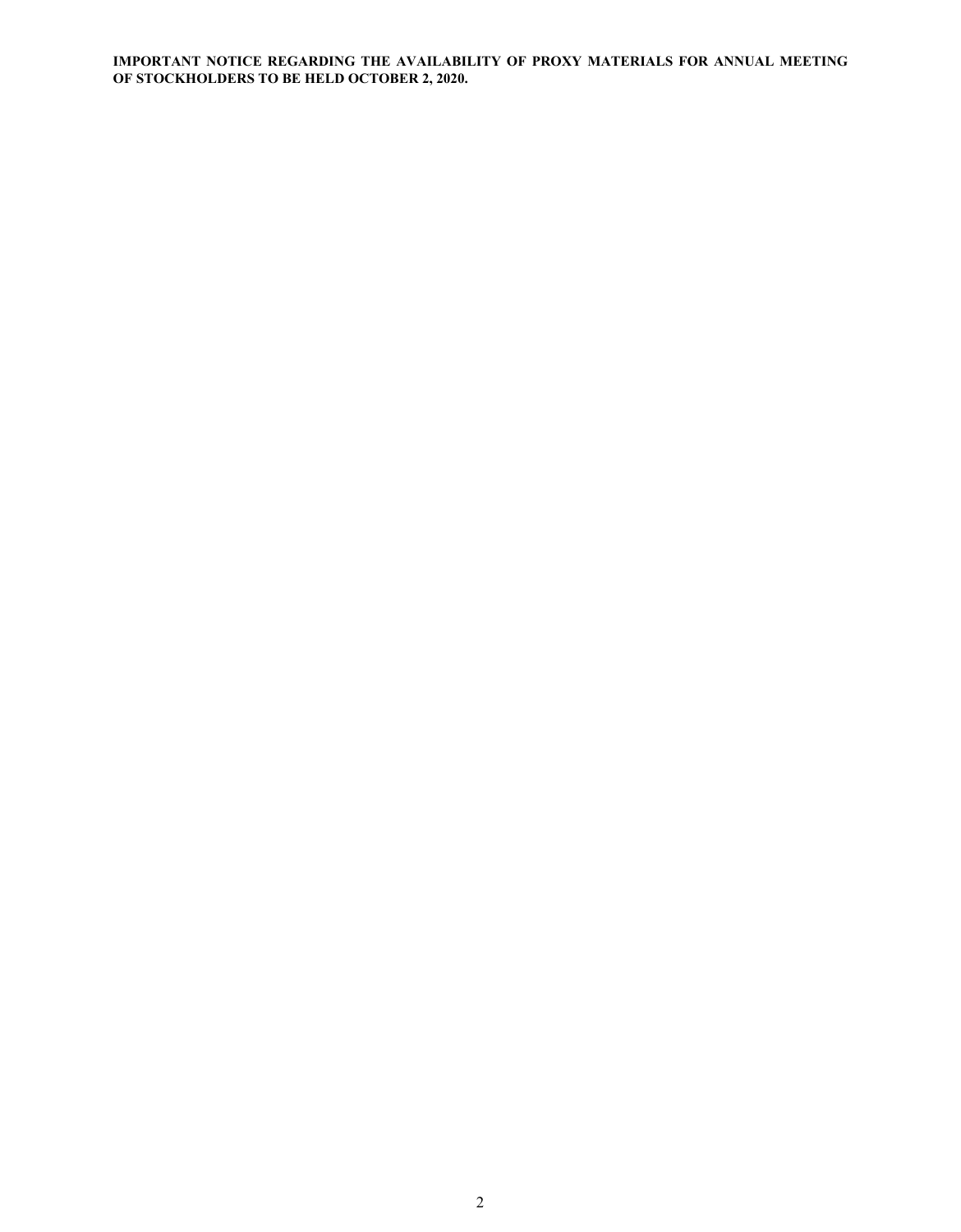# **CAL-MAINE FOODS, INC. 3320 W. Woodrow Wilson Avenue Jackson, Mississippi 39209**

### **PROXY STATEMENT FOR ANNUAL MEETING OF STOCKHOLDERS TO BE HELD OCTOBER 2, 2020**

The information set forth in this proxy statement is furnished in connection with the Annual Meeting of Stockholders of Cal-Maine Foods, Inc. (the "Company") to be held on October 2, 2020, at 10:00 a.m., central time, at our principal executive offices, 3320 W. Woodrow Wilson Avenue, Jackson, Mississippi 39209<sup>2</sup>. A copy of our Annual Report to Stockholders for the fiscal year ended May 30, 2020 (the "Annual Report"), accompanies this proxy statement. Our telephone number is (601) 948-6813. The terms "we," "us" and "our" used in this proxy statement refer to the Company.

#### **GENERAL MATTERS**

Additional copies of the Annual Report, Notice of Annual Meeting, proxy statement and proxy card for the 2020 Annual Meeting of Stockholders will be furnished without charge to any stockholder upon written request to: Cal-Maine Foods, Inc., ATTN: Max P. Bowman, Secretary, Post Office Box 2960, Jackson, Mississippi 39207. Exhibits to the Annual Report on Form 10-K for the fiscal year ended May 30, 2020, may be furnished to stockholders upon the payment of an amount equal to the reasonable expenses incurred by us in furnishing such exhibits. A list of the stockholders of record as of the record date will be available for inspection by stockholders of the Company at the Company's corporate offices for 10 days preceding the date of the Annual Meeting.

The following proxy materials are first being sent on or about August 31, 2020 to stockholders of record on August 7, 2020 and, while we are not soliciting proxies by internet, are being made available free of charge at our website, https:// www.calmainefoods.com/investors/proxy-material/:

- The Notice of Annual Meeting and Proxy Statement for the 2020 Annual Meeting of Stockholders;
- The Annual Report; and
- The form of proxy card being distributed to stockholders in connection with the 2020 Annual Meeting of Stockholders.

Certain stockholders sharing an address may have received only one copy of this proxy statement and the Annual Report. The Company will promptly deliver, upon oral or written request, a separate copy of the proxy statement and the Annual Report to a stockholder at a shared address to which only a single copy of such documents were delivered.

If you want to receive separate copies of the Company's Annual Report and proxy statement in the future, or if you are receiving multiple copies and would like to receive only one copy for your household, you can make these requests through the following sources:

Stockholders of record should contact the Company's Secretary in writing or by telephone at Cal-Maine Foods, Inc., ATTN: Max P. Bowman, Secretary, Post Office Box 2960, Jackson, Mississippi 39207, telephone number (601) 948-6813.

Stockholders who are beneficial owners should contact their bank, broker or other nominee record holder.

Our Board of Directors is soliciting the enclosed proxy. The proxy may be revoked by a stockholder at any time before it is voted by filing with our Secretary a written revocation of such proxy or a duly executed proxy bearing a

<sup>2</sup> *\* The Company is actively monitoring the public health and travel concerns relating to COVID-19 and the related recommendations and protocols issued by federal, state and local governments. Attendees will be expected to comply with CDC recommendations, such as: anyone who does not feel well should stay home;*  wear a cloth face covering before entering the building and leave the face covering on continuously once inside; wash your hands for at least 20 seconds, or use hand *sanitizer with at least 60% alcohol; stay six feet away from other people; and cover coughs and sneezes. Face masks and hand sanitizer will available in the lobby and*  each person will be asked the appropriate screening questions prior to entering the building for the meeting. In the event that it is not possible or advisable to hold the *2020 annual meeting in person in Jackson, Mississippi as originally planned, the Company will announce alternative arrangements for the 2020 annual meeting as promptly as practicable, which may include holding the 2020 annual meeting solely by means of remote communication. Any such change, including details on how to*  participate, would be announced in advance by press release, a copy of which would be filed with the SEC as additional proxy solicitation materials and posted on the *Company's website at [www.calmainefoods.com.](http://www.calmainefoods.com)*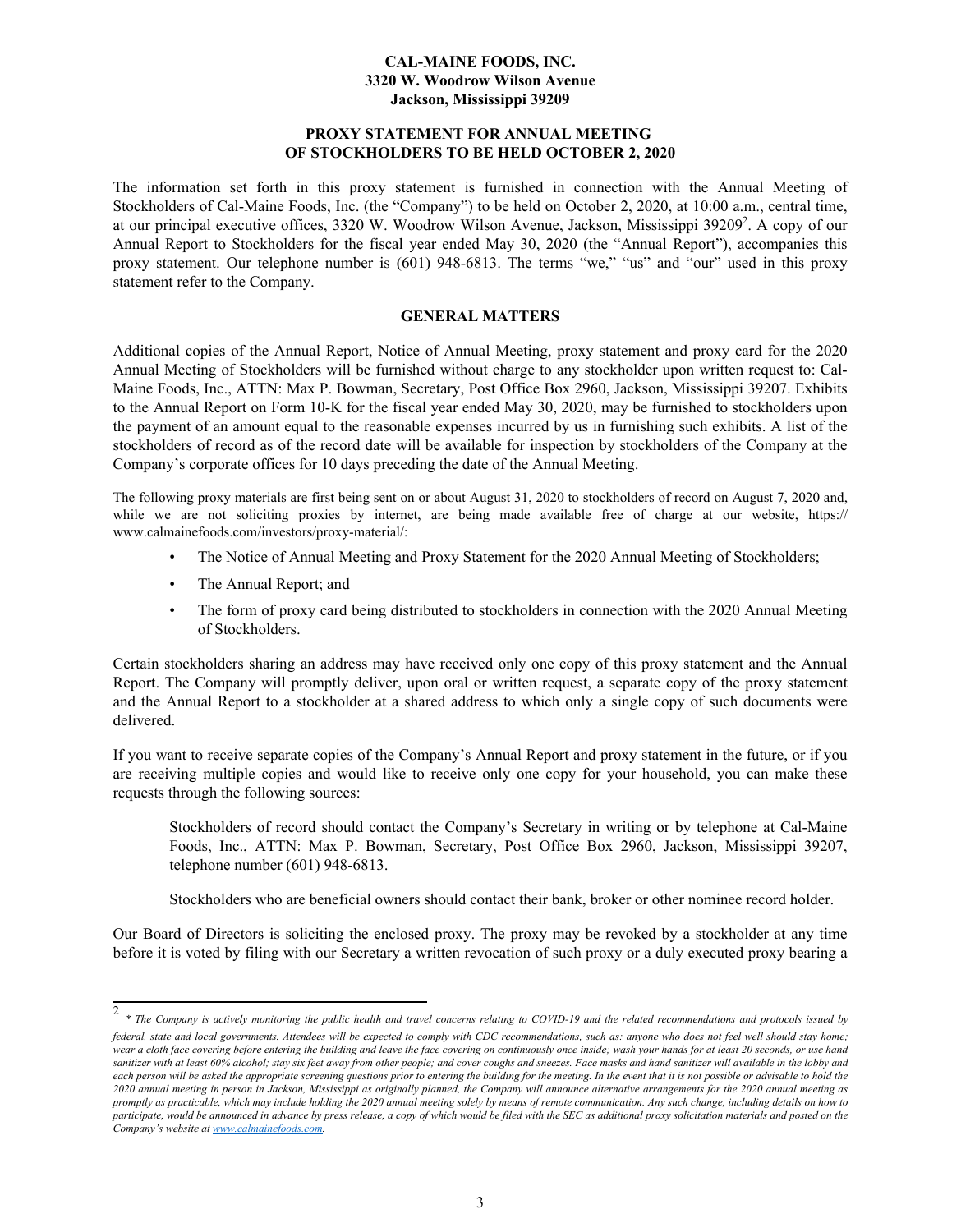later date. The proxy also may be revoked by a stockholder attending the meeting by withdrawing the proxy and voting in person.

The Company is not using a proxy solicitor. All expenses incurred in connection with the solicitation of proxies will be paid by us. In addition to the solicitations of proxies by mail, our directors, officers, and regular employees may solicit proxies in person, by telephone, mail, email, telecopy or employee communications. We will not pay such persons additional compensation for their proxy solicitation efforts. We will, upon request, reimburse banks, brokerage houses and other institutions, and fiduciaries for their expenses in forwarding proxy materials to their principals. No proxies will be solicited via the Internet or website posting.

### **VOTING SHARES**

Stockholders of record at the close of business on August 7, 2020, are eligible to vote at the Annual Meeting in person or by proxy. As of the record date, 43,973,764 shares of our common stock were outstanding (includes 273,046 shares of unvested restricted common stock issued under our 2012 Omnibus Long-Term Incentive Plan that have voting rights), and 4,800,000 shares of our Class A common stock were outstanding.

Each share of common stock is entitled to one vote on each matter to be considered at the Annual Meeting. Each share of Class A common stock is entitled to 10 votes on each such matter. The holders in person or by proxy of shares of our common stock and/or Class A common stock representing a majority of the voting interest of all the outstanding shares of our common stock and Class A common stock, considered together as a group, will constitute a quorum for purposes of the 2020 Annual Meeting of Stockholders. The ratification of the selection of our independent registered public accounting firm, the approval of our amended and restated 2012 omnibus long-term incentive plan, and the approval, on an advisory basis, of the compensation of our named executive officers require the vote of a majority of the voting interest present in person or represented by proxy. The election of directors requires a plurality of the votes cast.

If a quorum is not present in person or by proxy, the holders of shares representing a majority of the voting interest of all such shares present may, without notice other than announcement at the meeting, adjourn the meeting from time to time, until a quorum is present, and at any such adjourned meeting at which a quorum is present, any business may be transacted which might have been transacted at the original meeting.

If your shares are held in a stock brokerage account by a bank, broker or other nominee, you are considered the beneficial owner of shares held in "street name" and these proxy materials are being forwarded to you by your bank, broker or other nominee that is considered the stockholder of record of those shares. As the beneficial owner, you have the right to direct your bank, broker or other nominee on how to vote your shares and your bank, broker or other nominee will send you instructions on how to submit your voting instructions.

If you are a stockholder of record and you make no specifications on your proxy card, your shares of our common stock will be voted in accordance with the recommendations of our Board of Directors, as provided below. If you are a beneficial owner and you do not provide voting instructions to your bank, broker or other nominee holding shares for you, your shares will not be voted with respect to any proposal for which the stockholder of record does not have discretionary authority to vote. Rules of the New York Stock Exchange ("NYSE") governing brokers (regardless of the exchange on which the company is listed) determine whether proposals presented at stockholder meetings are "discretionary" or "non-discretionary." If a proposal is determined to be discretionary, your bank, broker or other nominee is permitted under NYSE rules to vote on the proposal without receiving voting instructions from you. If a proposal is determined to be non-discretionary, NYSE rules prohibit your bank, broker or other nominee to vote on the proposal without receiving voting instructions from you. A "broker non-vote" occurs when a bank, broker or other nominee holding shares for a beneficial owner returns a valid proxy, but does not vote on a particular proposal because it does not have discretionary authority to vote on the matter and has not received voting instructions from the stockholder for whom it is holding shares.

Under the NYSE rules, the proposals relating to the ratification of the appointment of our independent registered public accounting firm is a discretionary proposal. If you are a beneficial owner and you do not provide voting instructions to your bank, broker or other nominee holding shares for you, your shares may be voted with respect to the ratification of the appointment of our independent registered public accounting firm.

Under the NYSE rules, the proposals relating to the approval of our amended and restated 2012 omnibus long-term incentive plan; the approval, on an advisory basis, of the compensation of our named executive officers; and the election of directors are non-discretionary proposals. If you are a beneficial owner and you do not provide voting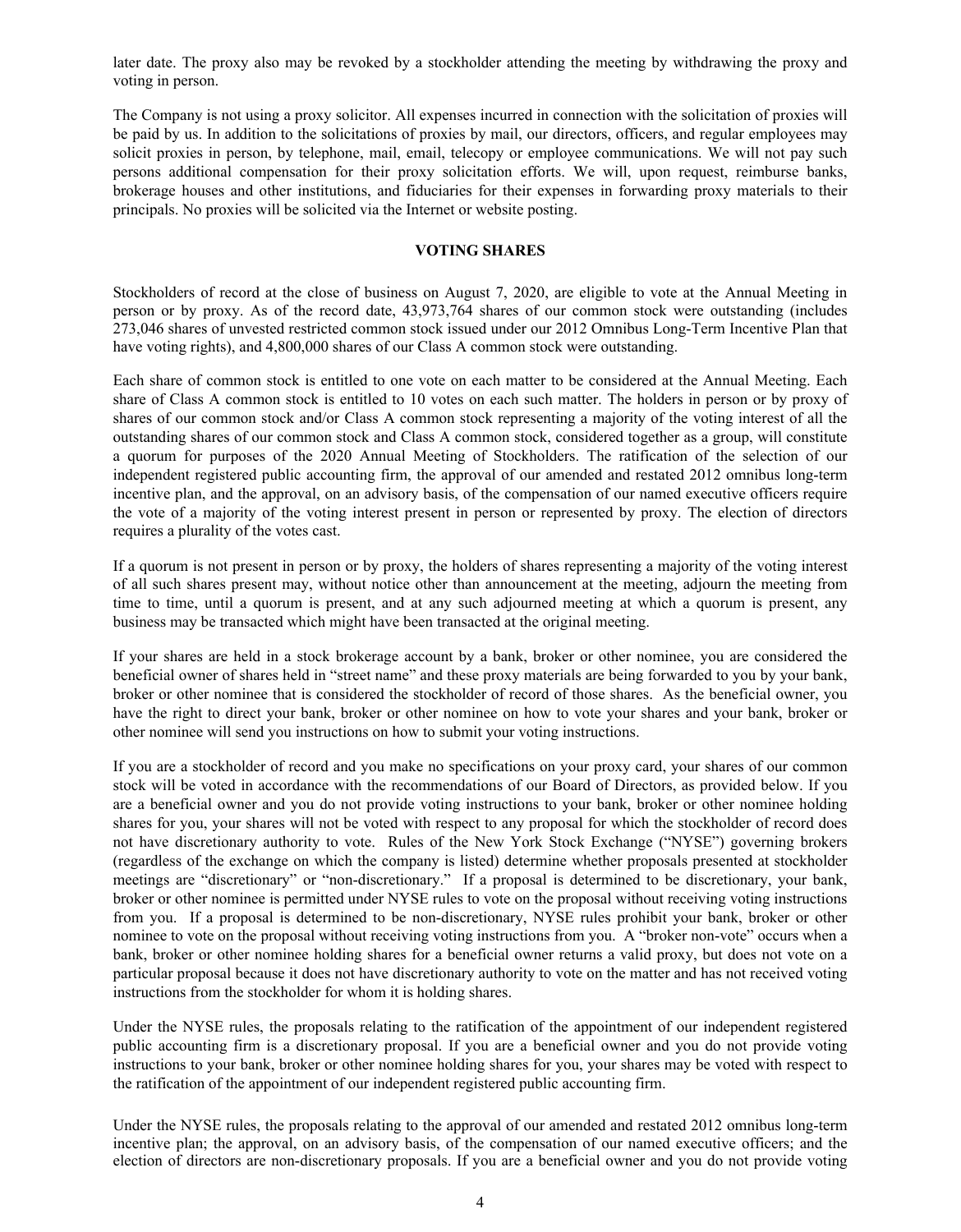instructions to your bank, broker or other nominee holding shares for you, your shares will not be voted with respect to the approval of our amended and restated 2012 omnibus long-term incentive plan; the approval, on an advisory basis, of the compensation of our named executive officers; or the election of directors (resulting in a "broker nonvote").

Abstentions occur when stockholders are present at the Annual Meeting but fail to vote or voluntarily withhold their vote for any of the matters upon which the stockholders are voting. Abstentions are counted for purposes of determining whether a quorum is present and will have the same effect as a vote against proposals other than the election of directors.

*Election of Directors*. Both the shares of common stock and the shares of Class A common stock have the right of cumulative voting in the election of directors. Cumulative voting means that each stockholder is entitled to cast as many votes as he or she has the right to cast (before cumulating votes), multiplied by the number of directors to be elected. All such votes may be cast for a single nominee or may be distributed among the nominees to be voted for as the stockholder sees fit. To exercise cumulative voting rights by proxy, a stockholder must clearly designate the number of votes to be cast for any given nominee. Under Delaware law, votes that are withheld from a director's election will be counted toward a quorum but will not affect the outcome of the vote on the election of a director. Broker non-votes will not be taken into account in determining the outcome of the election. The election of directors requires a plurality of the votes cast, which means that the candidates receiving the highest number of "FOR" votes will be elected.

The following table summarizes the votes required for passage of each proposal and the effect of abstentions and uninstructed shares held by brokers.

|                                                                                                                       |                                                                                | <b>Votes Required</b>                                           | <b>Effect of</b>               | <b>Effect</b> of<br><b>Broker</b> |
|-----------------------------------------------------------------------------------------------------------------------|--------------------------------------------------------------------------------|-----------------------------------------------------------------|--------------------------------|-----------------------------------|
| <b>Proposal</b>                                                                                                       | <b>Voting Options</b>                                                          | <b>To Adopt Proposal</b>                                        | <b>Abstentions Non-Votes</b>   |                                   |
| No. 1: Election of directors                                                                                          | For or withhold on all<br>nominees, or allocate<br>votes among the<br>nominees | Plurality of votes cast                                         | N/A                            | No effect                         |
| No. 2: Approval of our amended<br>and restated 2012 omnibus long-<br>term incentive plan                              | For, against, or abstain                                                       | Majority of voting<br>interest present in<br>person or by proxy | Treated as<br>votes<br>against | No effect                         |
| No. 3: Approval, on an advisory<br>basis, of the compensation of our<br>named executive officers ("Say on<br>$Pay$ ") | For, against, or abstain                                                       | Majority of voting<br>interest present in<br>person or by proxy | Treated as<br>votes<br>against | No effect                         |
| No. 4: Ratification of selection of For, against or abstain<br>independent registered public<br>accounting firm       |                                                                                | Majority of voting<br>interest present in<br>person or by proxy | Treated as<br>votes<br>against | N/A                               |

Shares represented by a properly executed and returned proxy card will be voted at the Annual Meeting in accordance with the instructions indicated thereon. If no instructions are indicated, the person or persons named on the proxy card will vote:

- ∙ **FOR** the election of the six nominees named in this proxy statement to serve as directors of the Company;
- ∙ **FOR** the approval of our amended and restated 2012 omnibus long-term incentive plan;
- **FOR** the approval, on an advisory basis, of the compensation of our named executive officers;
- ∙ **FOR** the ratification of our selection of Frost, PLLC as independent registered public accounting firm of the Company for fiscal year 2021; and
- ∙ In their discretion with respect to any unanticipated matters not included in this proxy statement that may properly come before the Annual Meeting or any adjournments thereof.

In accordance with Delaware law, the Company will appoint two inspectors of election. The inspectors will take charge of and will count the votes and ballots cast at the Annual Meeting and will make a written report on their determination.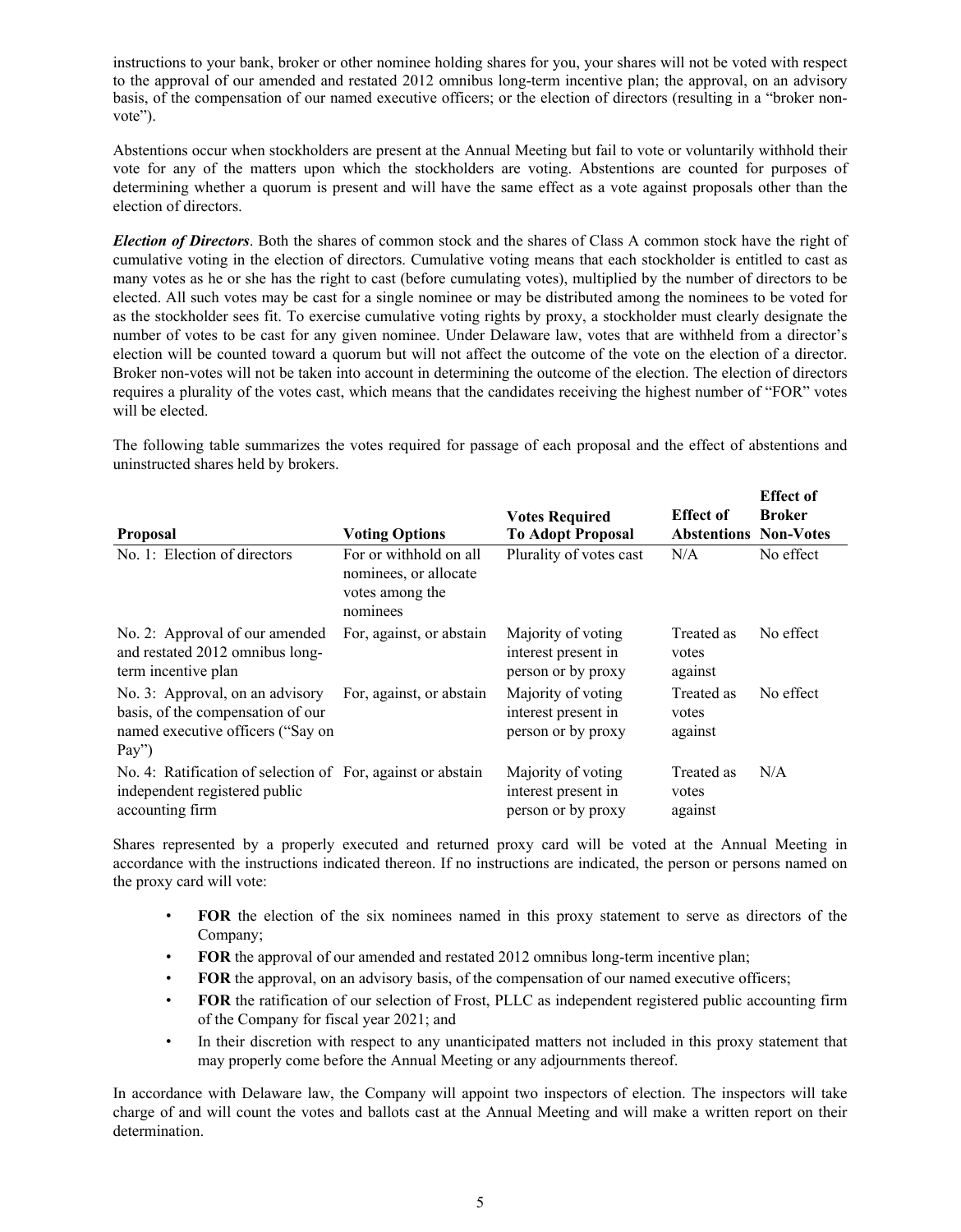### **OWNERSHIP OF VOTING SECURITIES BY CERTAIN BENEFICIAL OWNERS AND MANAGEMENT**

The following table sets forth information as to the beneficial ownership of our common stock and Class A common stock as of August 7, 2020, unless otherwise indicated, by:

- each person known by us to beneficially own more than 5% of either class outstanding, and
- each director of the Company, each nominee to serve as a director, each executive officer named in the Summary Compensation Table (each a "named executive officer") and by all directors and executive officers as a group.

| Name of Beneficial Owner (1)                                          |           | Common Stock and Class A Common Stock      |                                    |                          |               | Percentage of<br><b>Total Voting</b><br>Power $(3)$ |               |
|-----------------------------------------------------------------------|-----------|--------------------------------------------|------------------------------------|--------------------------|---------------|-----------------------------------------------------|---------------|
|                                                                       |           | Number of Shares<br>Beneficially Owned (2) | Percentage of Class<br>Outstanding |                          |               |                                                     |               |
|                                                                       | Common    | Class A                                    | Common                             | Class A                  |               |                                                     |               |
| DLNL(4)                                                               | 6,607,956 | 3,487,192                                  | 15.0 $%$                           | 72.6 %                   |               | 45.1 $%$                                            |               |
| Jean Reed Adams (5)                                                   | 4,856,669 |                                            | 11.0<br>$\frac{0}{0}$              | $\overline{\phantom{m}}$ | $\frac{0}{0}$ | 5.3                                                 | $\frac{0}{0}$ |
| Adolphus B. Baker (6)                                                 | 542,223   | 1,312,808                                  | 1.2<br>$\frac{0}{0}$               | 27.4 %                   |               | 14.9                                                | $\frac{0}{0}$ |
| Max P. Bowman (7)                                                     | 7,286     |                                            | $\ast$                             | $-$ %                    |               |                                                     | $\ast$        |
| Charles J. Hardin (8)                                                 | 26,027    |                                            | *                                  |                          | $\frac{0}{0}$ |                                                     | $\ast$        |
| Robert L. Holladay, Jr. (9)                                           | 16,623    |                                            | $\ast$                             | $\frac{1}{2}$            | $\frac{0}{0}$ |                                                     | $\ast$        |
| Letitia C. Hughes (10)                                                | 36,902    |                                            | $\ast$                             | $-$ %                    |               |                                                     | $\ast$        |
| Sherman L. Miller (11)                                                | 20,940    |                                            | *                                  | $-$ %                    |               |                                                     | *             |
| James E. Poole (12)                                                   | 10,802    |                                            | *                                  | $-$ %                    |               |                                                     | $\ast$        |
| Steve W. Sanders (13)                                                 | 17,302    |                                            | $\ast$                             | $-$ %                    |               |                                                     | $\ast$        |
| BlackRock, Inc. (14)                                                  | 4,872,130 |                                            | $\frac{0}{0}$<br>11.1              | $-$ %                    |               | 5.3                                                 | $\frac{0}{0}$ |
| The Vanguard Group, Inc. (15)                                         | 3,191,404 |                                            | 7.3<br>$\frac{0}{0}$               | $-$ %                    |               | 3.5 $%$                                             |               |
| Nuance Investments, LLC (16)                                          | 2,862,761 |                                            | 6.5 $%$                            | $-$ %                    |               | 3.1 $%$                                             |               |
| T. Rowe Price Associates, Inc. (17)                                   | 2,573,321 |                                            | 5.9 %                              | $-$ %                    |               | $2.8\%$                                             |               |
| Cal-Maine Foods, Inc. KSOP<br>All Directors and executive officers as | 2,100,494 |                                            | 4.8 %                              | $\hspace{0.05cm}$        | $\frac{0}{0}$ | $2.3\%$                                             |               |
| a group $(9$ persons $)(18)$                                          | 7,294,661 | 4,800,000                                  | 16.6 $%$                           | 100.0 %                  |               | 60.1 $%$                                            |               |

\* Less than 1%

- (1) The mailing address of each beneficial owner is Cal-Maine Foods, Inc., Post Office Box 2960, Jackson, MS 39207, except that the addresses are set forth in the Notes below for Blackrock, Inc., The Vanguard Group, Nuance Investments, LLC and Inc. T. Rowe Price Associates, Inc.
- (2) The information as to beneficial ownership is based on information known to us or statements furnished to us by the beneficial owners. As used in this table, "beneficial ownership" has the meaning given in Rule 13d-3 under the Securities Exchange Act of 1934 (the "Exchange Act"), i.e. the sole or shared power to vote or to direct the voting of a security, or the sole or shared investment power with respect to a security (the power to dispose of or to direct the disposition of a security). For purposes of this table, a person is deemed as of any date to have "beneficial ownership" of any security that such person has the right to acquire within 60 days of such date.
- (3) Percentage of total voting power represents voting power with respect to all shares of our common stock and Class A common stock, voting together as a single class. Each share of common stock is entitled to one vote and each share of Class A common stock is entitled to ten votes. Shares of Class A common stock are automatically converted into common stock on a share per share basis in the event the beneficial or record ownership of any such share of Class A common stock is transferred to any person or entity other than the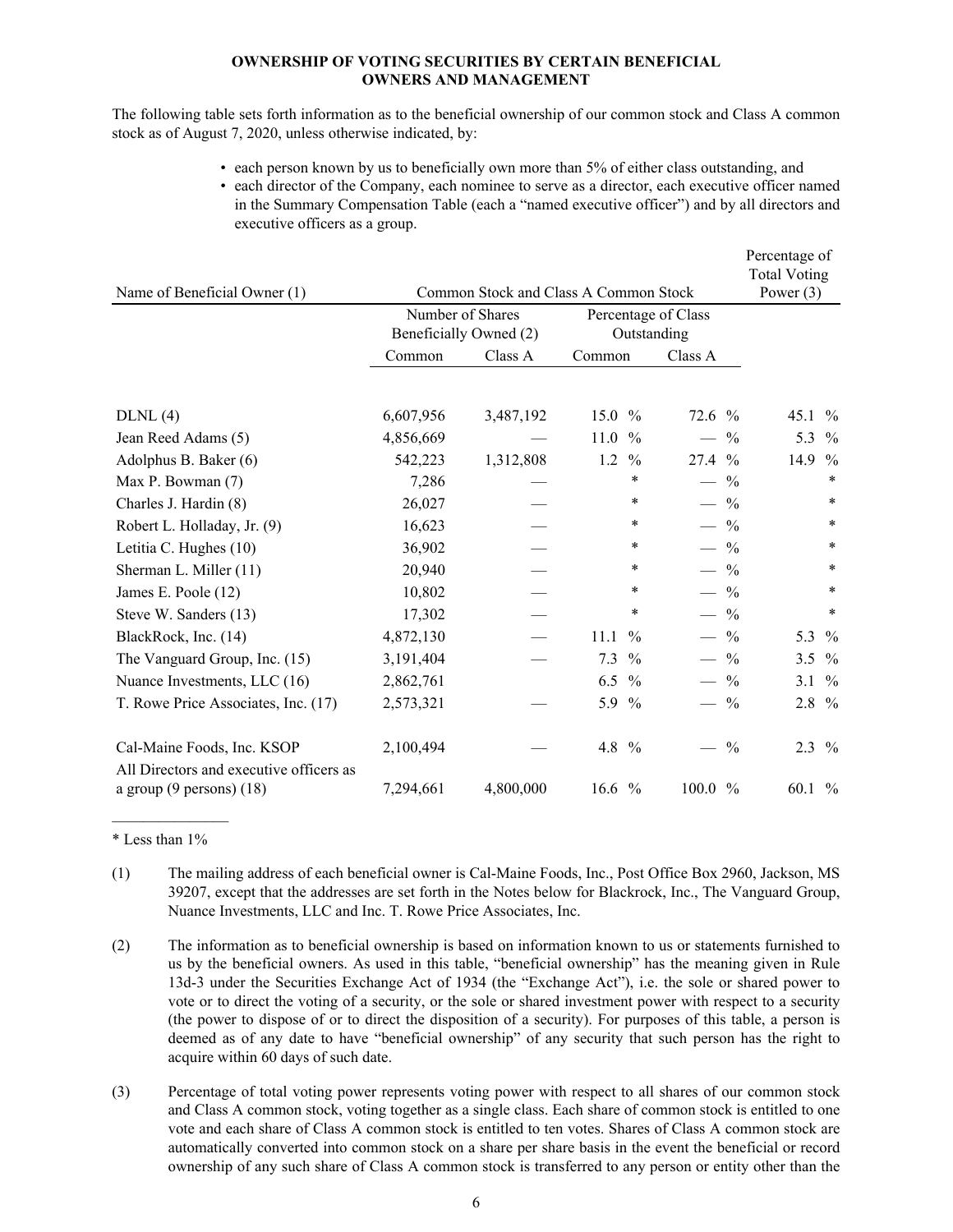"Immediate Family Members" of our late founder and Chairman Emeritus, Mr. Fred R. Adams, Jr. or "Permitted Transferees," as defined in our Second Amended and Restated Certificate of Incorporation filed July 20, 2018. Each share of Class A common stock is convertible, at the option of its holder, into one share of common stock at any time.

- (4) Such shares are held of record by DLNL, LLC, a Delaware limited liability company ("Daughters' LLC"). The members of the Daughters' LLC are Mr. Baker, his spouse Dinnette Baker, who is one of Mr. Adams' four daughters, and the Fred R. Adams, Jr. Daughters' Trust dated July 20, 2018 ("Daughters' Trust"). Mr. Baker is the sole managing member of the Daughters' LLC with sole voting power. Mr. Baker and Luanne Adams, who is one of Mr. Adams' four daughters, are co-trustees under the Daughters' Trust.
- (5) Mrs. Adams is the spouse of our late founder and Chairman Emeritus, Fred R. Adams, Jr. Includes 531,159 shares of common stock held under a KSOP account, for the benefit of Mrs. Adams.
- (6) Mr. Baker is Chairman of the Board, a director and a director nominee, and is our Chief Executive Officer. The 542,223 shares of common stock includes (i) 230,570 shares of common stock, owned by Mr. Baker's spouse separately as to which Mr. Baker disclaims beneficial ownership, (ii) 4,903 shares of common stock accumulated under his spouse's KSOP account as to which Mr. Baker disclaims beneficial ownership, (iii) 146,607 shares of common stock accumulated under Mr. Baker's KSOP account, and (iv) 21,122 shares of unvested restricted common stock. The 1,312,808 shares of Class A common stock are held by Daughters' LLC. Mr. Baker's aggregate percentage of total voting power is 60.0%.
- (7) Mr. Bowman is a director and a director nominee, and is our Vice President Chief Financial Officer, Treasurer, and Secretary. Includes 414 shares of common stock accumulated under his KSOP account and 4,872 shares of unvested restricted common stock.
- (8) Mr. Hardin is our Vice President Sales. Includes 21,806 shares of common stock accumulated under his KSOP account and 4,221 shares of unvested restricted common stock.
- (9) Mr. Holladay is our Vice President General Counsel. Includes 4,104 shares of common stock accumulated under his KSOP account and 7,037 shares of unvested restricted common stock.
- (10) Ms. Hughes is a director and a director nominee. Includes 7,037 shares of unvested restricted common stock.
- (11) Mr. Miller is a director and a director nominee, and is President and Chief Operating Officer. Includes 1,170 shares of common stock accumulated under his spouse's KSOP account as to which Mr. Miller disclaims beneficial ownership, 3,753 shares of common stock accumulated under Mr. Miller's KSOP account, and 7,037 shares of unvested restricted common stock.
- (12) Mr. Poole is a director and a director nominee. Includes 400 shares of common stock owned through Mr. Poole's individual retirement account and 7,037 shares of unvested restricted common stock.
- (13) Mr. Sanders is a director and a director nominee. Includes 7,037 shares of unvested restricted common stock.
- (14) This information is based solely on a Schedule 13G/A filed with the Securities and Exchange Commission (the "SEC") on February 4, 2020, by BlackRock, Inc. ("BlackRock"). The Schedule 13G/A reports that BlackRock has sole voting power over 4,788,214 of such shares and sole dispositive power over 4,872,130 of such shares. BlackRock's address is 55 East 52nd Street, New York, NY 10055.
- (15) This information is based solely on a Schedule 13G/A filed with the SEC on February 12, 2020, by The Vanguard Group, Inc. ("Vanguard"). The Schedule 13G/A reports that Vanguard has sole voting power over 29,618 of such shares, shared voting power over 8,089 of such shares, sole dispositive power over 3,157,108 of such shares, and shared dispositive power over 34,296 of such shares. Vanguard's address is 100 Vanguard Blvd., Malvern, PA 19355.
- (16) This information is based solely on a Schedule 13G filed with the SEC on February 11, 2020, by Nuance Investments, LLC ("Nuance"). The Schedule 13G reports that Nuance has sole voting power over 2,862,761 of such shares, and sole dispositive power over 2,862,761 of such shares. Nuance's address is 4900 Main Street, Suite 220, Kansas City, MO 64112.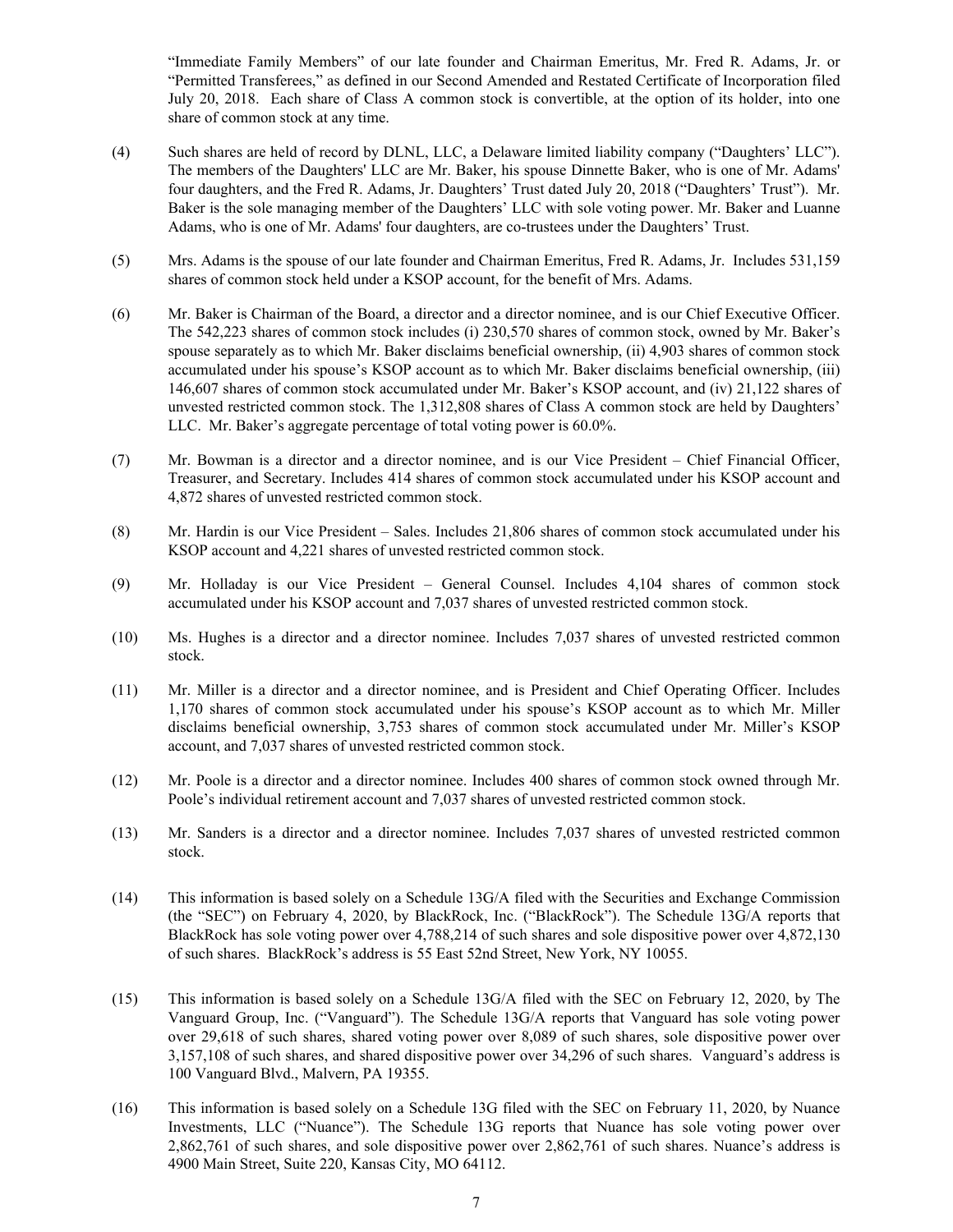- (17) This information is based solely on a Schedule 13G/A filed with the SEC on February 14, 2020, by T. Rowe Price Associates, Inc. ("Price Associates"). The Schedule 13G/A reports that Price Associates has sole voting power over 494,766 of such shares and sole dispositive power over 2,573,321 of such shares. Price Associates' address is 100 E. Pratt Street, Baltimore, MD 21202.
- (18) Includes shares of common stock accumulated under the KSOP. Also includes shares of common stock as to which Messrs. Baker and Miller disclaim beneficial ownership in such shares, as described in Notes (6) and (11) above. A total of 713,916 shares of common stock accumulated in the KSOP for the benefit of the persons in Notes (6) through (9) and (11) above, also are included in the 2,100,494 shares shown in the table as owned by the KSOP.

After August 7, 2020, a registered public offering was conducted pursuant to which 6,000,000 shares of common stock which were previously held by the Daughters' LLC and Mrs. Adams were offered to the public, with the underwriters of the offering being granted an option to purchase up to an additional 900,000 shares of common stock. No sale of shares pursuant to this offering has been reflected in the above table of beneficial ownership.

### **PROPOSAL NO. 1: ELECTION OF DIRECTORS**

Our bylaws provide that the number of directors shall be fixed by resolution of the Board of Directors and that the number may not be less than three nor more than 12. The Board of Directors has fixed the number of directors at six as of the date of the Annual Meeting. Unless otherwise specified, proxies will be voted **FOR** the election of the six nominees named below to serve until the next annual meeting of stockholders and until their successors are elected and qualified. If, at the time of the Annual Meeting, any of the nominees named below is unable to serve or for good cause will not serve, the proxies will be voted for the election of such other person or persons as the Board of Directors may designate in their discretion, unless otherwise directed.

The Board of Directors has designated Adolphus B. Baker, Max P. Bowman, Letitia C. Hughes, Sherman L. Miller, James E. Poole and Steve W. Sanders as nominees for election as directors of the Company at the Annual Meeting (each a "Nominee"). Each Nominee is currently a director of the Company and all Nominees have consented to being named as a nominee in this proxy statement and to serve as a director if elected. If elected, each Nominee will serve until the expiration of his/her term at the next annual meeting of stockholders and until his/her successor is elected and qualified or until his/her earlier death, resignation or removal from office.

Under our bylaws, our directors are elected by a plurality of votes cast. For more information on the voting requirements, see "Voting Shares—Election of Directors" above.

# **The Board unanimously recommends a vote "FOR" the six Nominees.**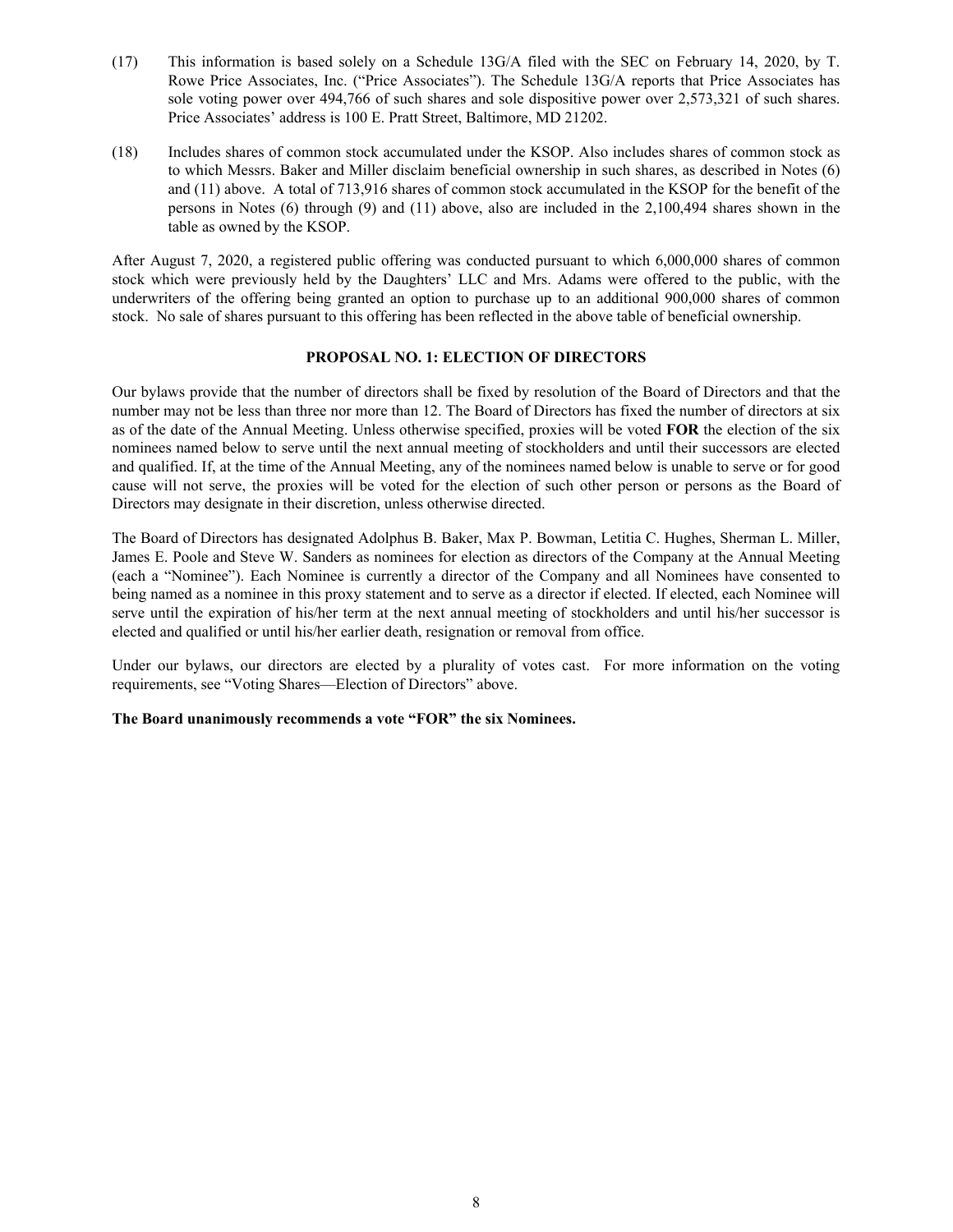### **DIRECTOR NOMINEES**

The table below sets forth certain information regarding the business experience and qualifications, attributes and skills of the Nominees for election to the Board of Directors:

| <b>Name and Tenure</b>                   | <u>Age</u> | <b>Business Experience, Qualifications, Attributes and Skills</b>                                                                                                                                                                                                                                                                                                                                                                                                                                                                                                                                                                                                                                                                                                                                                                                                                                                                                                                                                               |
|------------------------------------------|------------|---------------------------------------------------------------------------------------------------------------------------------------------------------------------------------------------------------------------------------------------------------------------------------------------------------------------------------------------------------------------------------------------------------------------------------------------------------------------------------------------------------------------------------------------------------------------------------------------------------------------------------------------------------------------------------------------------------------------------------------------------------------------------------------------------------------------------------------------------------------------------------------------------------------------------------------------------------------------------------------------------------------------------------|
| Adolphus B. Baker<br>Director since 1991 | 63         | Mr. Baker serves as Chairman of the Board and Chief Executive<br>Officer of the Company. He served as President until April 7, 2018.<br>He was elected Chairman of the Board in 2012 and President and<br>Chief Operating Officer in 1997. Mr. Baker served as Chief<br>Operating Officer until he was elected Chief Executive Officer in<br>2010. He was serving as Vice President and Director of Marketing of<br>the Company when elected President. Previously, Mr. Baker had<br>served as Assistant to the President since 1987 and has been<br>employed by the Company since 1986. He is past chairman of the<br>American Egg Board, United Egg Producers, Egg Clearinghouse,<br>Inc. and Mississippi Poultry Association and a past director of<br>United Egg Producers. He is a director of Eggland's Best, Inc.,<br>Trustmark Corporation and Trustmark National Bank. He is also a<br>member of the board of managers of Eggland's Best, LLC. Mr.<br>Baker is the son-in-law of Fred R. Adams, Jr., our late founder. |
|                                          |            | Mr. Baker brings a highly informed view of Company operations to<br>the Board's activities. He is active in the industry and has the depth<br>of knowledge and experience necessary to guide the Company<br>through a continuously changing spectrum of challenges and<br>opportunities in the egg industry.                                                                                                                                                                                                                                                                                                                                                                                                                                                                                                                                                                                                                                                                                                                    |
| Max P. Bowman<br>Director since 2018     | 60         | Mr. Bowman has served as Vice President – Chief Financial Officer,<br>Treasurer and Secretary since October 5, 2018. He joined the<br>Company as the Vice President $-$ Finance in June 2018.<br>Mr.<br>Bowman was Chief Financial Officer, Vice President and Secretary<br>of Southern States Utility Trailer Sales, Inc. and H & P Leasing, Inc.<br>from October 2014 until June 2018. From 2003 to 2014, Mr.<br>Bowman was co-founder of Tenax LLC and Tenax Aerospace, LLC,<br>a special mission aircraft leasing company. Mr. Bowman served in<br>numerous leadership capacities at Tenax Aerospace including, Chief<br>Executive Officer, Chief Financial Officer and President and served<br>on the Board of Directors. Mr. Bowman also served as a Board<br>member and executive officer or WGS Systems, LLC. From 1997<br>until 2003 Mr. Bowman served as the Chief Financial Officer for<br>ChemFirst, Inc. (CEM) a NYSE company that was sold to DuPont,<br>DD-B (NYSE) in December 2002.                            |
|                                          |            | With over 35 years of relevant business experience in finance and<br>executive management in private and public companies, Mr.<br>Bowman brings proven and strong leadership to the Company<br>particularly in the areas of Accounting, Finance, Communications                                                                                                                                                                                                                                                                                                                                                                                                                                                                                                                                                                                                                                                                                                                                                                 |
| Letitia C. Hughes<br>Director since 2001 | 68         | and Risk Management.<br>Ms. Hughes was associated with Trustmark National Bank, Jackson,<br>Mississippi, in managerial positions from 1974 until her retirement in<br>2014. At her retirement she served as Senior Vice-President,<br>Manager, Private Banking. She is an independent director.<br>Ms. Hughes' experience in leadership positions at Trustmark<br>National Bank, a large regional bank operating in the southeastern<br>portion of the United States, gives her broad knowledge of the<br>general business climate and has given the Board invaluable insights<br>into the Company's relationships with its banks and lenders.                                                                                                                                                                                                                                                                                                                                                                                  |
| Sherman L. Miller<br>Director since 2012 | 45         | Mr. Miller serves as President and Chief Operating Officer of the<br>Company. He joined the Company in 1996 and has served in various<br>positions in operations. Mr. Miller was elected President in 2018 and<br>Chief Operating Officer in 2011, and Vice President of Operations in<br>2007. He is a director of the U.S. Poultry and Egg Association,<br>United Egg Producers and the American Feed Industry Association.<br>Mr. Miller's more than 20 years of experience with the Company<br>provides him with a deep knowledge and experience base regarding                                                                                                                                                                                                                                                                                                                                                                                                                                                             |

the Company's operations, customers and industry.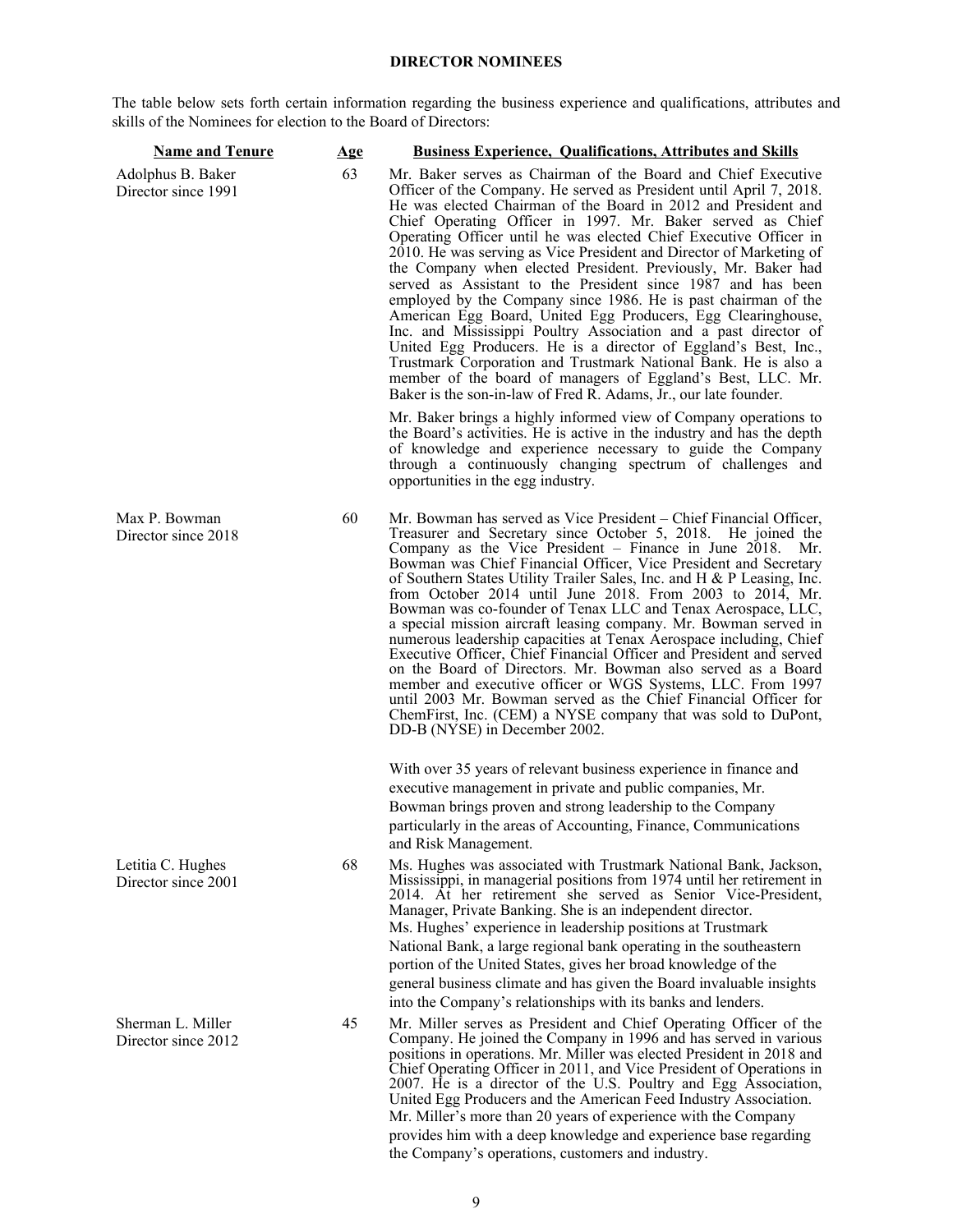| James E. Poole<br>Director since 2004   | 71 | Mr. Poole is a Certified Public Accountant and was a principal with<br>the accounting firm of Grantham, Poole, Randall, Reitano, Arrington<br>& Cunningham, PLLC of Ridgeland, Mississippi for more than five<br>years until his retirement in 2013. Mr. Poole is an independent<br>director.                                                                                                                                                                                                                                                                                                                            |
|-----------------------------------------|----|--------------------------------------------------------------------------------------------------------------------------------------------------------------------------------------------------------------------------------------------------------------------------------------------------------------------------------------------------------------------------------------------------------------------------------------------------------------------------------------------------------------------------------------------------------------------------------------------------------------------------|
|                                         |    | Until his retirement in 2013, Mr. Poole served a broad scope of<br>clients as a principal in one of the larger public accounting firms in<br>the State of Mississippi. He brings not only accounting expertise to<br>the Board but also a broad knowledge of the general business climate<br>within which the Company operates.                                                                                                                                                                                                                                                                                          |
| Steve W. Sanders<br>Director since 2009 | 74 | Mr. Sanders is a Certified Public Accountant. He retired in 2002 as<br>the managing partner of the Jackson, Mississippi office of Ernst $\&$<br>Young LLP, certified public accountants, after over 30 years with<br>that firm. He served as a director of Valley Services, Inc., a<br>privately-held food services company from 2003 until its sale in<br>2012. He also served as a Lecturer at the Adkerson School of<br>Accountancy, Mississippi State University, where he has taught<br>accounting and auditing courses from 2003 until his retirement on<br>June 30, 2017. Mr. Sanders is an independent director. |
|                                         |    | Mr. Sanders headed the Jackson, Mississippi office of Ernst $\&$<br>Young, where he was presented with a multitude of accounting<br>issues raised by a client base consisting of a wide array of businesses<br>until his retirement in 2002. Mr. Sanders brings to the board<br>extensive accounting knowledge and leadership from his experience<br>consulting and guiding companies through a multitude of complex<br>issues and continual changes in various industries.                                                                                                                                              |

### **EXECUTIVE OFFICERS OF THE COMPANY**

The following information sets forth the name, age, principal occupation and business experience during the last five years of each of the current executive officers of the Company. The executive officers serve at the pleasure of the Board.

**ADOLPHUS B. BAKER**, age 63, is Chairman of the Board and Chief Executive Officer. See previous description under "Nominees for Directors."

**MICHAEL CASTLEBERRY**, age 62, has served as Vice President – Controller of the Company since January 1, 2014. He has been employed by the Company since November 2012, previously serving as Director of Accounting. He served as Chief Financial Officer of Maxim Production Co., Inc. from 2007 until its commercial egg assets and operations were acquired by the Company in 2012.

**MAX P. BOWMAN**, age 60, is Vice President, Chief Financial Officer, Treasurer and Secretary and a director and has been employed by the Company since 2018. He served as Chief Financial Officer, Vice President and Secretary of Southern States Utility Trailer Sales, Inc. and H & P Leasing, Inc. from October 2014 until June 2018. See previous description under "Nominees for Directors."

**CHARLES J. HARDIN**, age 61, is Vice President – Sales. He has served in such office since 2002 and has been employed by the Company since 1989.

**ROBERT L. HOLLADAY, JR.**, age 44, is Vice President – General Counsel. Mr. Holladay joined the Company and was appointed to this position in 2011.

**SHERMAN L. MILLER**, age 45, is President, Chief Operating Officer and a director. See previous description under "Nominees for Directors."

### **CORPORATE GOVERNANCE**

#### **Meetings and Attendance**

Our Board of Directors holds regularly scheduled quarterly meetings and may hold special meetings each year. Normally, committee meetings occur the day of the Board meeting. At each quarterly Board meeting, time is set aside for the independent directors to meet without management present. Our Board held four regularly scheduled quarterly meetings and two special meetings during fiscal year 2020. All of our directors attended 100% of the aggregate of all Board of Directors meetings and meetings of the committees on which they served during the last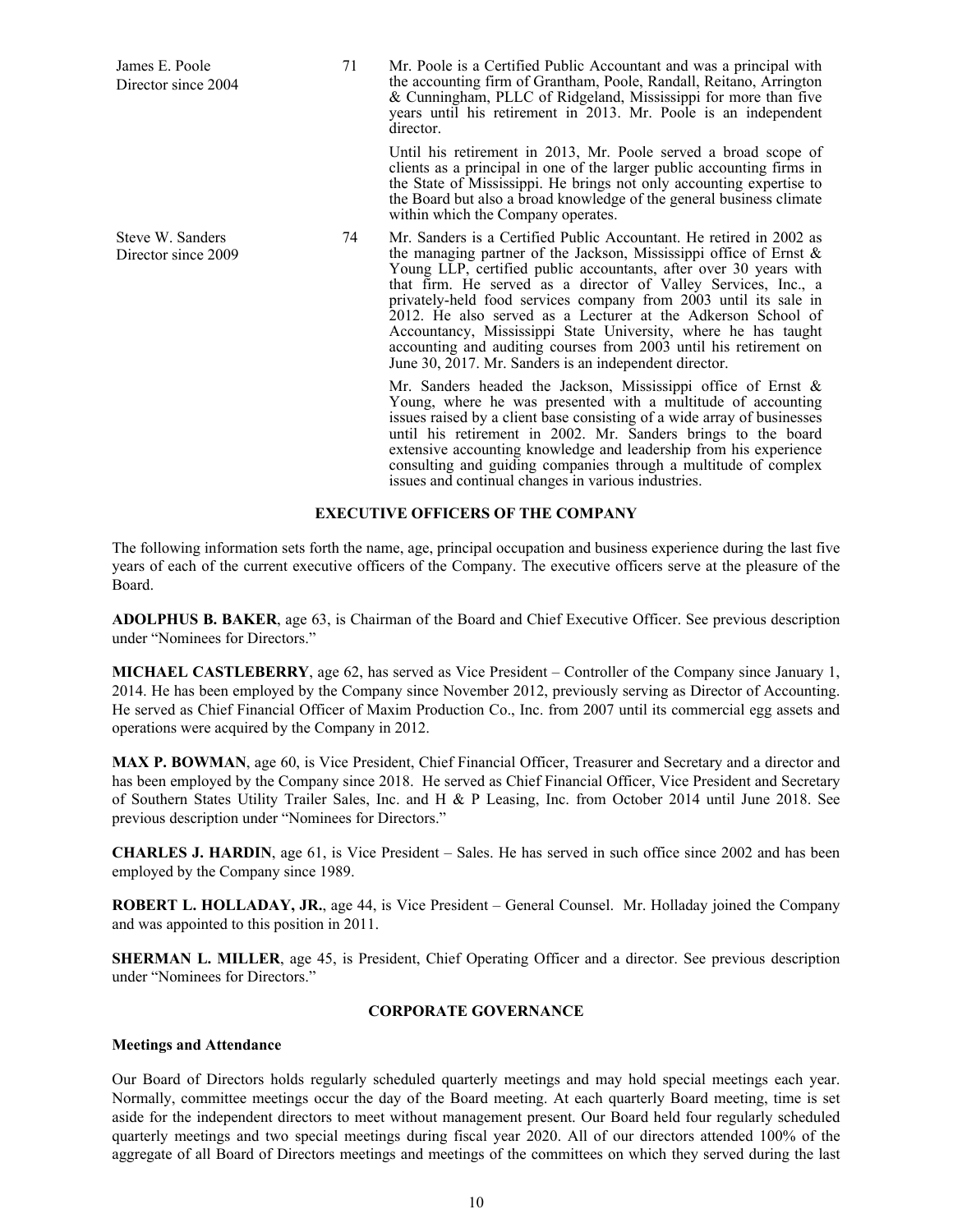fiscal year. Directors are encouraged to attend the Annual Meeting of Stockholders, and all directors attended the 2019 Annual Meeting.

### **Board Committees**

Our Board has five standing committees: an Audit Committee, a Compensation Committee, an Executive Committee, a Long-Term Incentive Plan Committee ("LTIP Committee"), and a Nominating Committee. In addition, under our bylaws our Board may designate additional committees as it deems appropriate. In certain instances the Board and its committees may take action through written consent. In fiscal year 2020 the Executive Committee took action by written consent six times, and the Board and other Board committees did not take action by written consent. The Audit and Compensation Committees have written charters which are available on the "Investors" page of our website at www.calmainefoods.com. The Executive, Long-Term Incentive Plan, and Nominating Committees do not have charters. The table below provides the current composition for each of the Board's standing committees.

| <b>Director</b>   | Audit  | Compensation | <b>Executive</b> | <b>Long-Term Incentive Plan</b> | Nominating |
|-------------------|--------|--------------|------------------|---------------------------------|------------|
| Adolphus B. Baker |        |              | Chair            |                                 | Chair      |
| Max P. Bowman     |        |              | Member           |                                 |            |
| Letitia C. Hughes | Chair  | Member       |                  | Member                          | Member     |
| Sherman L. Miller |        |              | Member           |                                 |            |
| James E. Poole    | Member | Chair        |                  | Chair                           | Member     |
| Steve W. Sanders  | Member | Member       |                  | Member                          | Member     |

*Audit Committee:* The Audit Committee, which is composed of three directors who are independent in accordance with applicable NASDAQ listing standards and SEC rules, including the enhanced criteria with respect to audit committee members, meets with management, internal auditors, and the Company's independent registered public accounting firm to determine the adequacy of internal controls, recommends a registered public accounting firm for the Company to select, evaluates and oversees an internal auditor for the Company, reviews annual audited and quarterly financial statements and recommends whether such statements should be included in the Company's annual reports on Form 10-K and quarterly reports on Form 10-Q, and oversees financial matters. The Audit Committee held four meetings in fiscal year 2020.

*Compensation Committee:* The Compensation Committee is also composed of three directors who are independent in accordance with applicable NASDAQ listing standards and SEC rules. The Compensation Committee discharges the responsibilities of the Board of Directors relating to compensation of the Company's executive officers by establishing goals and reviewing general policy matters relating to compensation and benefits of employees of the Company, including the issuance of equity awards to the Company's officers, employees and directors. It reviews and approves the compensation and benefits of officers who are members of the Executive Committee and makes recommendations to the Board of Directors and members of the LTIP Committee with respect to the Company's incentive compensation plans and equity-based plans. For more information on the Compensation Committee processes and procedures, see "Compensation Discussion and Analysis" below. The Compensation Committee held two meetings in fiscal year 2020.

*Executive Committee:* The Executive Committee may exercise all of the powers of the full Board of Directors, except for certain major actions, such as the adoption of an agreement of merger or consolidation, the recommendation to stockholders of the disposition of substantially all of the Company's assets or a dissolution of the Company, and the declaration of a dividend or authorization of an issuance of stock. In addition, it may not authorize single capital expenditure projects in excess of \$10 million. The Executive Committee did not hold any formal meetings in fiscal year 2020, but worked closely together and took action by written consent six times.

*Long-Term Incentive Plan Committee:* The LTIP Committee, which is composed of three independent directors, administers the Cal-Maine Foods, Inc. 2012 Omnibus Long-Term Incentive Plan, which role includes selection of the persons to whom awards may be made, determining the types of awards, determining the times at which awards will be made and other terms and conditions relating to awards, all in accordance with plan documents. The LTIP Committee held two meetings in fiscal year 2020.

*Nominating Committee:* The Nominating Committee considers potential director nominees proposed by committee members, other members of the Board of Directors, management or our stockholders. Any stockholder desiring to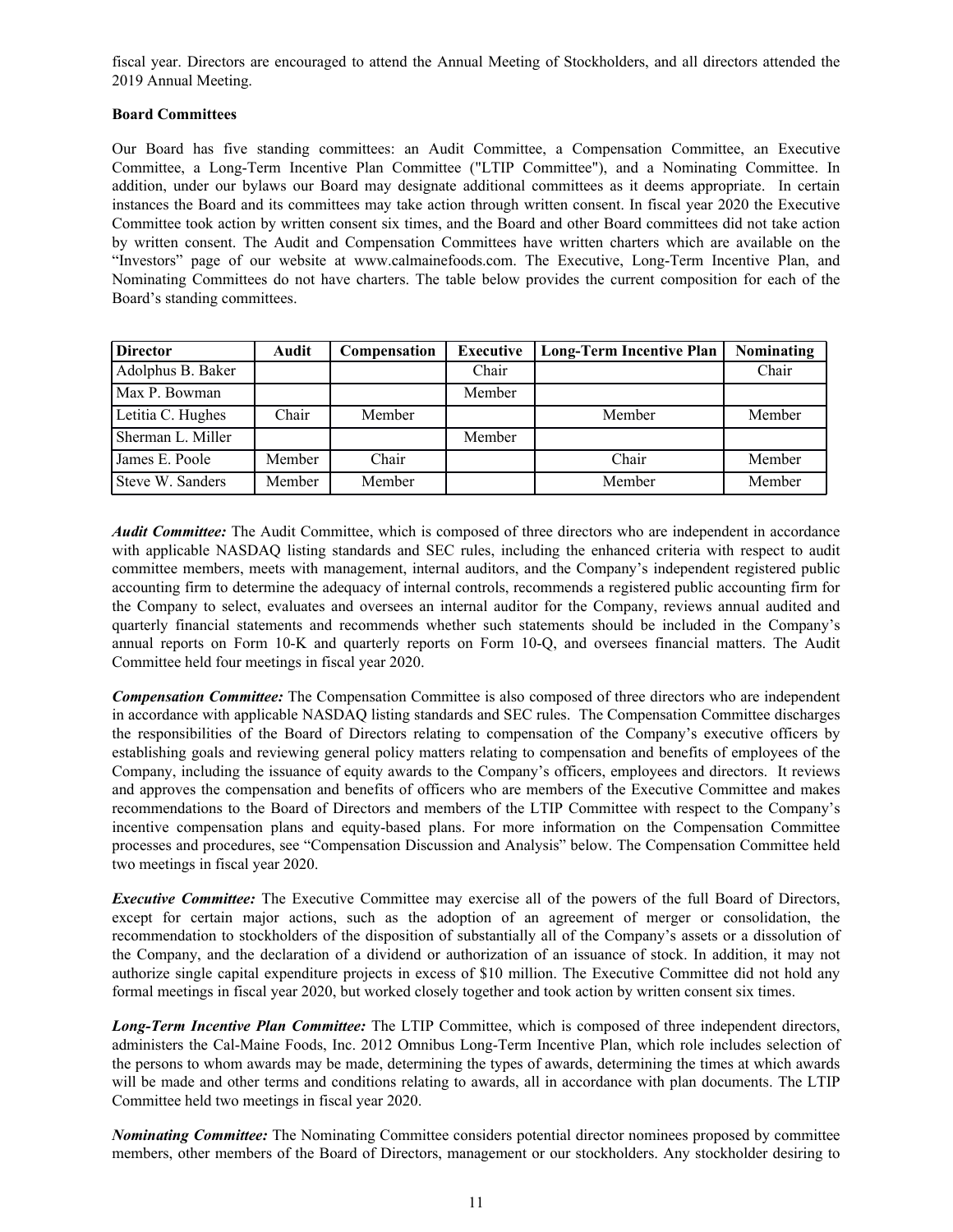submit a director candidate for consideration should submit the candidate's name, address and detailed background information to the Secretary of the Company at the Company's address shown above under "General Matters." The Secretary will forward such information to the Nominating Committee for its consideration. The Nominating Committee held one meeting in fiscal year 2020.

### **Consideration of Director Nominees; Diversity**

In recommending nominees for the Board, the Nominating Committee considers any specific criteria the Board may request from time to time and such other factors as it deems appropriate. These factors may include any special training or skill, experience with businesses and other organizations of comparable size and type, experience or knowledge with businesses that are particularly relevant to the Company's current or future business plans, financial expertise, the interplay of the candidate's experience with the experience of the other directors, sufficient time to devote to the responsibilities of a director, freedom from conflicts of interest or legal issues and the extent to which, in the Nominating Committee's opinion, the candidate would be a desirable addition to the Board. Diversity is taken into account when determining how the candidates' qualities and attributes would complement the other directors' backgrounds. Type of advanced studies and certification, type of industry experience, area of corporate experience and gender, among other factors, are taken into consideration. The Nominating Committee believes that the different business and educational backgrounds of the directors of the Board contribute to the overall insight necessary to evaluate matters coming before the Board.

Each candidate brought to the attention of the Nominating Committee, regardless of who recommended such candidate, will be considered on the basis of the criteria set forth above.

### **Stockholder Communications**

Stockholders may send communications to the Board by directing them to the Secretary in the manner described above under "General Matters." The Secretary will forward to all members of the Board any such communications he receives which, in his reasonable judgment, he deems to be not spurious and to be sent in good faith.

### **Risk Oversight**

The Board takes its oversight role in the Company's risk management very seriously. The Company's Executive Committee is primarily responsible for managing the day-to-day risks of the Company's business, and is best equipped to assess and manage those risks. The Audit Committee also plays a prominent role in assessing and addressing risks faced by the Company with respect to financial and accounting controls, internal audit functions, pending or threatened legal matters, insurance coverage and the Company's "whistleblower" hotline policy, among other matters. The Board and the Audit Committee receive reports on the Company's exposure to risk and its risk management practices from members of the Executive Committee as well as other members of the Company's management and legal counsel, including reports on the Company's information technology standards and safeguards, financial and accounting controls and security measures, environmental compliance, human resources, litigation and other legal matters, grain purchasing strategies, and customer concentration and product mix, among other things. The Board regularly receives updates about and reassesses the management of these risks throughout the year. In addition, the Board and the Audit Committee review the Company's risk disclosures in its draft periodic reports before they are filed and have the opportunity to question management and outside advisers about the risks presented. The Board's role in risk oversight of the Company is consistent with the Company's leadership structure, with the CEO and other members of senior management having responsibility for assessing and managing the Company's risk exposure on a day-to-day basis, and the Board and its committees providing oversight in connection with those efforts.

The Board's oversight of risks affecting the Company has not specifically affected the Board's leadership structure. The Board believes that its current leadership structure is conducive of and appropriate for its risk oversight function. If in the future the Board believes that a change in its leadership structure is required to, or potentially could, improve the Board's risk oversight function, it may make any change it deems appropriate.

#### **Stock Ownership Guidelines**

The Board adopted stock ownership guidelines applicable to the Company's non-employee directors during fiscal year 2016. Under the guidelines, each non-employee director is encouraged to maintain ownership of company stock valued at two times his or her annual retainer, which is currently \$45,000. All of our current non-employee directors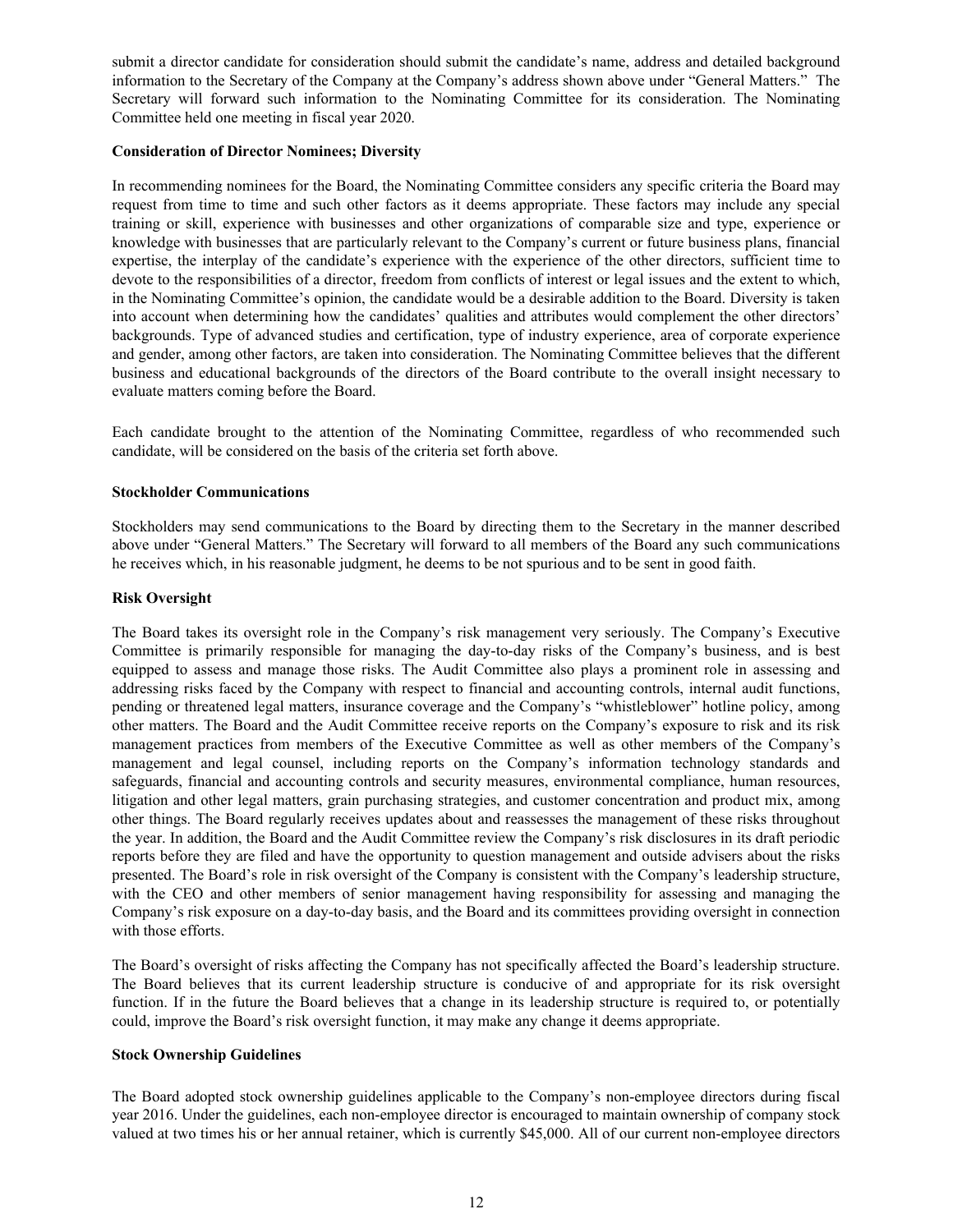exceed their target ownership levels. Under the stock ownership guidelines, new directors are expected to comply with the stock ownership target within five years of appointment.

### **Board Independence and Impact of "Controlled Company" Status**

The NASDAQ stock market qualitative listing standards require that a majority of a listed company's directors be independent and that a compensation committee and nominating committee of the Board composed solely of independent directors be established. These standards are not applicable to any company where more than 50% of the voting power is held by one individual or group. The family of Mr. Adams, our late founder, consisting of Mrs. Adams, Mr. Baker and Mr. Baker's spouse and her three sisters (who are Mr. Adams' four daughters) beneficially own, directly or indirectly, in the aggregate capital stock of the Company entitling them to 65.4% of the total voting power of the Company. As noted herein, Mrs. Adams and the Daughters' Trust, of which Mr. Adams' four daughters are beneficiaries, launched a registered public offering of a portion of the common stock of the Company held by them. Upon completion of such offering, we expect family voting control to be approximately 58.7% of the total voting power of the Company (or approximately 57.7% if the underwriters of such offering exercise in full their option to purchase additional shares). Accordingly, the Company is, and immediately after the offering will be, a "controlled company" and thus exempt from those NASDAQ listing standards. As executive officers of the Company, Messrs. Baker, Bowman and Miller do not qualify as independent pursuant to the NASDAQ listing standards, if elected. Additionally, Mr. Baker serves as chair of the Nominating Committee. Our Board determined that, under the NASDAQ listing standards, the following director nominees are independent: Ms. Hughes, Mr. Poole and Mr. Sanders.

Notwithstanding the Company's status as a controlled company, during fiscal year 2019, the Board revised the membership of the Compensation Committee to include only independent directors in accordance with the NASDAQ listing standards applicable to non-controlled companies and the governance policies of certain institutional investors and advisory groups. Accordingly, our Board has determined that all of the directors currently serving on the Compensation Committee are independent within the meaning of the NASDAQ listing standards.

The Company is, however, subject to the NASDAQ listing standards requiring that the Audit Committee (i) be composed solely of independent directors; (ii) be directly responsible for the appointment, compensation, retention and oversight of the independent registered public accounting firm, which must report directly to the audit committee; (iii) establish procedures to receive, retain, and treat complaints regarding accounting, internal accounting controls and auditing matters, and for employees' confidential, anonymous submissions of concerns regarding questionable accounting or auditing matters; (iv) have the authority to engage independent counsel and other advisors when the committee determines such outside advice is necessary; and (v) be adequately funded by the Company. Our Audit Committee is in compliance with these standards. In addition, our Board has determined that each member of our Audit Committee qualifies as an "audit committee financial expert," as such term is defined by the rules of the SEC.

#### **Executive Sessions**

The Company is also subject to NASDAQ listing standards that requires the independent directors of the Board to have regularly scheduled meetings at which only independent directors are present. Such meetings were held following each regular meeting of the Board during fiscal year 2020.

#### **Code of Ethics**

NASDAQ qualitative listing standards require companies to adopt a code of business conduct and ethics applicable to all directors, officers and employees that is in compliance with certain provisions of the Sarbanes-Oxley Act of 2002. The Board of Directors adopted such a code in 2004. Our Code of Ethics is posted on the "Investors— Corporate Governance" page of our website at www.calmainefoods.com.

#### **Board Leadership Structure**

Mr. Baker, our Chief Executive Officer, serves as Chairman of the Board. The Company has not named a lead independent director. The Board recognizes that the leadership structure and the decision to combine or separate the roles of the Chief Executive Officer and Chairman of the Board are prompted by the Company's needs at any point in time. The Company's leadership structure has varied over time and has included combining and separating these roles. As a result, the Board has not established a firm policy requiring combination or separation of these leadership roles and the Company's governing documents do not mandate a particular structure. This provides the Board with flexibility to establish the most appropriate structure for the Company at any given time.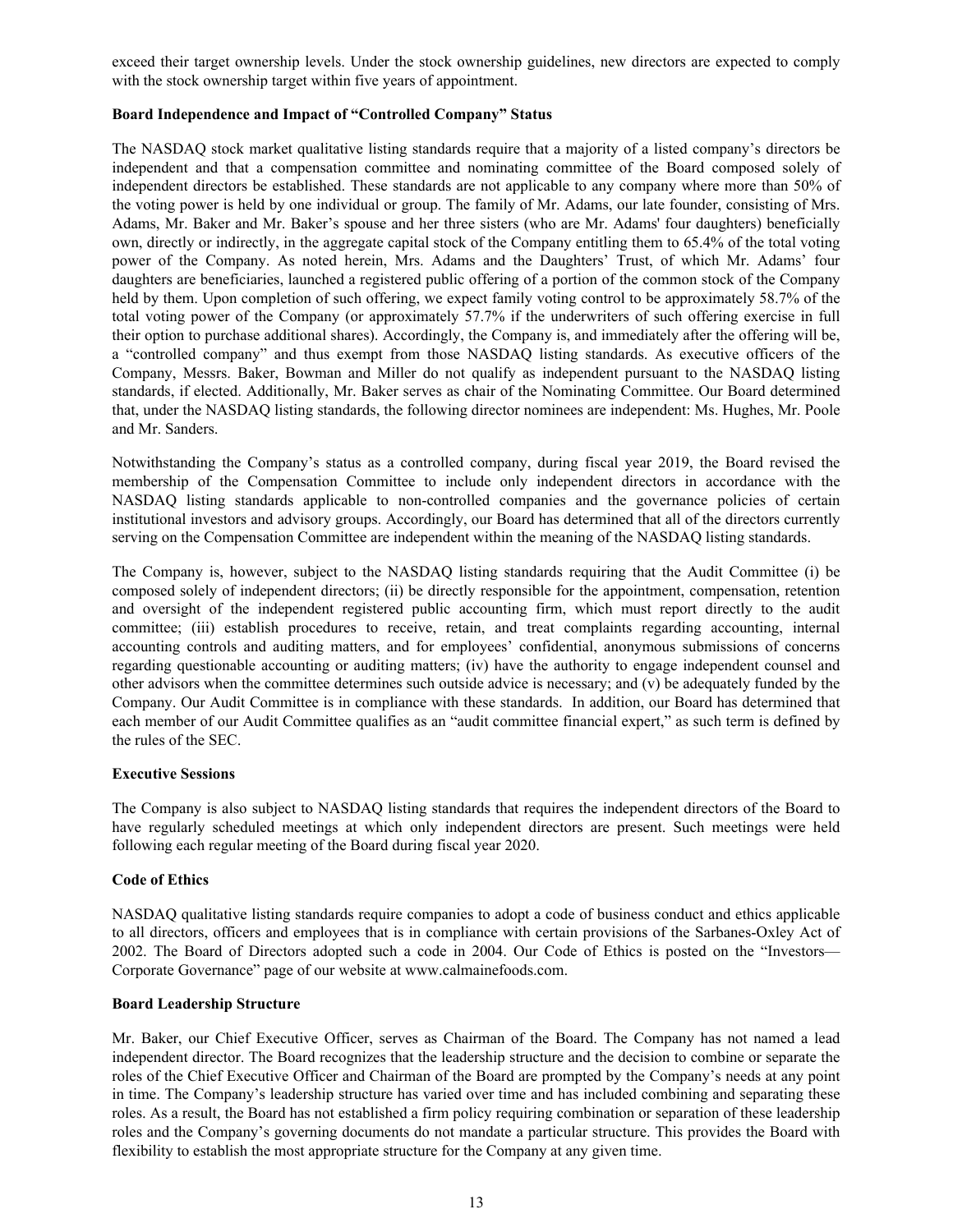The Board has determined that the Company is currently best served by having one person serve as Chairman of the Board and Chief Executive Officer as it promotes communication between management and the Board of Directors and provides essential leadership for addressing the Company's strategic initiatives and challenges. Mr. Baker's service as Chairman of the Board aids the Board's decision-making process because he has firsthand knowledge of the Company's operations and the major issues facing the Company, and he chairs the Board meetings where the Board discusses strategic and business issues.

The Board also considers the above structure appropriate due to the Company's status as a "controlled company." Further, due to the relatively small size of the Board and the fact that one-half of the members of the Board are independent directors, the Board has not felt it necessary to designate a lead independent director.

# **Related-Party Transactions**

We are the largest producer and distributor of shell eggs in the United States. We spend hundreds of millions of dollars for third-party goods and services annually, with the authority to purchase such goods and services dispersed among many different officers and managers across the United States. Consequently, there may be transactions and business arrangements with businesses and other organizations in which one of our directors or nominees, executive officers, or their immediate families, or a greater than 5% owner of either class of our capital stock, may also be a director, executive officer, or investor, or have some other direct or indirect material interest. We may refer to these relationships generally as related-party transactions.

Related-party transactions have the potential to create actual or perceived conflicts of interest between the Company and its directors and executive officers or their immediate family members. The Company's Code of Ethics prohibits directors, officers and employees of the Company from engaging in transactions which may create or appear to create a conflict of interest without disclosing all relevant facts and circumstances to, and obtaining the prior written approval of, the Company's General Counsel. The General Counsel reports annually to the Audit Committee concerning any such disclosures. The NASDAQ listing standards require that related-party transactions be reviewed for potential conflicts of interest on an ongoing basis by the Company's Audit Committee or another independent committee of the Board of Directors. The Audit Committee usually reviews and approves such transactions. While the Audit Committee has no specific written policy and procedures for review and approval of related-party transactions, in the past if a related-party transaction involved a director, executive officer, or their immediate family members, in evaluating such transaction the Audit Committee has considered, among other factors:

- the goods or services provided by or to the related party,
- the nature of the transaction and the costs to be incurred by the Company or payments to the Company,
- the benefits associated with the proposed transaction and whether alternative goods or services are available from unrelated parties,
- the advantages the Company would gain by engaging in the transaction,
- whether the terms of the transaction are fair to the Company and arms-length in nature,
- the materiality of the transaction to the Company and to the related party, and
- management's determination that the transaction is in the best interests of the Company.

At a special meeting on July 20, 2018, the Company's stockholders approved amendments to the Company's certificate of incorporation to change the restrictions on who may hold Class A Common Stock, with ten votes per share, without conversion into common stock, with one vote per share, in order to facilitate estate planning for the Company's late founder, Fred R. Adams, Jr, and to add certain related provisions. The Company incurred legal and other expenses in connection with these amendments. Pursuant to negotiations with a special committee of the Board relating to these amendments, Mr. Adams, through a conservatorship of which Mrs. Jean Reed Adams (the spouse of Mr. Adams) and Mr. Adolphus B. Baker (our Chief Executive Officer and Chairman of the Board) were co-conservators, reimbursed the Company \$750,000 of these expenses. Refer to the discussion of these transactions and relationships in Part I, Item 1A under the caption "Risk Factors," and Part II Item 8, Note 19, Notes to Consolidated Financial Statements, of our Annual Report.

On August 17, 2020, the Company announced that Mrs. Jean Reed Adams and the Daughters' Trust, of which the daughters of Mr. Adams are beneficiaries, launched a registered public offering of 6,000,000 shares of common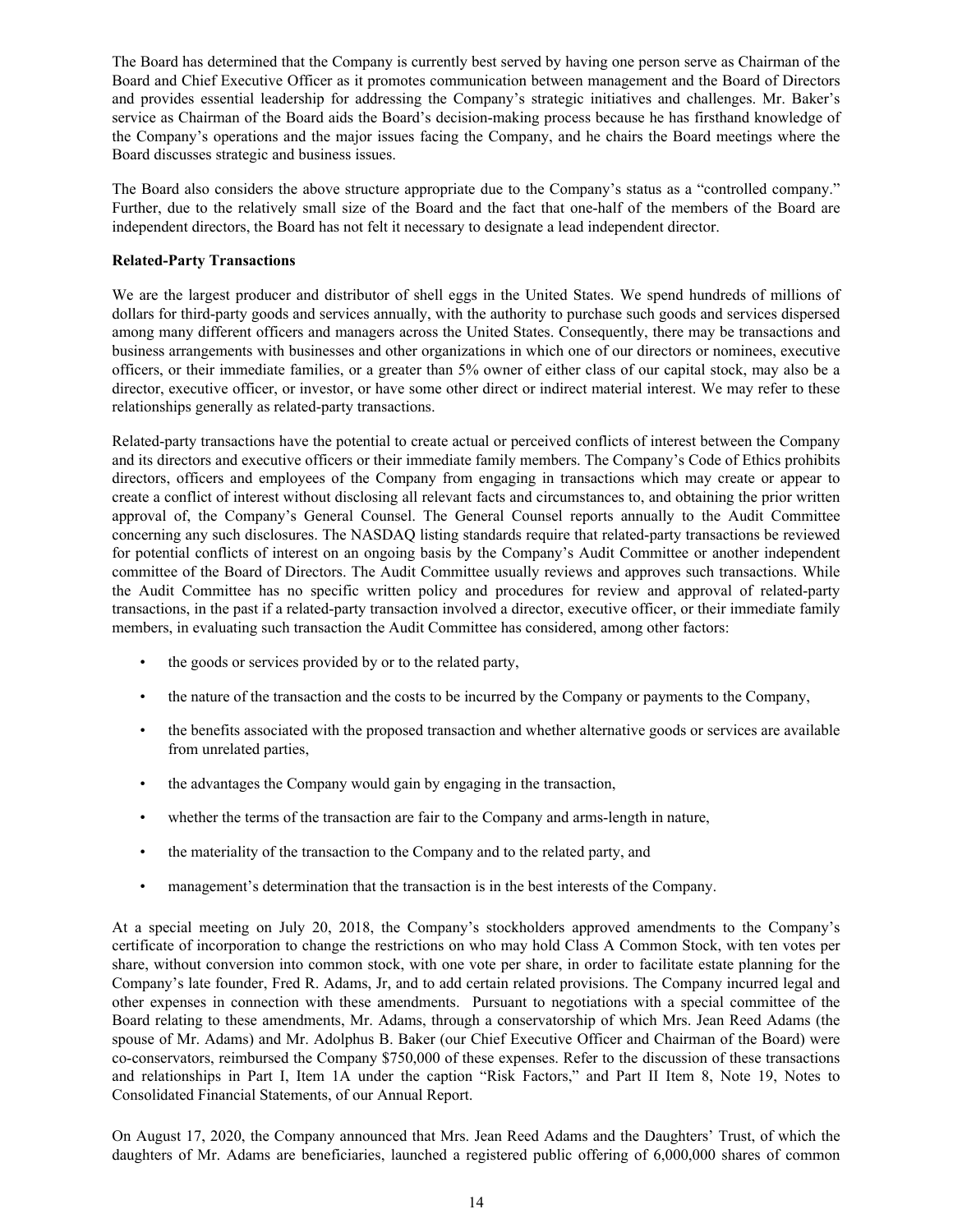stock held by them, with the underwriters of the offering being granted an option to purchase up to an additional 900,000 shares of common stock held by them. Mrs. Adams and the daughters advised the Company that they were conducting the offering in order to pay estate taxes and obtain liquidity. An estimate of the expenses for this offering, not including the underwriting discount, are set forth in the final prospectus supplement for the offering and are payable by us. However, pursuant to the Agreement Regarding Common Stock among the Company and the selling stockholders, which was previously approved by the special committee, the selling stockholders will be obligated to reimburse us for one-half of all such expenses incurred by the Company in connection with this offering. As of the date of this proxy statement, the final amount of these expenses is not yet known.

No other reportable related-party transactions have taken place since the beginning of fiscal year 2020, and none are currently proposed.

### **COMPENSATION DISCUSSION AND ANALYSIS**

This compensation discussion and analysis describes and analyzes our executive compensation philosophy and program in the context of the compensation paid during the last fiscal year to our named executive officers. Our named executive officers for fiscal year 2020 are listed below:

- Adolphus B. Baker, Chairman of the Board and Chief Executive Officer;
- Max P. Bowman, Vice President Chief Financial Officer, Treasurer, and Secretary;
- Sherman L. Miller, President and Chief Operating Officer;
- Charles J. Hardin, Vice President Sales; and
- Robert L. Holladay, Jr., Vice President General Counsel.

### **Compensation Philosophy and Process**

We believe we are the only publicly held company in the United States whose primary business is the commercial production, processing, and sale of shell eggs through fiscal 2020. Accordingly, there is little, if any, public information available regarding the compensation paid by our competitors. It is our intent to compensate our employees at a level that will appropriately reward them for their performance, minimize the number of employees leaving our employment because of inadequate compensation, and enable us to attract sufficient talent as our business expands.

As stock representing more than 50% of the voting power for the election of directors is owned, directly or indirectly, by the family of Mr. Adams, our late founder, we are a controlled company as defined in Rule  $5615(c)(1)$ of the NASDAQ listing rules. As such, we are not required to have the compensation of our named executive officers determined by a majority of our independent directors or a Compensation Committee composed entirely of independent directors. However, effective October 5, 2018, our Compensation Committee is composed solely of our three independent directors. We divide our executive officers into two categories for compensation purposes. The first are members of the Executive Committee of our Board of Directors, which during fiscal year 2020 was composed of Messrs. Baker, Bowman, and Miller. The compensation of the members of the Executive Committee is approved by the Compensation Committee, after recommendation by the Executive Committee. The compensation for other executive officers, including named executive officers who are not members of the Executive Committee, is determined by the Executive Committee based on the overall compensation goals and guidance established by the Compensation Committee. Finally, incentive awards, including equity awards, are approved by the LTIP Committee, which is composed entirely of independent directors.

### **Compensation Practices and Risks**

We do not believe any risks arise from the Company's compensation policies and practices that are likely to have a material adverse effect on the Company.

#### **Elements of Compensation**

During fiscal 2020, our executive compensation program had the following primary components: base salary, an annual cash bonus and equity compensation in the form of restricted share awards ("RSAs"). Our named executive officers also received certain perquisites and certain of our named executive officers participate in our deferred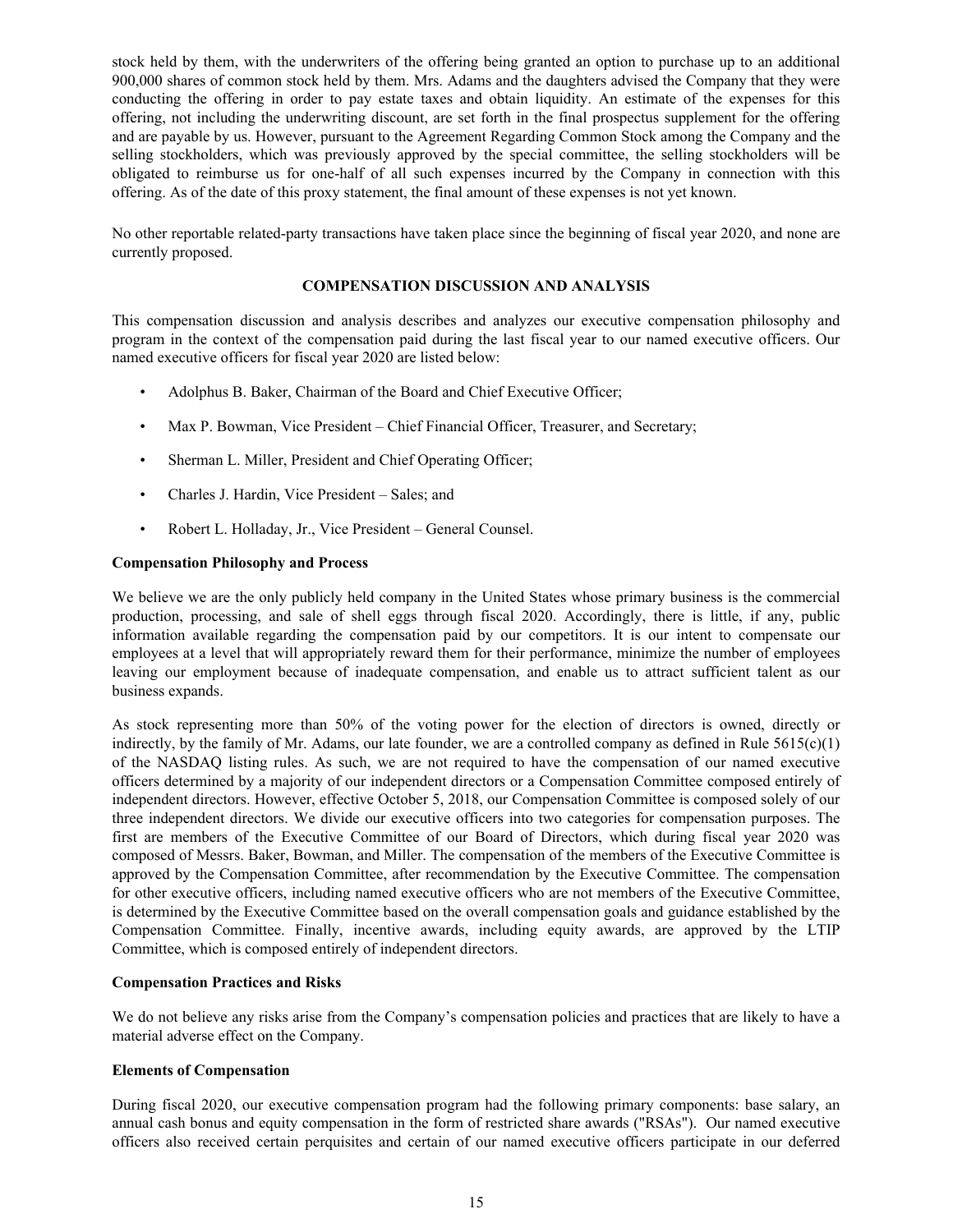compensation plan. The tables that follow give details as to the compensation of each of our named executive officers for fiscal year 2020.

### *Base Salary*

We believe that base salaries, which provide fixed compensation, should meet the objective of attracting and retaining the executive officers needed to manage our business successfully. Base salary adjustments, if any, are approved in December of each year and become effective January  $1<sup>st</sup>$  of the following calendar year. After consideration of the review of peer company compensation prepared in 2019 by Mercer (US) Inc. ("Mercer"), a compensation consulting firm engaged by our Compensation Committee, which review indicated that the base salaries of our executive officers continue to lag behind the peer group, the Compensation Committee approved base salary increases effective January 1, 2020 for the members of the Executive Committee as follows: Mr. Baker – 3%, Mr. Bowman – 3.8% and Mr. Miller – 5.3%. Based on the same analysis, the Executive Committee approved base salary increases for our other named executive officers, also effective January 1, 2020, as follows: Mr. Hardin – 4% and Mr. Holladay  $-4.3\%$ . We believe following these increases, the base salaries of our named executive officers remain in the 25th percentile of our peer group. See "Benchmarking of Compensation" below for information regarding the Mercer report.

### *Annual Cash Bonus*

### *Executive Committee Members and General Counsel Bonus Programs*

For members of our Executive Committee and Mr. Holladay, our General Counsel, the bonus program is essentially subjective, rather than utilizing objective criteria. The Executive Committee recommends bonuses for its members and Mr. Holladay, and the Compensation Committee reviews these recommendations and makes the final determination as to bonus awards. Although these bonus awards are not based on objective goals, our Company's profitability has historically been the most significant item in determining bonus amounts for the Executive Committee members and Mr. Holladay. Mr. Hardin has historically participated in the general bonus program applicable to our other officers and employees. The Committee considered the Company's lower profitability compared to 2019 and each individual's job performance in determining bonuses for the Executive Committee and Mr. Holladay for 2020.

#### *General Bonus Program*

During fiscal year 2020, Mr. Hardin was covered by our general bonus program. Officers in this program are eligible to earn a bonus equal to 50% of the sum of the officer's base salary plus such officer's prior year's bonus. This program is designed to reward both Company and individual performance during the year.

Of the potential bonus that could be earned by Mr. Hardin under this program, 50% is based on our profitability. If we earn a minimum profit, on a pre-tax basis, of five cents per dozen eggs produced, Mr. Hardin could earn the full portion of his bonus attributable to our profitability, subject to adjustment at the discretion of the Chief Executive Officer. If our profit is less than five cents per dozen eggs produced, Mr. Hardin's bonus would be reduced by a corresponding percentage. The remaining 50% is based on his individual performance as evaluated by our Chief Executive Officer in his discretion. Mr. Baker's evaluation includes his personal assessment of the overall efficiency, effectiveness, cooperativeness, enthusiasm, judgment and attitude that Mr. Hardin brings to the performance of his duties.

# *Equity Compensation*

The Company believes it is essential to provide our named executive officers with a long-term equity component of compensation in order to better align their interests with those of the Company's stockholders.

Our named executive officers participate in our 2012 Omnibus Long-Term Incentive Plan ("2012 Plan"). The 2012 Plan is administered by the LTIP Committee. On December 13, 2019, the LTIP Committee authorized grants of RSAs to a broad base of employees of the Company, including the named executive officers, which grants were effective January 14, 2020. The RSAs vest fully on the third anniversary of the date of grant, January 14, 2023. The LTIP Committee's use of RSAs, the level of RSAs awarded to each named executive officer, and the vesting structure of such RSAs were based in large part on the recommendations of Mercer's 2019 report, and comparisons to the Company's peer group, and were consistent with the grant levels during the past two years. See the "Benchmarking of Compensation" and "Compensation Consultants" sections below.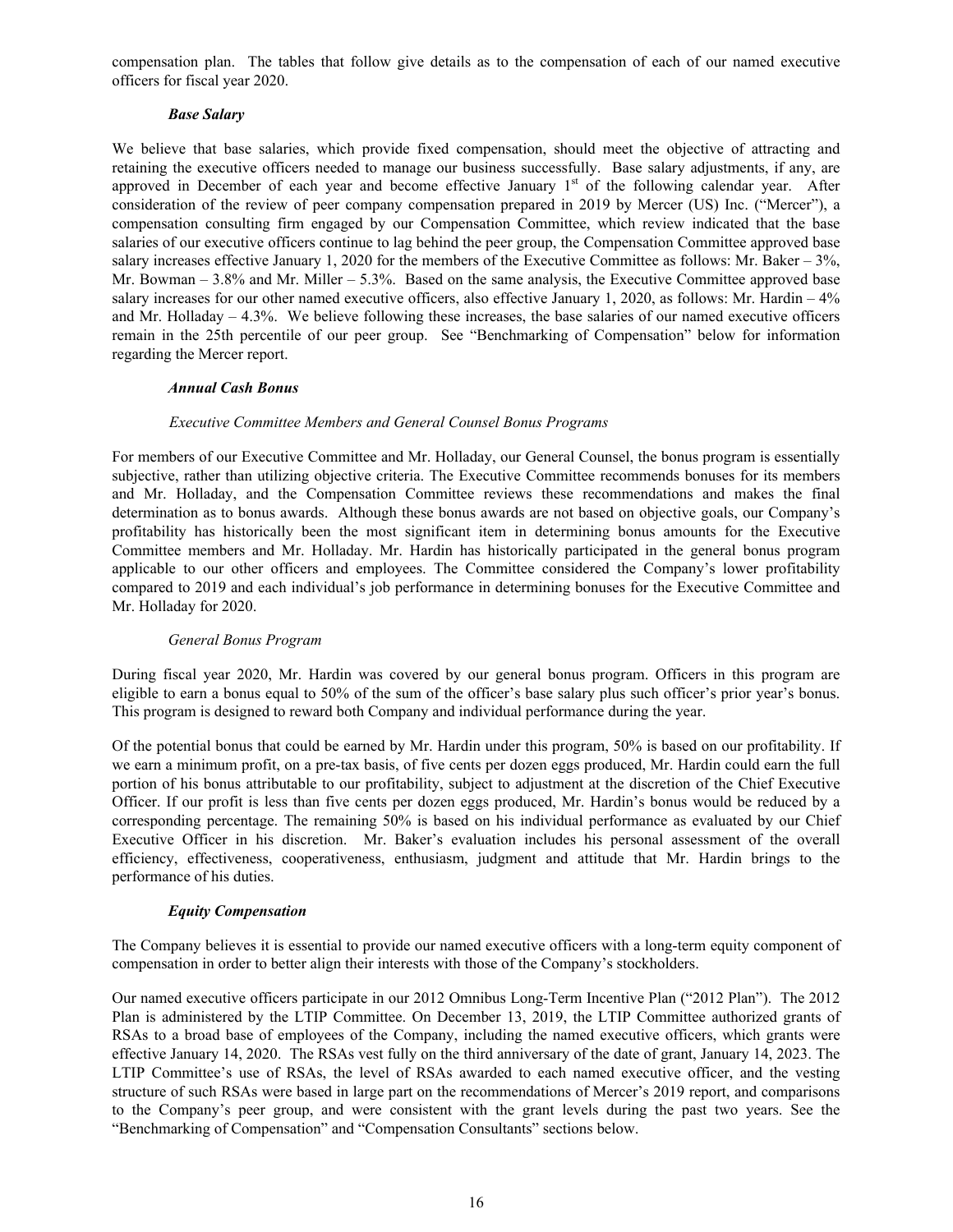While the LTIP Committee has not developed formal policies concerning the timing of grants and other matters, its practice has been to authorize grants of restricted shares annually in mid-December, with the grants to be made effective the following January.

### *Deferred Compensation Arrangements*

The Company maintains a Deferred Compensation Plan, in which all of our officers are eligible to participate if selected by the LTIP Committee. Currently, Messrs. Baker, Bowman and Hardin are the only named executive officers who participate in the plan. Under the Deferred Compensation Plan, the Company establishes an account for each participant, and each year the LTIP Committee, in its discretion, may elect to make a contribution for each participant. Each participant's account is also credited with investment earnings equal to a fund selected by the Board. For fiscal year 2020, the Company contribution for Messrs. Baker, Bowman and Hardin was approximately 18% of each officer's base salary. Currently, the index fund selected by the Board is the Vanguard 500 Index Fund Admiral Shares. Participants may elect to receive their distribution in a lump sum or in annual installments. Each of the named executive officers participating in this Deferred Compensation Plan has elected the lump sum distribution alternative. All contributions to each officer's account are immediately vested. The LTIP Committee determines which contributions, if any, will be made during December of each year. The contributions made for our named executive officers under the Deferred Compensation Plan are reflected in the "Nonqualified Deferred Compensation" table in the "Compensation Tables" section below.

# *Employee Benefits and Perquisites*

While we do not maintain a pension plan, we do maintain the Cal-Maine Foods, Inc. KSOP ("KSOP"), which is a combination 401(k) and employee stock ownership plan. We currently contribute an amount not less than 3% of each participant's base salary and bonus to the KSOP each year, subject to statutory limitations. All full time employees 21 years of age or older with at least one year of service, including our named executive officers, are members of the KSOP. We also sponsor an elective 401(k) component within the KSOP, but we make no contributions directly to the 401(k) component on behalf of the participants. Each of our named executive officers also participates in an enhanced health plan pursuant to which we reimburse the participating officer for any eligible health expense not covered by our primary health plan, up to \$10,000 per calendar year. In addition, we have a plan under which officers who meet minimum tenure qualifications will be provided health coverage after their retirement. The coverage we provide is secondary to their Medicare coverage.

Each of our named executive officers is provided one automobile for which we pay the operating and maintenance costs. We also pay club dues on behalf of certain of our named executive officers as determined by the Board of Directors.

Certain officers are provided individual life insurance policies, the premiums of which are paid by the Company. Historically, the Executive Committee has made the determination of which officers would be provided such benefit on a case-by-case basis. In addition, Mr. Baker and the Company are parties to a split-dollar life insurance arrangement. The premiums paid on behalf of the named executive officers and the imputed income relating to the split-dollar life insurance policies for Mr. Baker are set forth in the "2020 All Other Compensation Table" in the "Compensation Tables" section below.

# **General Matters Regarding Executive Compensation**

# *Employment Agreements and Severance and Change in Control Arrangements*

None of our named executive officers has an employment agreement with the Company. In addition, no named executive officer is entitled to receive any severance or change in control payment; however, existing grants of RSAs do vest on death, disability or change in control, and the LTIP Committee in its sole discretion may determine that such grants will vest partially or in full as of retirement. See the "Potential Payments Upon Termination or Change in Control" section below.

# *Stock Ownership Guidelines*

The Board adopted stock ownership guidelines applicable to the Company's executive officers during fiscal year 2016. Under the guidelines, the chief executive officer is required to maintain ownership of company stock valued at five times his or her base salary, the chief financial officer is required to maintain ownership of company stock valued at three times his or her base salary and each other executive officer is required to maintain ownership of company stock valued at two times his or her base salary. Under the stock ownership guidelines, executive officers are expected to comply with the stock ownership target by April 1, 2021, or in the case of new executives, within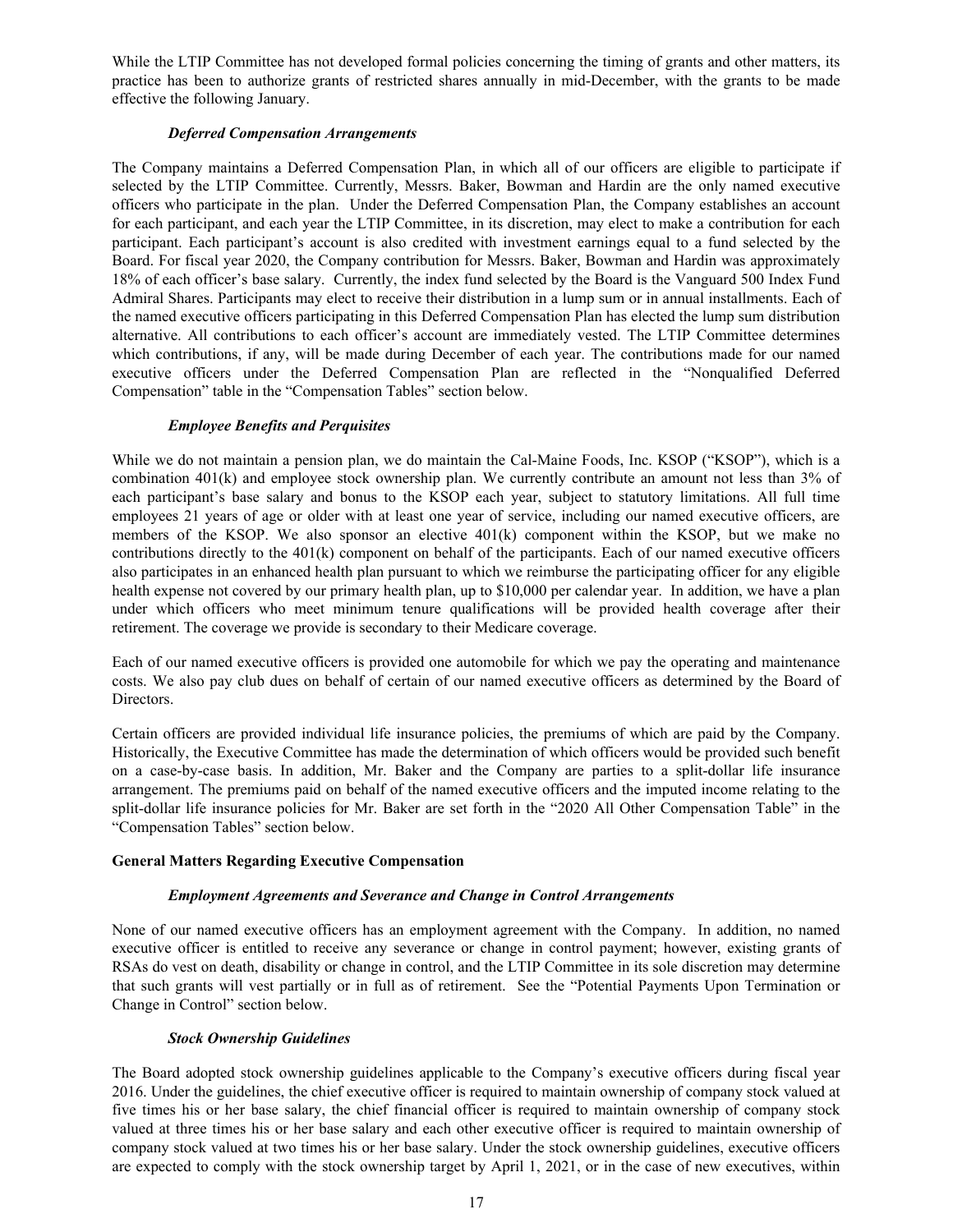five years of the date of their appointment. As of the record date, all current executive officers, other than Mr. Bowman who just joined the Company in June 2018 and became an executive officer in October 2018, exceed their target ownership levels.

### *Anti-Hedging and Pledging Policies*

Our insider trading policy prohibits "insiders" from entering into any hedging arrangements with respect to our securities. Specifically, the policy defines "insiders" as the officers of the Company, all members of the Company's board of directors, and all employees of, and consultants and contractors to, the Company and its subsidiaries, who receive or have access to "material nonpublic Information," as well as their families and members of their households, and contains the following prohibition:

Hedging or monetization transactions can be accomplished through a number of possible mechanisms, including through the use of financial instruments such as prepaid variable forwards, equity swaps, collars and exchange funds. Such transactions may permit a director, officer or employee to continue to own Company securities obtained through employee benefit plans or otherwise, but without the full risks and rewards of ownership. When that occurs, the director, officer or employee may no longer have the same objectives as the Company's other stockholders. Therefore, Insiders are prohibited from engaging in any such transactions.

### **Compensation Advisors**

### *Benchmarking of Compensation*

Since fiscal year 2013 the Compensation Committee has engaged the consulting firm of Mercer, a wholly owned subsidiary of Marsh & McLennan Companies, Inc. ("MMC"), to periodically provide compensation analysis and consulting services regarding executive and director compensation. Part of this engagement involves benchmarking the Company's executive pay against a peer group and published compensation surveys. During fiscal 2019, Mercer provided the Compensation Committee with an update of its prior executive compensation analysis through June 27, 2019, including a benchmarking analysis. The most current peer group consisted of 15 companies, all of which are publicly traded. The peer group was selected based on research by Mercer and input from management and consisted of the following companies based on size as measured by revenues (with the Company falling in the 60th percentile), industry focus and market capitalization (with the Company falling in the 63th percentile):

| B&G Foods, Inc.                     | National Beverage Corp.       |
|-------------------------------------|-------------------------------|
| Calavo Growers, Inc.                | Pyrus International, Inc.     |
| Flowers Foods, Inc.                 | Sanderson Farms, Inc.         |
| Farmer Brothers Co.                 | Seneca Foods Corporation      |
| The Hain Celestial Group, Inc.      | Sunopta, Inc.                 |
| J & J Snack Foods Corp.             | The Boston Bean Company, Inc. |
| John B. Sanfilipo & Son, Inc.       | Universal Corporation         |
| <b>Lancaster Colony Corporation</b> |                               |
|                                     |                               |

#### *Compensation Consultants*

In addition to the services described above, the Chairman of the Compensation Committee also periodically engages Mercer to review annual and long-term incentive plan designs for competitiveness and alignment with peer companies, and to update management and the Board on executive compensation trends, including director compensation. This review was last completed in fiscal 2020.

Mercer reported to Mr. Poole, who is an independent director and Chairman of the Compensation Committee, but also consulted with Mr. Baker, Chairman of the Board and Chief Executive Officer and Mr. Bowman, a Vice President and Chief Financial Officer of the Company, in connection with the Executive Committee's determinations and recommendations regarding other officers' compensation. During fiscal year 2020, the LTIP Committee based its grants of RSAs to officers and directors in large part on Mercer's June 27, 2019 recommendations.

The Compensation Committee assessed the independence of Mercer pursuant to applicable SEC and NASDAQ rules and concluded that the engagement did not raise any conflicts of interest during fiscal 2020.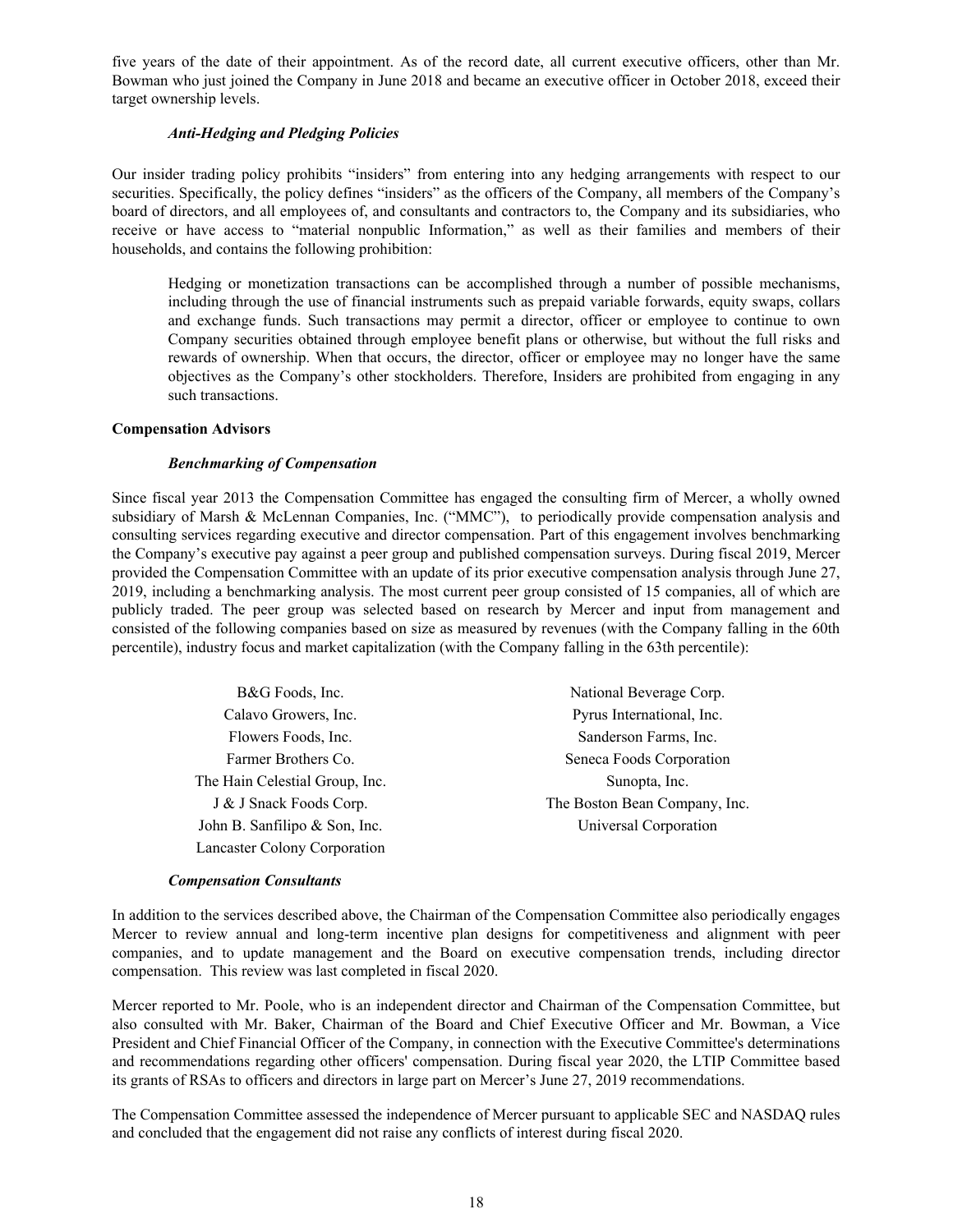During fiscal 2020, the parent of MMC, Marsh USA and several of its affiliates and subsidiaries, were retained by our management to provide insurance brokerage, risk management, and actuarial services related to property loss claims. The aggregate amount paid by the Company to Marsh USA in fiscal 2020, was approximately \$9.5 million, which includes direct payments for insurance policies and surety bonds. Because these services were approved by management in the ordinary course of business, the Compensation Committee did not specifically approve such services, although it was aware of these other services. Fees paid to Mercer in fiscal 2020 for executive and director compensation consulting services were approximately \$38,000.

Mercer and its affiliates committed to follow safeguards between the executive compensation consultants engaged by the Compensation Committee and the other service providers to our Company to ensure the Compensation Committee's executive compensation consultants continued to fulfill their role in providing objective and unbiased advice. Mercer provided the Compensation Committee with an annual update on Mercer's financial relationship with our Company, as well as written assurances that, within the MMC organization, the Mercer consultants who performed executive compensation services for the Compensation Committee have a reporting relationship and compensation determined separately from the Marsh USA lines of business and from its other work for our Company.

### **Compensation Committee Report**

The Compensation Committee has reviewed and discussed the above Compensation Discussion and Analysis with management of the Company and, based on the review and discussions, the Compensation Committee has recommended to the Board of Directors that the above Compensation Discussion and Analysis be included in the Company's proxy statement on Schedule 14A for the 2020 Annual Meeting of Stockholders.

James E. Poole, Chairman Letitia C. Hughes Steve W. Sanders

#### **Compensation Committee Interlocks and Insider Participation**

The members of the Compensation Committee during fiscal year 2020 were Mr. Poole, Ms. Hughes, Mr. Sanders. None of Ms. Hughes, Mr. Poole and Mr. Sanders was formerly an officer of the Company.

During fiscal year 2020, none of our executive officers served as a member of the compensation committee or as a director of another entity, one of whose executive officers served on our Compensation Committee or as one of our directors.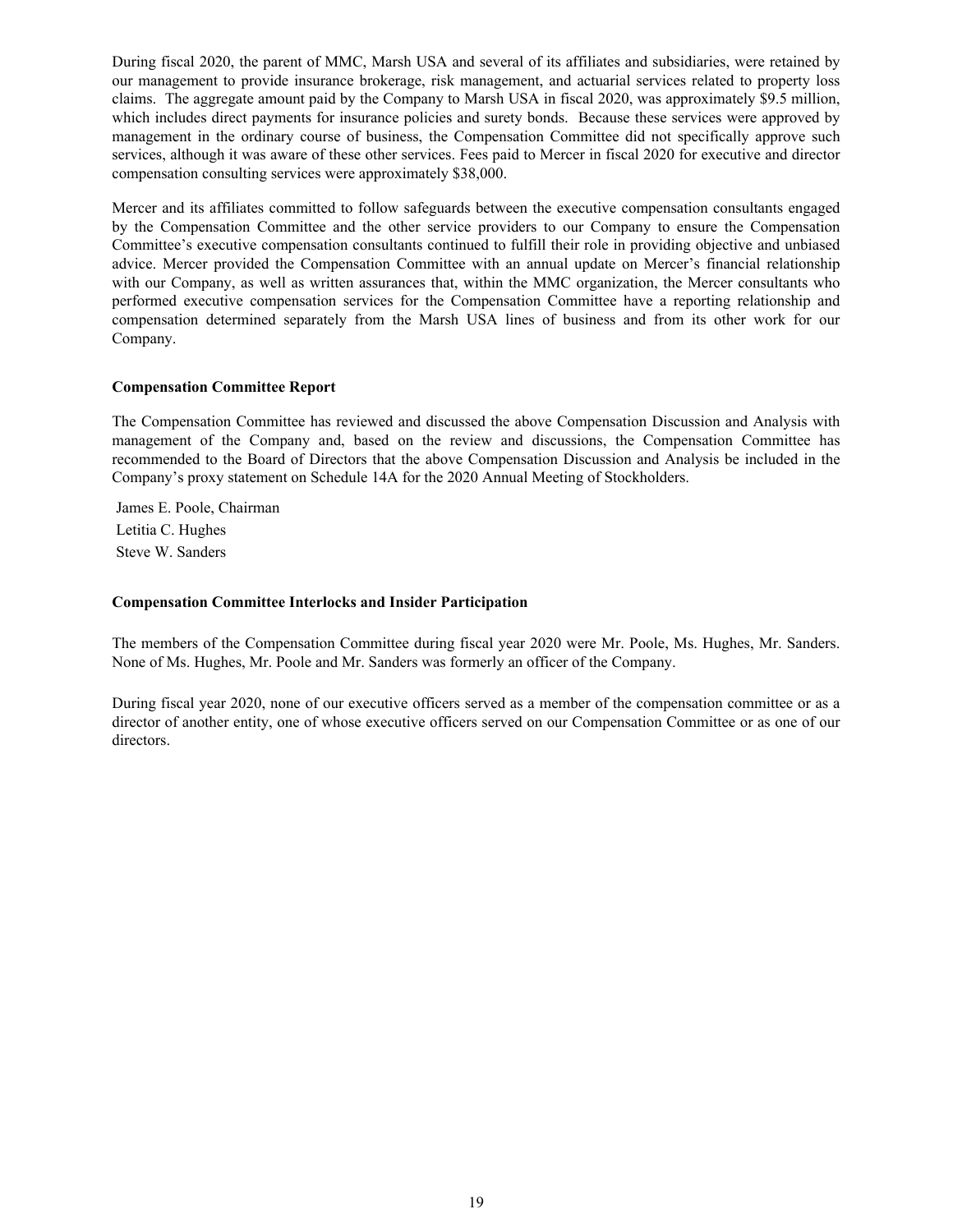#### **COMPENSATION TABLES**

| Name and<br>Principal<br>Position | Fiscal<br>Year | Salary<br>$($ \$ $)(1)$ | <b>Bonus</b><br>$($)$ | Stock<br>Awards<br>\$)(2) | Change in<br>Pension<br>Value and<br>Nonqualified<br>Deferred<br>Compensation<br>Earnings<br>(\$)(3) | All Other<br>Compensation<br>\$)(4) | Total<br>$(\$)$ |
|-----------------------------------|----------------|-------------------------|-----------------------|---------------------------|------------------------------------------------------------------------------------------------------|-------------------------------------|-----------------|
| Adolphus B. Baker,                | 2020           | 423,582                 | 300,300               | 296,055                   | 89,035                                                                                               | 134,555                             | 1,243,527       |
| Chairman/CEO                      | 2019           | 426,485                 | 410,000               | 293,724                   | 22,343                                                                                               | 137,532                             | 1,290,084       |
|                                   | 2018           | 413,178                 | 385,000               | 286,000                   | 71,443                                                                                               | 126,756                             | 1,282,377       |
| Max P. Bowman, VP/                | 2020           | 254,136                 | 164,500               | 98,685                    | 4,535                                                                                                | 84,687                              | 606,543         |
| CFO/Treasurer/                    |                |                         |                       |                           |                                                                                                      |                                     |                 |
| Secretary $(5)$                   | 2019           | 239,808                 | 200,000               | 97,823                    | 3,978                                                                                                | 72,169                              | 613,778         |
| Sherman L. Miller,                | 2020           | 261,444                 | 183,750               | 98,685                    | $-0-$                                                                                                | 24,073                              | 567,952         |
| President/Chief                   | 2019           | 260,231                 | 245,500               | 97,823                    | $-0-$                                                                                                | 29,909                              | 633,463         |
| <b>Operating Officer</b>          | 2018           | 231,430                 | 225,000               | 95,260                    | $-0-$                                                                                                | 26,908                              | 578,598         |
| Charles J. Hardin, VP/            | 2020           | 220,994                 | 149,822               | 59,096                    | 74,156                                                                                               | 60,114                              | 564,182         |
| Sales                             | 2019           | 222,091                 | 193,062               | 58,728                    | 17,491                                                                                               | 60,523                              | 551,895         |
|                                   | 2018           | 216,443                 | 160,238               | 57,200                    | 62,756                                                                                               | 58,368                              | 555,005         |
| Robert L. Holladay,               | 2020           | 211,683                 | 150,150               | 98,685                    | $-0-$                                                                                                | 26,959                              | 487,477         |
| Jr., VP/General                   | 2019           | 209,502                 | 200,000               | 97,823                    | $-0-$                                                                                                | 33,608                              | 540,933         |
| Counsel                           | 2018           | 203,499                 | 185,000               | 95,260                    | $-0-$                                                                                                | 37,746                              | 521,505         |

#### **Summary Compensation Table**

(1) Salary for fiscal years 2018, 2019 and 2020 include 26 pay periods.

 $\mathcal{L}_\text{max}$  , where  $\mathcal{L}_\text{max}$  and  $\mathcal{L}_\text{max}$ 

(2) The amount listed represents the aggregate grant date fair value of time-vested restricted share awards ("RSAs") computed in accordance with Financial Accounting Standards Board Accounting Standards Codification Topic 718 – Compensation – Stock Compensation ("FASB ASC Topic 718").

(3) Reflects aggregate earnings on nonqualified deferred compensation based on the increase in value of the Vanguard 500 Index Fund Admiral Shares, the index fund selected by the Board to determine investment credits under the nonqualified Deferred Compensation Plan.

(4) The detail on amounts in this column is set forth in the "2020 All Other Compensation" table below.

(5) Mr. Bowman joined the Company on June 25, 2018, and was appointed as an executive officer and elected to the board on October 5, 2018.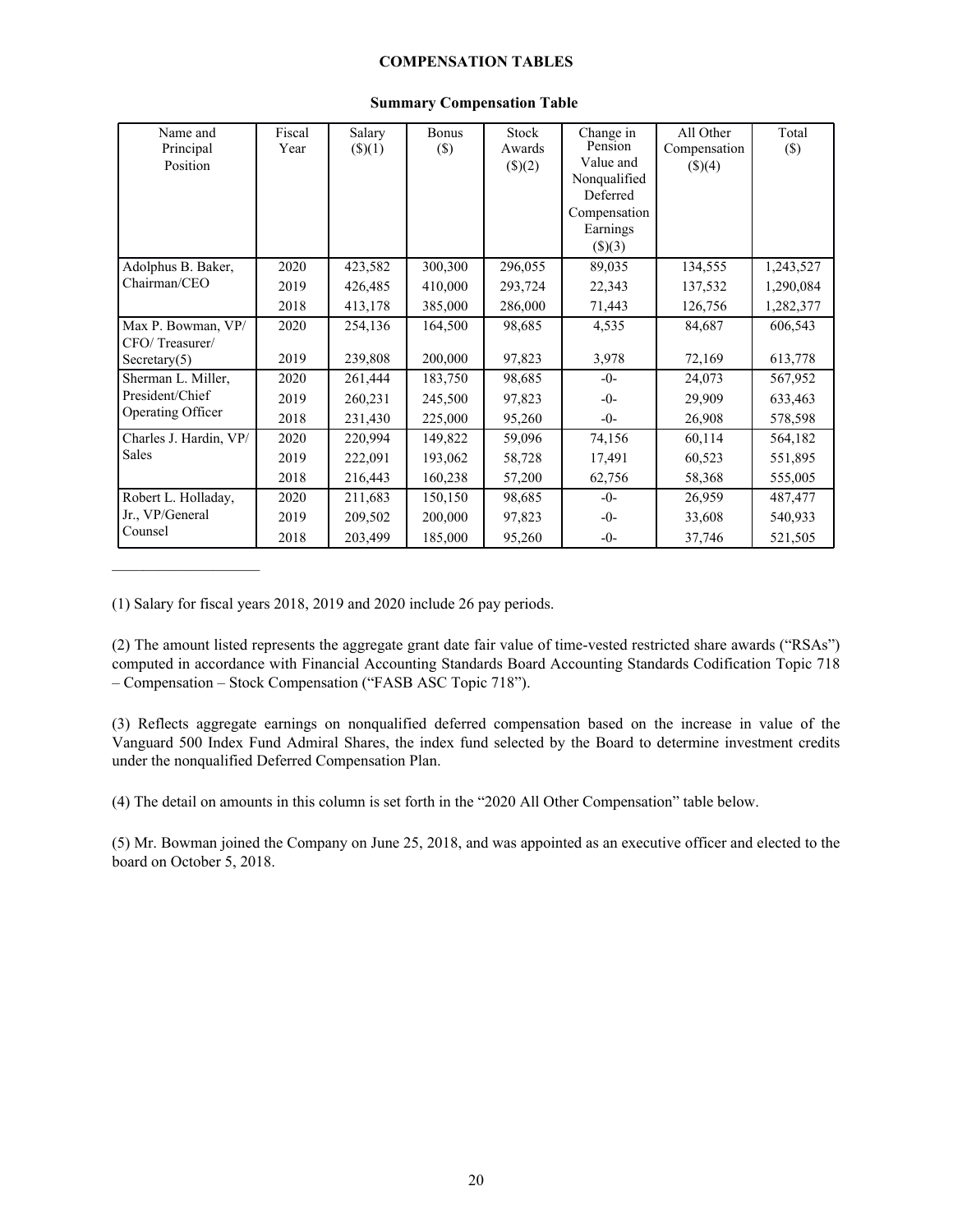### **2020 ALL OTHER COMPENSATION TABLE** (1)

| Name                    | Auto<br>$(\$)$ | Deferred<br>Compensation<br>Contributions<br>$(\$)$ | Club<br>Dues<br>$(\$)$ | Payment or<br>Imputed<br>Income<br>Based on<br>Cost of Life<br>Insurance<br>Coverage<br>\$)(2) | Medical<br>Reimbursement<br>$(S)$ | <b>KSOP</b><br>Contribution<br>$($ ) $(3)$ | Total<br>$\left( \text{\$}\right)$ |
|-------------------------|----------------|-----------------------------------------------------|------------------------|------------------------------------------------------------------------------------------------|-----------------------------------|--------------------------------------------|------------------------------------|
| Adolphus B. Baker       | 5.000          | 68,942                                              | 9,337                  | 34,694                                                                                         | 8,525                             | 8,057                                      | 134,555                            |
| Max P. Bowman           | 9.644          | 46.800                                              | 9.017                  | 2,315                                                                                          | 9,584                             | 7,327                                      | 84,687                             |
| Sherman L. Miller       | 5,989          | $-0-$                                               | 2,404                  | 584                                                                                            | 6,833                             | 8,263                                      | 24,073                             |
| Charles J. Hardin       | 1.400          | 40.660                                              | $-0-$                  | $-0-$                                                                                          | 9,801                             | 8,253                                      | 60.114                             |
| Robert L. Holladay, Jr. | 9,550          | $-0-$                                               | 4,574                  | 1,442                                                                                          | 3,035                             | 8,358                                      | 26,959                             |

(1) See "Compensation Discussion and Analysis" for more information on these elements of executive compensation.

 $\mathcal{L}_\text{max}$  , where  $\mathcal{L}_\text{max}$  and  $\mathcal{L}_\text{max}$ 

 $\mathcal{L}_\text{max}$ 

(2) For named executive officers other than Mr. Baker, the amount listed represents premiums paid on life insurance policies provided for such officer. Of Mr. Baker's total amount listed for 2020, \$25,336 represents premiums paid on non-split-dollar life insurance policies and \$9,358 represents income imputed to Mr. Baker related to the splitdollar life insurance arrangements discussed in "Compensation Discussion and Analysis—Elements of Compensation—Employee Benefits and Perquisites" above.

(3) As required by SEC rules, the amount reflected in this table reflects fiscal year reimbursements. KSOP contribution limits were \$8,400 for calendar year 2019 and \$8,550 for calendar year 2020.

| Name                    | <b>Grant Date</b> | Approval<br>Date | All Other Stock<br>Awards: Number of<br>Shares of Stock or Units<br>$(\#)(1)$ | Grant Date Fair Value<br>of Stock and Option<br>Awards<br>\$)(2) |
|-------------------------|-------------------|------------------|-------------------------------------------------------------------------------|------------------------------------------------------------------|
| Adolphus B. Baker       | 01/14/20          | 12/13/19         | 7,740                                                                         | 296,055                                                          |
| Max P. Bowman           | 01/14/20          | 12/13/19         | 2,580                                                                         | 98,685                                                           |
| Sherman L. Miller       | 01/14/20          | 12/13/19         | 2,580                                                                         | 98,685                                                           |
| Charles J. Hardin       | 01/14/20          | 12/13/19         | 1.545                                                                         | 59,096                                                           |
| Robert L. Holladay, Jr. | 01/14/20          | 12/13/19         | 2,580                                                                         | 98,685                                                           |

# **GRANTS OF PLAN-BASED AWARDS**

<sup>(1)</sup> Amounts shown in this column represent grants of RSAs made in fiscal year 2020, which vest fully on the third anniversary of the date of grant, conditioned upon the grantee remaining employed by the Company. Vesting of such RSAs is accelerated upon a change in control of the Company or upon the death or disability of the grantee. If the grantee's employment is terminated due to retirement, the LTIP Committee may provide for full or partial vesting of such shares in its sole discretion.

<sup>(2)</sup> The grant date fair value of the RSAs set forth in this column is based on the closing price of Company common stock on the grant date, which was \$38.25.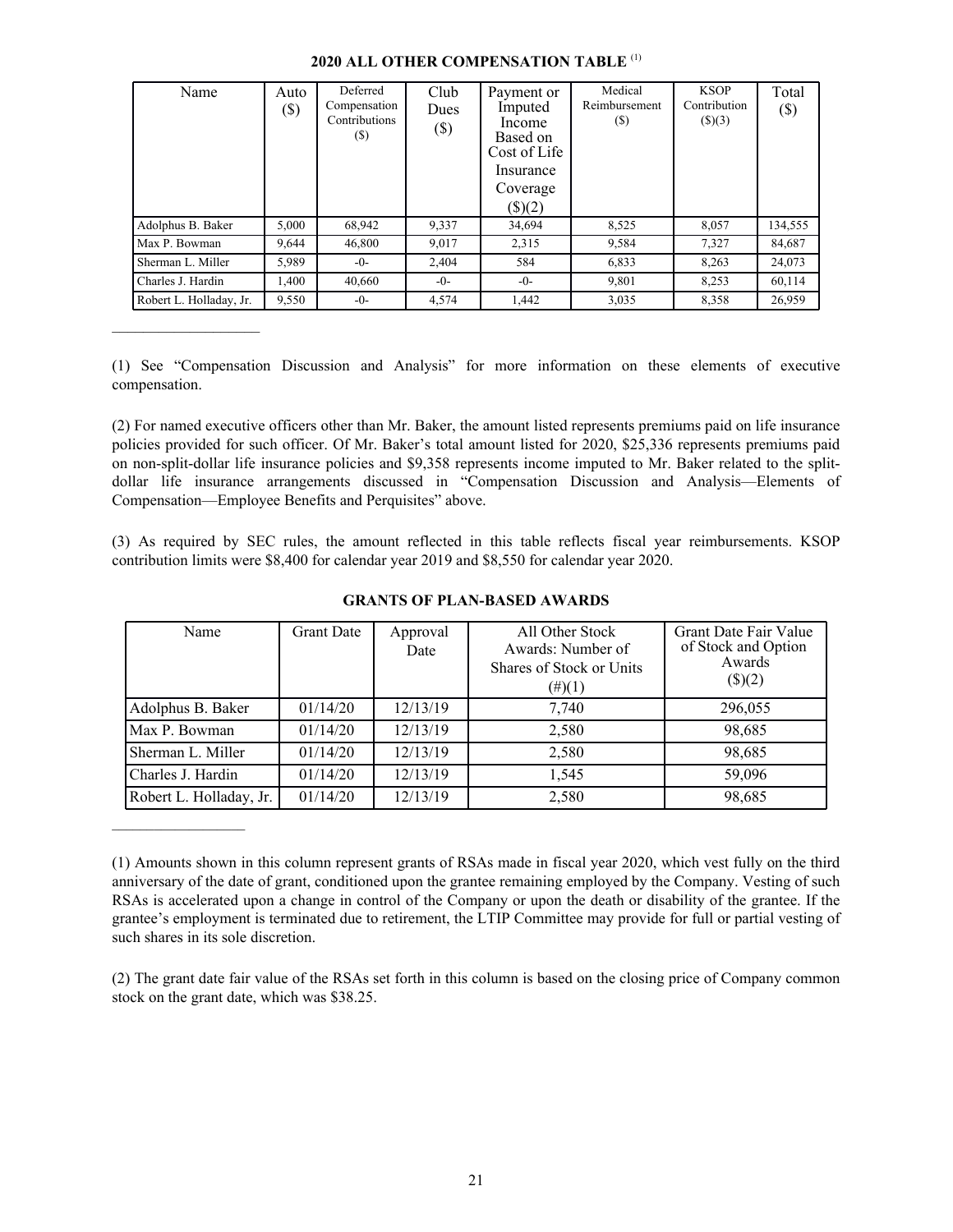|                         | <b>Stock Awards</b> |                                                                                   |                                                                               |  |  |  |
|-------------------------|---------------------|-----------------------------------------------------------------------------------|-------------------------------------------------------------------------------|--|--|--|
| Name                    | <b>Grant Date</b>   | Number of Shares or<br>Units of Stock That<br><b>Have Not Vested</b><br>$(\#)(1)$ | Market Value of Shares<br>or Units of Stock That<br>Have Not Vested<br>\$)(2) |  |  |  |
| Adolphus B. Baker       | 1/16/2018           | 6,500                                                                             | 289,640                                                                       |  |  |  |
|                         | 1/15/2019           | 6,882                                                                             | 306,662                                                                       |  |  |  |
|                         | 1/14/2020           | 7,740                                                                             | 344,894                                                                       |  |  |  |
| Max P. Bowman           | 1/15/2019           | 2,292                                                                             | 102,132                                                                       |  |  |  |
|                         | 1/14/2020           | 2,580                                                                             | 114,965                                                                       |  |  |  |
| Sherman L. Miller       | 1/16/2018           | 2,165                                                                             | 96,472                                                                        |  |  |  |
|                         | 1/15/2019           | 2,292                                                                             | 102,132                                                                       |  |  |  |
|                         | 1/14/2020           | 2,580                                                                             | 114,965                                                                       |  |  |  |
| Charles J. Hardin       | 1/16/2018           | 1,300                                                                             | 57,928                                                                        |  |  |  |
|                         | 1/15/2019           | 1,376                                                                             | 61,315                                                                        |  |  |  |
|                         | 1/14/2020           | 1,545                                                                             | 68,845                                                                        |  |  |  |
| Robert L. Holladay, Jr. | 1/16/2018           | 2,165                                                                             | 96,472                                                                        |  |  |  |
|                         | 1/15/2019           | 2,292                                                                             | 102,132                                                                       |  |  |  |
|                         | 1/14/2020           | 2,580                                                                             | 114,965                                                                       |  |  |  |

### **OUTSTANDING EQUITY AWARDS AT FISCAL YEAR-END**

(1) All of these RSA grants were made under the 2012 Plan and will vest fully on the third anniversary of the date of grant, conditioned upon the grantee remaining employed by the Company. Vesting of such RSAs is accelerated upon a change in control of the Company (as defined in the 2012 Plan) or upon the death or disability of the grantee. If the grantee's employment is terminated due to retirement, the LTIP Committee may provide for full or partial vesting of such shares in its sole discretion.

(2) Market value is based on the closing price of Company common stock as of May 29, 2020, the last business day of the Company's fiscal year 2020, which was \$44.56.

|                         | <b>Restricted Stock Awards</b>                       |                                        |  |  |  |  |
|-------------------------|------------------------------------------------------|----------------------------------------|--|--|--|--|
| Name                    | Number of Shares<br>Acquired on Vesting<br>$(\#)(1)$ | Value Realized<br>On Vesting<br>\$)(2) |  |  |  |  |
| Adolphus B. Baker       | 6,500                                                | 255,190                                |  |  |  |  |
| Max P. Bowman           | $-()$                                                | $-()$                                  |  |  |  |  |
| Sherman L. Miller       | 2,165                                                | 84,998                                 |  |  |  |  |
| Charles J. Hardin       | 1,300                                                | 51,038                                 |  |  |  |  |
| Robert L. Holladay, Jr. | 2,165                                                | 84,998                                 |  |  |  |  |

### **STOCK VESTED**

 $\mathcal{L}=\{1,2,3,4,5\}$ 

<sup>(1)</sup> The number of shares acquired is reported on a gross basis. The Company withheld the necessary number of shares of common stock in order to satisfy withholding taxes due upon vesting of the RSAs, thus the named executive officers actually received a lower number of shares of the Company's common stock than the numbers reported in this table.

<sup>(2)</sup> The value realized on vesting of RSAs is based on the closing sale price on the date of vesting of the RSAs or, if there were no reported sales on such date, on the last preceding date on which any reported sale occurred.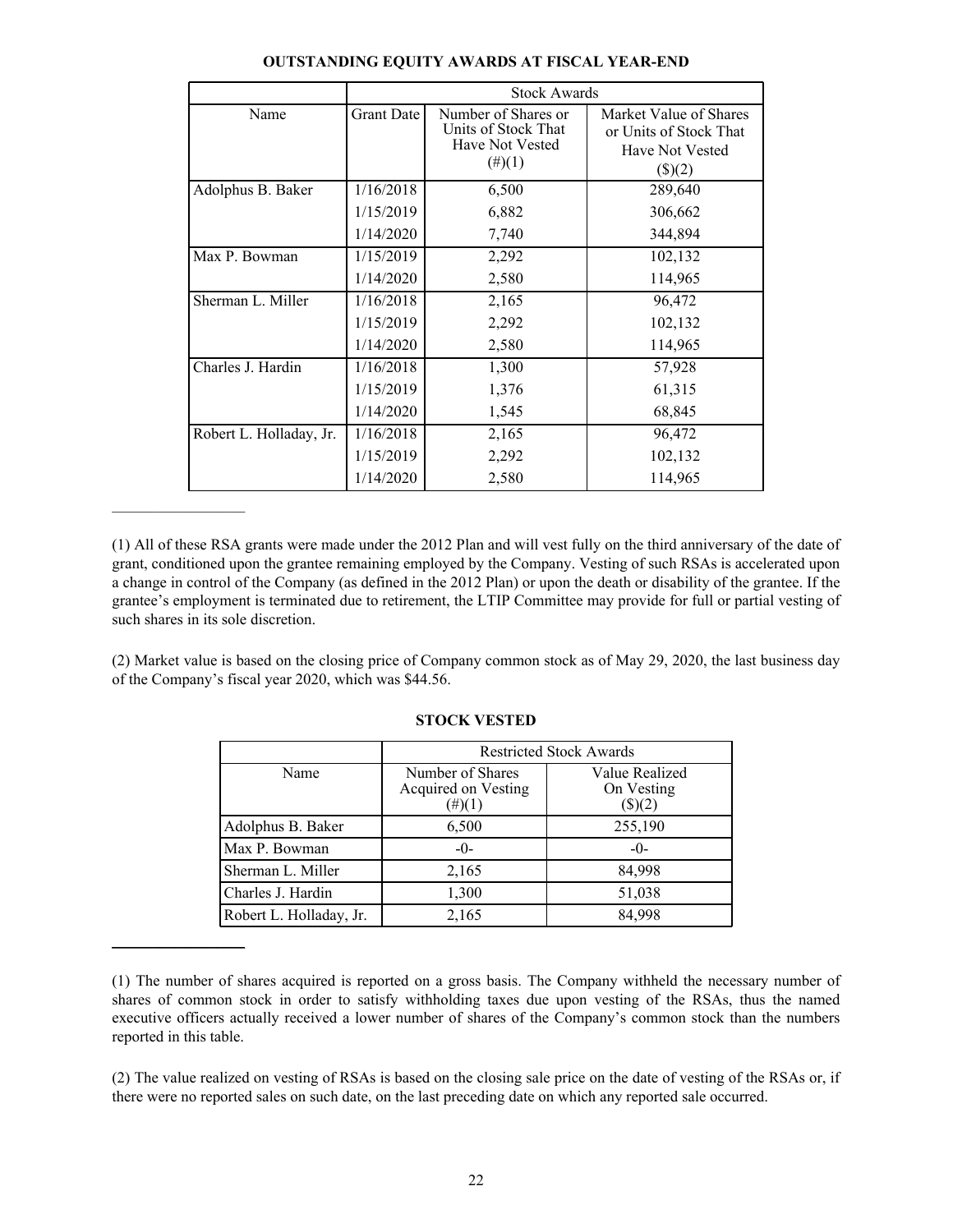| Name                    | Executive<br>Contributions<br>in Last FY<br>(\$) | Registrant<br>Contributions<br>in Last FY<br>$($ \$ $)(1)$ | Aggregate<br>Earnings in<br>Last FY<br>$($ (\$)(2) | Aggregate<br>Withdrawals/<br><b>Distributions</b><br>(\$) | Aggregate<br>Balance at<br>Last FYE<br>(\$)(3) |
|-------------------------|--------------------------------------------------|------------------------------------------------------------|----------------------------------------------------|-----------------------------------------------------------|------------------------------------------------|
| Adolphus B. Baker       | $-0-$                                            | 68,942                                                     | 89,035                                             | $-0-$                                                     | 872,013                                        |
| Max P. Bowman           | $-0-$                                            | 46,800                                                     | 4,535                                              | $-0-$                                                     | 100,313                                        |
| Sherman L. Miller       | N/A                                              | N/A                                                        | N/A                                                | N/A                                                       | N/A                                            |
| Charles J. Hardin       | $-0-$                                            | 40,660                                                     | 74,156                                             | $-0-$                                                     | 704,653                                        |
| Robert L. Holladay, Jr. | N/A                                              | N/A                                                        | N/A                                                | N/A                                                       | N/A                                            |

# **NONQUALIFIED DEFERRED COMPENSATION**

(1) The entire amount reported in this column for each named executive officer is included within the amount reported as 2020 all other compensation in the Summary Compensation Table.

(2) The entire amount reported in this column for each named executive officer is included within the amount reported as 2020 change in pension value and nonqualified deferred compensation earnings in the Summary Compensation Table. This amount reflects aggregate earnings on nonqualified deferred compensation based on the increase in value of the Vanguard 500 Index Fund Admiral Shares, the index fund selected by the Board to determine investment credits under the nonqualified Deferred Compensation Plan.

(3) Amounts reported in this column for each named executive officer include amounts previously reported in the Company's Summary Compensation Table in previous years when earned if that officer's compensation was required to be disclosed in a previous year. Amounts previously reported in such years include previously earned, but deferred, contributions. This total reflects the cumulative value of each named executive officer's contributions and investment experience.

For additional detail regarding these arrangements, see "Compensation Discussion and Analysis – Elements of Compensation – Deferred Compensation Arrangements."

# **Pension Benefits**

 $\mathcal{L}_\text{max}$  , where  $\mathcal{L}_\text{max}$ 

No named executive officer participates in any pension plan.

# **POTENTIAL PAYMENTS UPON TERMINATION OR CHANGE IN CONTROL**

As described in the Compensation Discussion and Analysis, the Company has not entered into agreements with our named executive offices that provide for severance or change in control payments. Accordingly, the RSAs, which will vest upon certain terminations of employment and a change in control (as defined in the 2012 Plan), as described in the footnotes to the table, are the only form of compensation reflected in the table below.

In addition, the following table does not quantify payments under plans that are generally available to all salaried employees, similarly situated to the named executive officers in age, years of service, date of hire, etc., and that do not discriminate in scope, terms or operation in favor of executive officers.

For the named executive officers, the value of the RSAs that would vest upon termination of employment due to death or disability, or a change in control of the Company as of the end of the Company's fiscal year ended May 30, 2020, are outlined below, based on the Company's closing stock price of \$44.56 on May 29, 2020, the last business day of such fiscal year.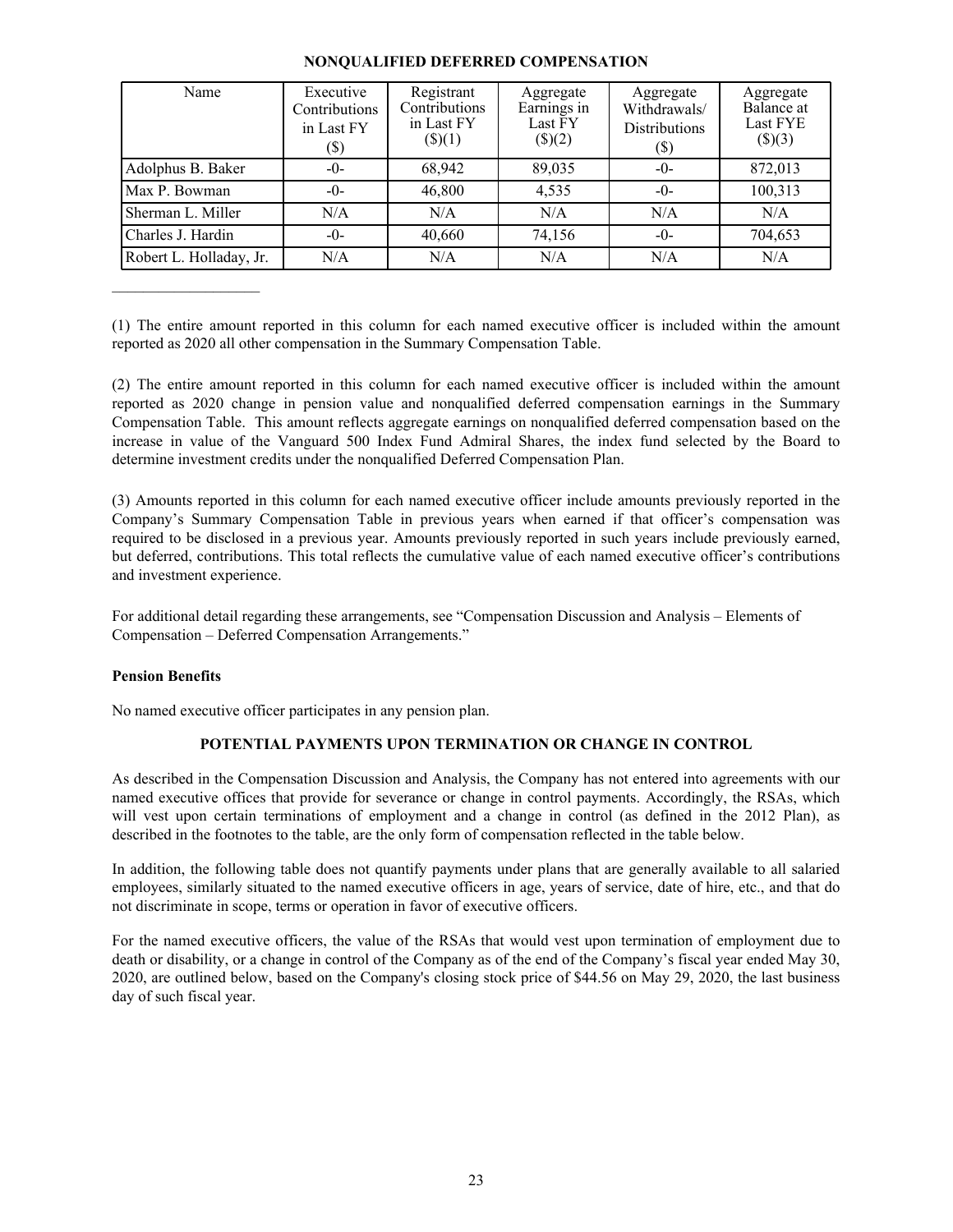| Name                    | Form of<br>Compensation | Involuntary<br>Termination By<br>Company or<br>Voluntary<br>Termination by<br>Employee(1)<br>(S) | Retirement(2)<br>$\left( \text{\$}\right)$ | Death or<br>Disability(3) | Change in<br>Control(4) |
|-------------------------|-------------------------|--------------------------------------------------------------------------------------------------|--------------------------------------------|---------------------------|-------------------------|
| Adolphus B. Baker       | <b>RSAs</b>             | $-0-$                                                                                            | 941,196                                    | 941,196                   | 941,196                 |
| Max P. Bowman           | <b>RSAs</b>             | $-0-$                                                                                            | 217,096                                    | 217,096                   | 217,096                 |
| Sherman L. Miller       | <b>RSAs</b>             | $-0-$                                                                                            | 313,569                                    | 313,569                   | 313,569                 |
| Charles J. Hardin       | <b>RSAs</b>             | $-0-$                                                                                            | 188,088                                    | 188,088                   | 188,088                 |
| Robert L. Holladay, Jr. | <b>RSAs</b>             | $-0-$                                                                                            | 313,569                                    | 313,569                   | 313,569                 |

(1) Upon termination by the Company or the employee (other than termination due to a retirement, death or disability), the named executive officers' RSA agreements provide for forfeiture of all unvested RSAs.

 $\mathcal{L}_\text{max}$ 

(2) Upon retirement of a grantee, the LTIP Committee in its sole discretion may provide that RSAs will vest partially or in full as of the effective date of the grantee's termination due to retirement. The amounts set forth in the column assume the LTIP Committee has exercised discretionary authority to fully vest all such RSAs.

(3) Upon death or disability of a grantee, all RSAs will vest as of the date of such death or disability and all restrictions will lapse.

(4) Upon the completion of a change in control of the Company, all RSAs will vest and all restrictions will lapse.

### **PAY RATIO DISCLOSURE**

To determine the median employee compensation, we analyzed all of Cal-Maine's employees, excluding Cal-Maine's Chief Executive Officer, as of May 30, 2020. We annualized wages for employees that were not employed for the full year. We used year to date gross wages as the consistently applied compensation metric to determine the median employee. After identifying the median employee, we calculated annual total compensation for the median employee according to the methodology used to report the annual compensation of our named executive officers in the Summary Compensation Table on page 20.

The 2020 annual total compensation of our median employee other than Mr. Baker was \$34,441. Mr. Baker's 2020 annual total compensation was \$1,243,527. Based on the foregoing, our estimate of the ratio of the annual total compensation of our CEO to the median of the annual total compensation of all other employees was 36 to 1. Given the different methodologies that different public companies use to determine an estimate of their pay ratio, the estimated ratio reported above should not be used as a basis for comparison between companies.

### **DIRECTOR COMPENSATION**

For fiscal year 2020, the Company's non-employee directors each received an annual fee of \$45,000 as compensation for their services as a director. The fee is paid in quarterly installments, in advance. Employee directors receive no additional compensation for their services as directors of the Company, and the compensation of Messrs. Baker, Bowman and Miller is reflected in the Summary Compensation Table above. On January 14, 2020, Ms. Hughes and Messrs. Poole and Sanders, as independent directors, each received grants of 2,580 RSAs under the Company's 2012 Plan. Such RSAs vest 100% on the third anniversary of the date of grant. Mercer also periodically reviews and benchmarks the Company's director compensation program, and the last such review was completed in 2019. No changes to the director compensation program were adopted as a result of that review. See "Compensation Discussion & Analysis – Compensation Advisors" for more information regarding Mercer.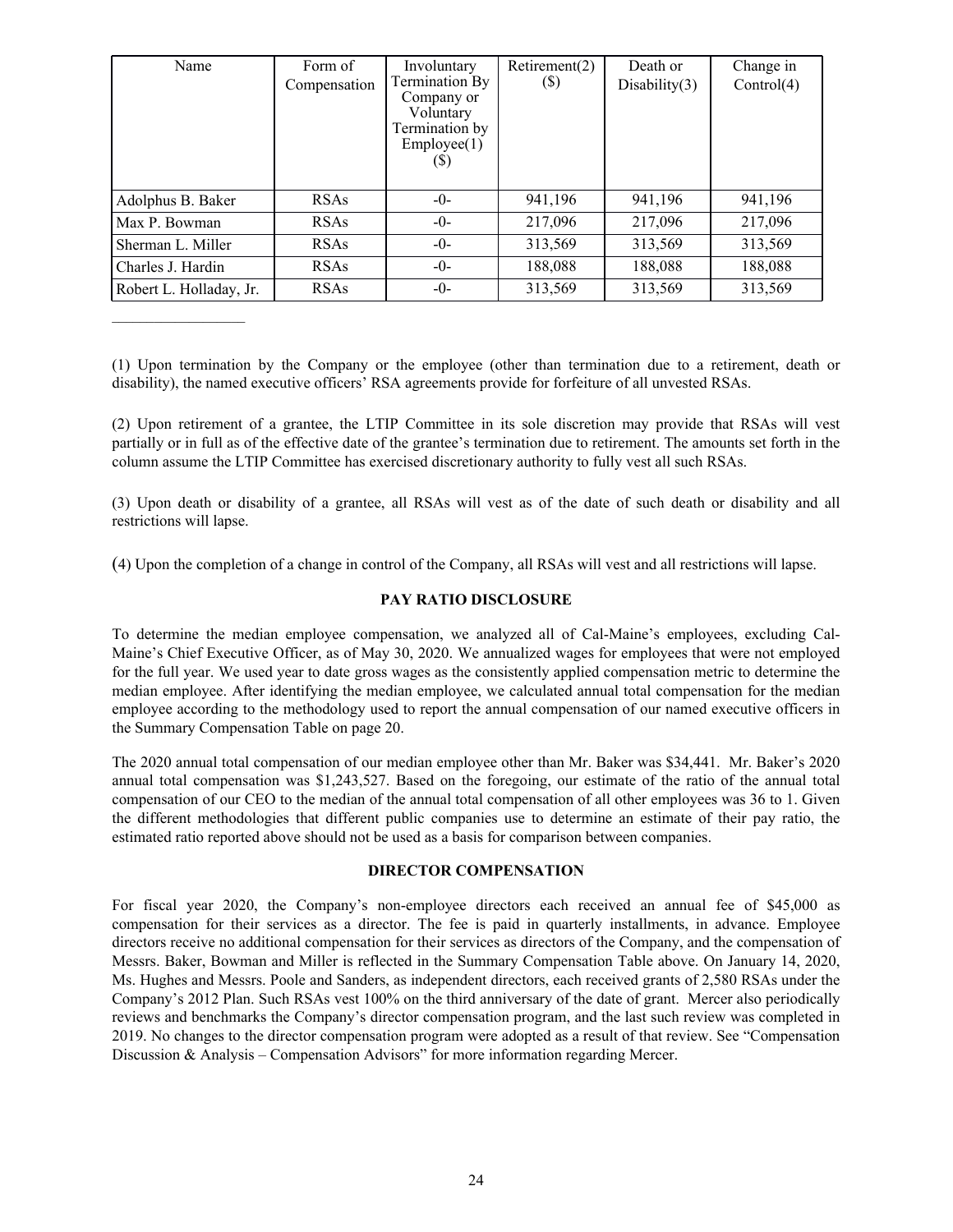### **DIRECTOR COMPENSATION TABLE**

| Name              | Fees Earned | <b>Stock</b> | Total   |
|-------------------|-------------|--------------|---------|
|                   | or Paid in  | Awards       | $(\$\)$ |
|                   | Cash        | $(\$)$       |         |
|                   | (S`         | H.           |         |
| Letitia C. Hughes | 45,000      | 98,685       | 143,685 |
| James E. Poole    | 45,000      | 98,685       | 143,685 |
| Steve W. Sanders  | 45,000      | 98,685       | 143,685 |

(1) The aggregate grant date fair value of the RSAs set forth in this column is computed in accordance with FASB ASC Topic 718 and based on the closing price of the Company's common stock as of the grant date, which was \$38.25. At the end of fiscal year 2020, each director listed in this table had 7,037 unvested RSAs.

# **REPORT OF THE AUDIT COMMITTEE**

The Audit Committee oversees the Company's financial reporting process on behalf of the Board of Directors. Management has the primary responsibility for the financial statements and the reporting process, including the systems of internal controls. In fulfilling its oversight responsibilities, the Committee reviewed and discussed the audited financial statements in the Annual Report on Form 10-K for the fiscal year ended May 30, 2020, with management, including the quality, not just the acceptability, of the accounting principles, the reasonableness of significant judgments, and the clarity of disclosures.

The Committee also worked with Frost, PLLC, the Company's independent registered public accounting firm, which is responsible for expressing an opinion on the conformity of those audited financial statements with generally accepted accounting principles, its judgment as to the quality, not just the acceptability, of our accounting principles and such other matters as are required to be discussed with the Committee under generally accepted auditing standards. In addition, the Committee has discussed with Frost, PLLC that firm's independence from management and the Company and all matters required to be discussed pursuant to Public Company Accounting Oversight Board rules, and has received the written disclosures and letter from Frost, PLLC required by Public Company Accounting Oversight Board rules, and considered the compatibility of nonaudit services with Frost, PLLC's independence.

The Committee discussed with our internal auditors and our independent registered public accounting firm the overall scope and plans for their respective audits. The Committee meets with the internal auditors and our independent registered public accounting firm, with and without management present, to discuss the results of their examinations, their evaluations of our internal controls, and the overall quality of our financial reporting.

In reliance on the reviews and discussions referred to above, the Committee recommended to the Board of Directors (and the Board has approved) that the audited financial statements be included in the Company's Annual Report on Form 10-K for the fiscal year ended May 30, 2020, for filing with the SEC.

The Board of Directors has determined that all members of the Audit Committee are "audit committee financial experts" and independent directors within the meaning of SEC regulations.

> Letitia C. Hughes, Chairperson James E. Poole Steve W. Sanders

 $\mathcal{L}_\text{max}$  , where  $\mathcal{L}_\text{max}$  and  $\mathcal{L}_\text{max}$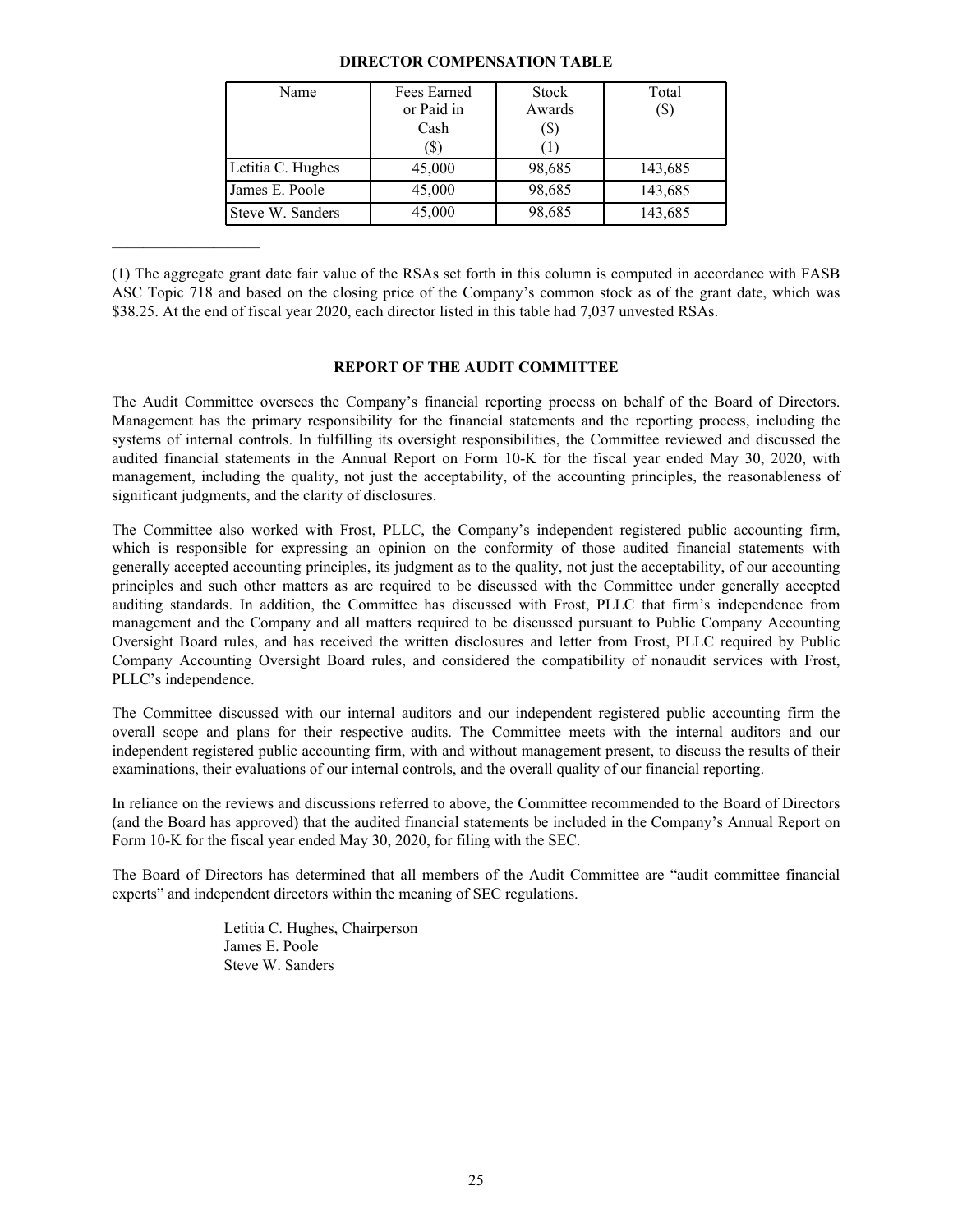#### **FEES AND RELATED DISCLOSURES FOR ACCOUNTING SERVICES**

The following table discloses the aggregate fees billed by Frost, PLLC for professional services rendered during fiscal 2020 and 2019:

| <b>Fee</b>                | 2020    |         | 2019      |         |  |
|---------------------------|---------|---------|-----------|---------|--|
|                           | Amount  | Percent | Amount    | Percent |  |
| <b>Audit Fees</b>         | 260,826 | 93%     | \$280,455 | 93%     |  |
| <b>Audit-Related Fees</b> | 20,750  | $7\%$   | \$20,717  | $7\%$   |  |
| Tax Fees                  |         |         |           |         |  |
| All Other Fees            |         |         |           |         |  |

All audit and any material non-audit services provided by the Company's independent registered public accounting firm require pre-approval by the Audit Committee or its designee. 100% of the services performed by Frost, PLLC for the fiscal years 2020 and 2019 were pre-approved by the Audit Committee.

Audit fees include fees associated with the annual audit of the Company's financial statements and the review of the financial statements included in the Company's quarterly reports on Form 10-Q. Audit-related fees principally include employee benefit plan audits for plan fiscal years ended December 31, 2019 and December 31, 2018.

# **PROPOSAL NO. 2: APPROVAL OF OUR AMENDED AND RESTATED 2012 OMNIBUS LONG-TERM INCENTIVE PLAN**

Following the recommendation of our Compensation Committee, our Board unanimously approved, and recommends that our stockholders adopt, the Amended and Restated Cal-Maine Foods, Inc. 2012 Omnibus Long-Term Incentive Plan ("the Plan"), which is summarized below and attached as Appendix A to this proxy statement. Because this is a summary, it does not contain all of the information that may be important to you. You should read Appendix A carefully before you decide how to vote.

#### **Background**

On October 5, 2012, the stockholders of the Company approved the Cal-Maine Foods, Inc. 2012 Omnibus Long-Term Incentive Plan ("2012 Plan"). The purpose of the 2012 Plan is to assist the Company in attracting and retaining employees, outside directors and consultants to contribute to the long-term success of the Company. The stockholders authorized 500,000 shares available for awards on October 5, 2012. In 2014, a stock split increased the number of shares authorized under the 2012 Plan to 1,000,000 shares. The term of the 2012 Plan ends on October 5, 2022.

The Company believes that the adoption of the Plan is essential to our success. The Plan will allow the Company to continue to grant annual stock-based compensation as a part of a competitive overall compensation program. Equity-based awards are a critical component of our program, allowing us to attract, retain and motivate critical talent, and align our employees' interests with those of our stockholders. Our ability to deliver competitive pay without stock-based compensation would require the replacement of equity awards with cash-based long-term awards that may not necessarily align employee interests with those of our stockholders as effectively as stock-based awards.

### *Our Current Plan Has Insufficient Shares Available For Grant*

After the grant of awards in January 2020, there are approximately 233,617 shares remaining available for future grant under our 2012 Plan. Considering historical grant rates, we will not have sufficient shares available to make long-term incentive grants to our employees, outside directors and consultants as early as 2022. While the Company could increase cash compensation if it is unable to grant equity incentives, replacing equity awards with cash awards would not only misalign our executive and stockholder interests, it would also increase cash compensation expense and divert cash that could otherwise be reinvested in our business.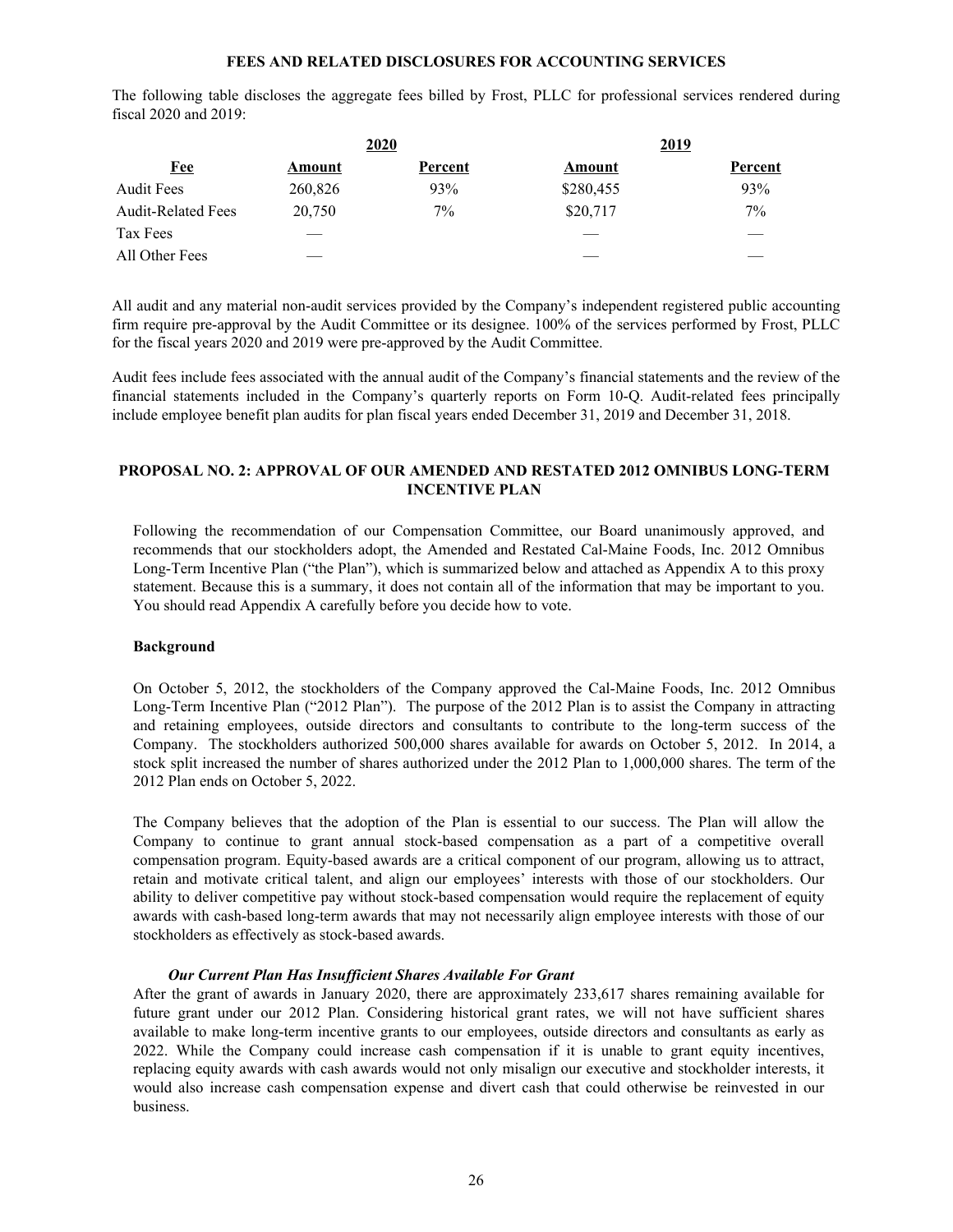#### *Summary of Material Revisions to the Plan*

As compared to the 2012 Plan, the proposed Plan includes the following material changes:

- increases the authorized shares under the Plan by 1,000,000 from 1,000,000 to 2,000,000;
- extends the term of the Plan from October 5, 2022 to October 2, 2032;
- imposes a 10-year maximum term for both options and SARs; and
- eliminates liberal share counting provision.

#### *We have a History of Prudent Use of Shares*

In determining to adopt the Plan, we considered the following:

- *Share Reserve***.** The board has approved the reservation of an additional 1,000,000 shares under the Plan.
- **Burn Rate.** The following table provides data on our annual share usage under the 2012 Plan for the last four full fiscal years. No Options or SARs have been issued under the 2012 Plan.

| Year Fiscal                 | Employee      | Director      | <b>Total Awards</b> | <b>Shares</b> | Annual Burn |
|-----------------------------|---------------|---------------|---------------------|---------------|-------------|
|                             | Restricted    | Restricted    | Granted             | Outstanding   | Rate(1)     |
|                             | <b>Shares</b> | <b>Shares</b> |                     | (1)           |             |
| 2017                        | 79.720        | 6,495         | 86,215              | 48,328,816    | 0.18%       |
| 2018                        | 79,970        | 6,495         | 86,465              | 48,389,231    | 0.18%       |
| 2019                        | 87,313        | 6,876         | 94.189              | 48,446,066    | 0.19%       |
| 2020                        | 96,826        | 7,740         | 104,566             | 48,500,718    | $0.22\%$    |
| Average Four-Year Burn Rate |               |               |                     |               | 0.19%       |

- (1) Includes the shares of common stock and Class A common stock outstanding. Excludes the unvested restricted stock awards as of year-end.
- (2) Annual equity burn rate is calculated by dividing (i) the number of shares subject to equity awards granted during the year by (ii) the number of shares outstanding at the end of the applicable year. No shares have been awarded during fiscal year 2021 and the number expected to be awarded is not known at this time.
- *Expected Duration of the Plan.* The Company expects the share reserve under the Plan to provide the Company with enough shares for awards for more than 10 years, assuming the Company continues to grant awards consistent with its 2020 grant practices as reflected in the table above, and noting that future circumstances may require the Company to change its current equity grant practices. For example, the Company has traditionally granted shares in the bottom third percentile of its peer group per the July 28, 2020 report performed by Mercer and may not be able to maintain that level. As the Company cannot predict its future equity grant practices with any degree of certainty at this time, the share reserve under the Plan could last for a shorter or longer time.
- *Dilution*. In fiscal years 2018, 2019 and 2020, the end of year overhang rate (calculated by dividing (1) the sum of the number of shares issuable pursuant to equity awards outstanding at the end of the fiscal year plus shares remaining available for issuance for future awards at the end of the fiscal year by (2) the sum of the number of shares outstanding at the end of the fiscal year as calculated above plus the sum of (1) above) was 1.4%, 1.2% and 1.0%, respectively. Upon adoption of the Plan, the Company expects its overhang to be approximately 3.0%.

In light of the factors described above, the Board has determined that the size of the share reserve under the Plan is reasonable and appropriate at this time.

#### **Equity Compensation Best Practices Reflected in the Plan**

The Plan has a number of provisions that the Company believes are consistent with best practices in equity compensation, protect stockholder interests and promote effective corporate governance, including the following:

• *Stockholder Approval is Required for Additional Shares and Other Material Amendments.* The Plan does not contain an annual "evergreen" provision. The Plan authorizes a limited number of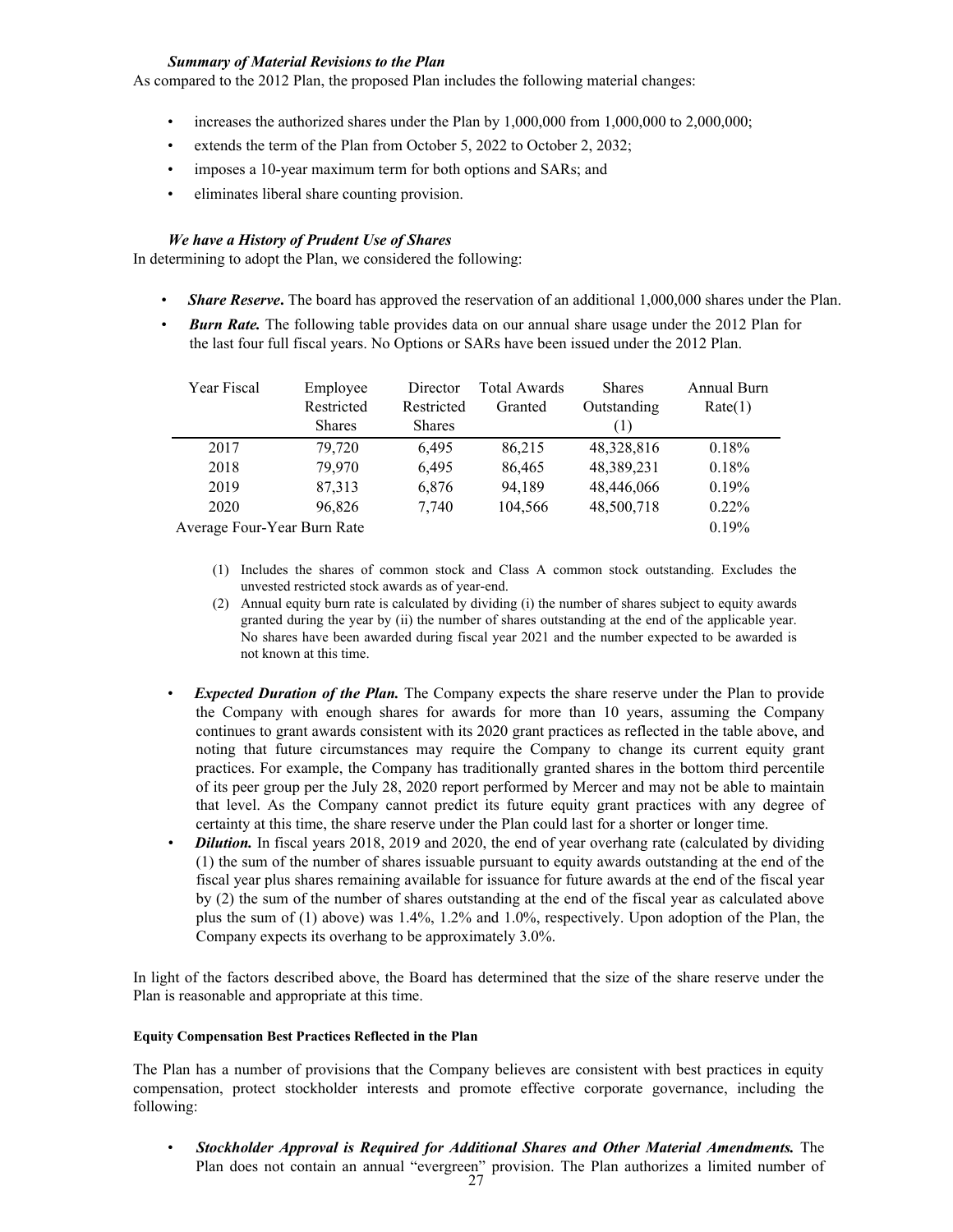shares, and stockholder approval is required to increase the maximum number of shares of common stock that may be issued under the Plan. In addition, other material amendments to the Plan require stockholder approval.

- *No Discount Stock Options or Stock Appreciation Rights.* All stock options and stock appreciation rights ("SARs") will have an exercise price equal to or greater than the fair market value of the Company's common stock on the date the stock option or SAR is granted; although discount stock options and SARs may be granted with prior stockholder approval in the event such awards are assumed or substituted in connection with certain corporate transactions. For purposes of equity awards, the Company generally defines fair market value as the closing sale price of a share of our common stock on the stock exchange or national market system on which our common stock is listed on such date or, if no sale occurred on the date in question, the closing sale price for a share of our common stock on the last preceding date for which such quotation exists. The closing sale price for a share of our common stock on the NASDAQ, on August 7, 2020 was \$45.44. Additionally, stock options and SARs will have a maximum term of ten years.
- *Administration by Independent Directors.* Awards to executive officers and outside directors under the Plan are administered by the LTIP Committee, which is an independent committee of our Board. While the LTIP Committee may delegate the right to make awards to participants who are not executive officers or outside directors to a committee of one or more directors who do not qualify as a non-employee director, an outside director or an independent director or to one or more officers of the Company, it has not done so in the past.
- *No Automatic Single-Trigger Vesting of Awards.* The Plan does not provide for automatic "singletrigger" accelerated vesting upon a change of control. However, all prior grants under the 2012 Plan provided for single-trigger accelerated vesting. The LTIP Committee has the authority to use either single-trigger or double-trigger accelerated vesting.
- *Limitations on Grants.* Individual limits on awards granted to any participant pursuant to the Plan during any calendar year apply as follows: (i) a maximum of 100,000 shares of common stock may be subject to options and (ii) a maximum of 100,000 shares of common stock may be subject to SARS. The share amounts may be adjusted to take into account equity restructurings and certain other corporate transactions as described below.
- *No Repricing of Awards.* Stock options and SARs may not be repriced, replaced or regranted through cancellation or modification without stockholder approval if the effect would be to reduce the exercise price for the shares under the award.
- *No Tax Gross-Ups.* The Plan does not provide for any tax gross-ups.
- *No Liberal Share Counting.* The Plan prohibits the recycling of shares tendered or withheld for value (specifically, shares tendered in payment of the exercise price of a stock option, shares covered by, but not issued in settlement of, stock-settled SARs, shares delivered or withheld to satisfy a tax withholding obligation, or shares repurchased on the open market with option proceeds).
- *Clawback of Awards.* All awards (including any proceeds, gains or other economic benefit the participant actually or constructively receives upon receipt or exercise of any award or the receipt or resale of any shares underlying the award) will be subject to any Company clawback policy implemented to comply with applicable laws, including any clawback policy adopted to comply with the Dodd-Frank Wall Street Reform and Consumer Protection Act and any rules or regulations promulgated thereunder, as set forth in such a clawback policy or the award agreement

Other Company policies that help align the interests of our directors and executive officers with those of our stockholders include our policies that prohibit our directors and executive officers from hedging our common stock, and our minimum stock ownership guidelines for our directors and executive officers. See "Corporate Governance – Stock Ownership Guidelines" and "Compensation Discussion and Analysis."

#### **Summary of the Amended and Restated 2012 Omnibus Long-Term Incentive Plan**

*Administration.* The LTIP Committee of our Board will have plenary authority to administer the Plan and has authority to make awards under the Plan and to set the terms of the awards, including but not limited to (i) determine the persons to whom awards will be granted and the time at which such awards will be granted; (ii) determine the terms, provisions, and conditions of awards (including, if applicable, the number of shares of common stock covered by an award), which need not be identical and need not match any default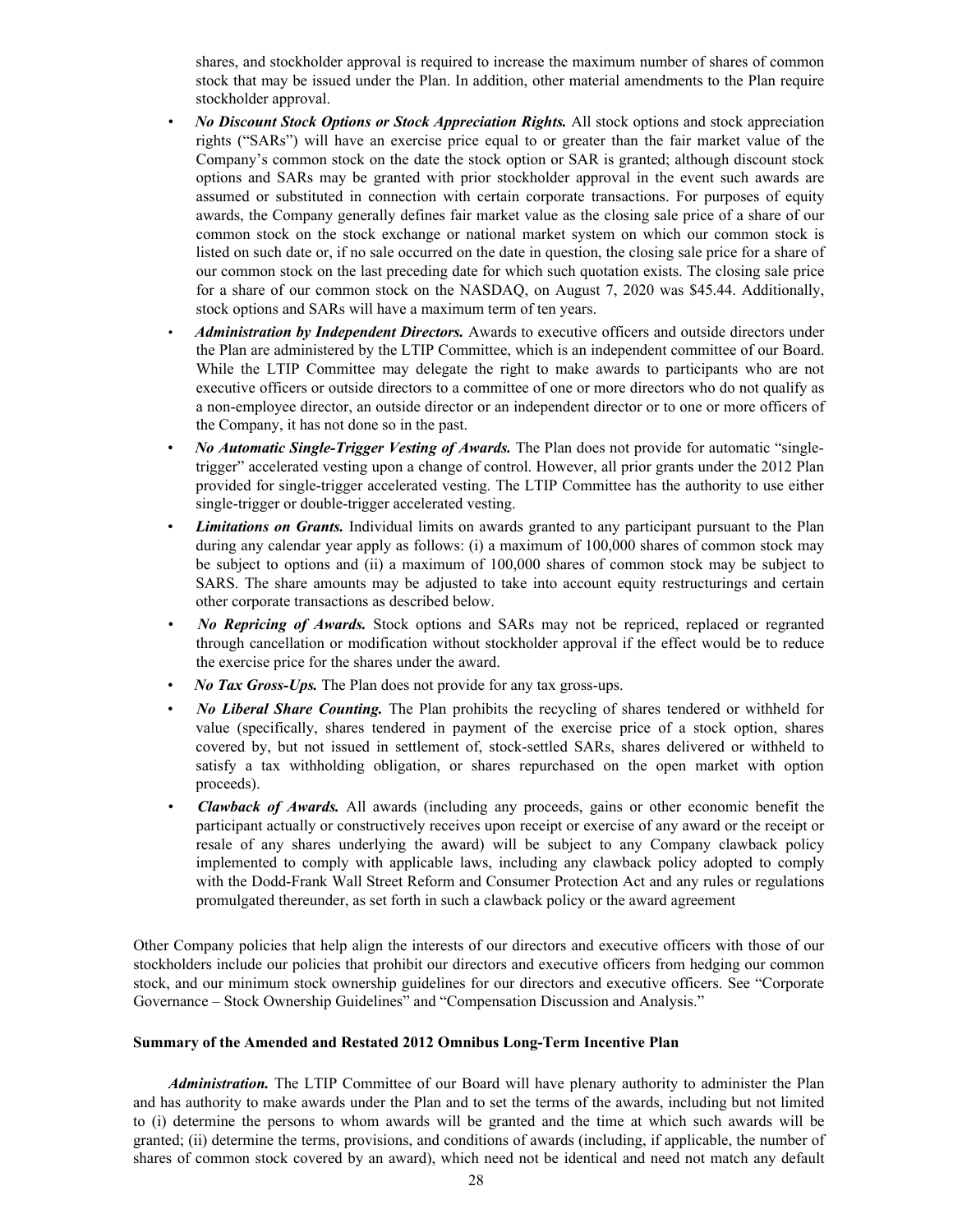terms set forth in the Plan, and amend or modify any outstanding awards; (iii) correct any defect, supply any omission, or reconcile any inconsistency in the Plan or any award in the manner and to the extent it deems necessary or desirable to further the Plan's objectives; (iv) establish, amend, and rescind any rules or regulations relating to the administration of the Plan that it determines to be appropriate; (v) resolve all questions of interpretation or application of the Plan or awards granted under the Plan; and (vi) make any other determination that it believes necessary or advisable for the proper administration of the Plan.

Subject to the limitations specified in the Plan, the LTIP Committee may delegate its authority to appropriate officers of the Company with respect to grants to employees or consultants who are not subject to Section 16 of the Exchange Act.

*Eligible Participants.* Employees, outside director and consultants to the Company shall become eligible to receive awards under the Plan when designated by the LTIP Committee. We currently have five executive officers and three outside directors eligible to receive awards under the Plan. In addition, we anticipate that approximately 130 other employees will be eligible to receive awards under the Plan, most of whom have previously received awards under the 2012 plan.

*Awards.* Awards under the Plan may be granted in any one or a combination of the following forms:

- for employees only, incentive stock options ("ISOs") under Section 422 of the Internal Revenue Code of 1986, as amended (the "Code");
- non-qualified stock options;
- restricted shares;
- stock units;
- SARs; and
- other awards.

*Authorized Shares.* The Plan authorizes the issuance of up to 2,000,000 shares of common stock (with approximately 768,000 having already been granted under the 2012 Plan). Shares issued under the Plan may be authorized and unissued shares or issued shares held as treasury shares.

**Term of the Plan.** No awards may be granted under the Plan after October 2, 2032.

*Limitations and Adjustments to Shares Issuable Through the Plan.* Subject to adjustment in the Plan, the following additional limitations are imposed under the Plan:

- The maximum number of shares of common stock that may be issued upon exercise of stock options intended to qualify as ISOs shall be the 1,000,000 additional shares authorized by the stockholders and the remaining 233,617 unissued shares from the 2012 Plan.
- The maximum number of shares subject to options and SARs that may be granted to any officer, employee, consultant, outside director or advisor during the fiscal year in which his or her service commences shall be 100,000 shares of common stock subject to options and 100,000 shares of common stock subject to SARs. Thereafter, the maximum number of shares subject to options and SARs that may be granted to any participant during any fiscal year shall be 75,000 shares of common stock subject to options and 75,000 shares of common stock subject to SARs.

To the extent that options, SARs or stock units are forfeited or expire for any other reason before being exercised or settled in full, the common shares subject to such options, SARs or stock units shall again become available for issuance under the Plan. With respect to SARs, if the SAR is payable in common shares, all common shares to which the SARs relate are counted against the Plan limits, rather than the net number of common shares delivered upon exercise of the SAR. If restricted shares or common shares issued upon the exercise of options are reacquired by the Company pursuant to a forfeiture provision, then such common shares shall again become available for subsequent issuance under the Plan. The following common shares may not again be made available for issuance as awards under the Plan: (i) common shares delivered or withheld in payment of the exercise price of an option, (ii) common shares delivered or withheld from payment of an award to satisfy tax obligations with respect to the award, and (iii) common shares repurchased on the open market with the proceeds of the exercise price of an option. To the extent that an award is settled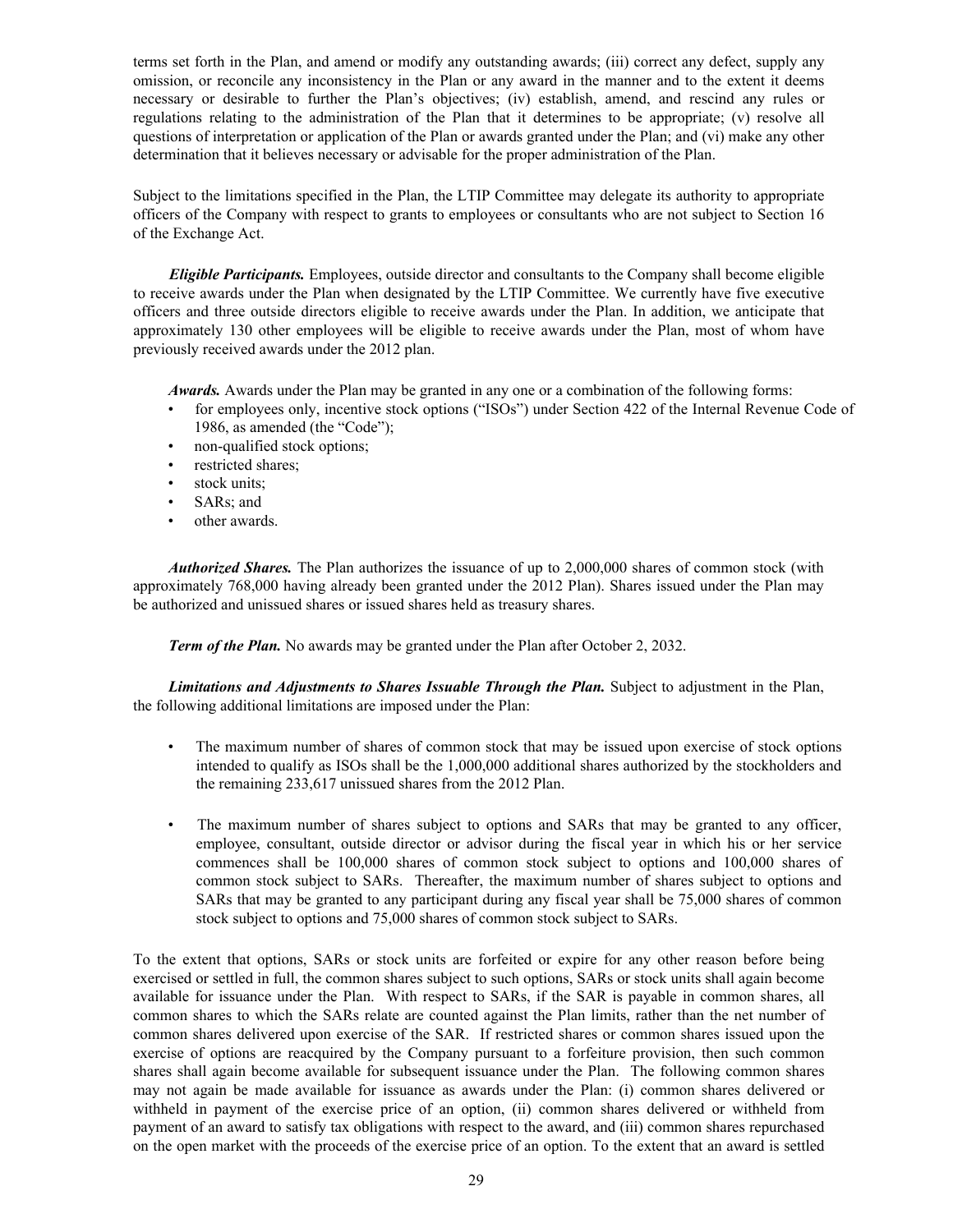in cash rather than shares, the cash settlement shall not reduce the number of shares available for issuance under the Plan.

In the event of any recapitalization, reclassification, stock dividend, stock split, combination of shares or other similar change in the common stock, the number of shares of common stock then subject to the Plan, including shares subject to outstanding awards, and any and all other limitations provided in the Plan limiting the number of shares of common stock that may be issued hereunder, shall be adjusted in proportion to the change in outstanding shares of common stock. In the event of any such adjustments, the exercise price of any option or SAR shall also be adjusted to provide participants with the same relative rights before and after such adjustment. No substitution or adjustment shall require the Company to issue a fractional share under the Plan.

*Minimum Vesting Requirements.* There is no required minimum vesting period under the Plan, but the LTIP Committee's practice has been to require a three year cliff vesting period contingent on continued employment.

*Amendments to the Plan.* The Board may amend or discontinue the Plan at any time; provided, however, that stockholder approval is required for any amendment that would:

- materially increase the benefits accruing to participants;
- materially increase the number of shares of common stock that may be issued through the Plan;
- materially expand the classes of persons eligible to participate in the Plan;
- expand the types of awards available for grant;
- materially extend the term of the Plan;
- reduce the price at which common stock may be offered through the Plan; or
- permit the repricing of a stock option or SAR.

**Types of Awards.** Each of the types of awards that may be granted under the Plan is described below:

- *Stock Options*. The LTIP Committee may grant non-qualified stock options or ISOs to purchase shares of our common stock. The LTIP Committee will determine the number and exercise price of the options, provided that the option exercise price may not be less than the fair market value of a share of common stock on the date of grant, except for an option granted in substitution of an outstanding award in an acquisition transaction. In addition, the LTIP Committee will determine the time or times that the options become exercisable. The term of an option will also be determined by the LTIP Committee, but may not exceed ten years from the date of the grant. ISOs will be subject to certain additional requirements necessary in order to qualify as incentive stock options under Section 422 of the Code. In addition, participants holding stock options will not be entitled to any dividend equivalent rights for any period of time prior to exercise of the stock option.
- *Stock Appreciation Rights*. A SAR is a right to receive, without payment to us, a number of shares of common stock or an amount of cash determined by dividing the product of the number of shares as to which the SAR is exercised and the amount of the appreciation in each share by the fair market value of a share on the date of exercise of the right. The LTIP Committee will determine the exercise price used to measure share appreciation, provided that the exercise price may not be less than the fair market value of a share of common stock on the date of grant, except for a SAR granted in substitution of an outstanding award in an acquisition transaction. In addition, the LTIP Committee will determine whether the right may be paid in cash, shares of common stock, or a combination of the two, and the number and term of SARs, provided that the term of a SAR may not exceed ten years from the date of grant. Participants holding SARs will not be entitled to any dividend equivalent rights for any period of time prior to exercise of the SAR.
- *Restricted Shares*. Restricted shares may be granted by the LTIP Committee and made subject to restrictions on sale, pledge or other transfer by the recipient for a certain restricted period. All restricted shares will be subject to such restrictions as the LTIP Committee may provide in an agreement with the participant. Subject to the restrictions provided in the agreement and the Plan, a participant receiving restricted shares shall have all of the rights of a stockholder as to such shares, including the right to vote and receive dividends if provided for in the agreement. However, if the vesting of the restricted shares is based on the attainment of performance goals, any and all dividend equivalent rights with respect to the restricted shares will be subject to the attainment of the performance goals applicable to the restricted shares.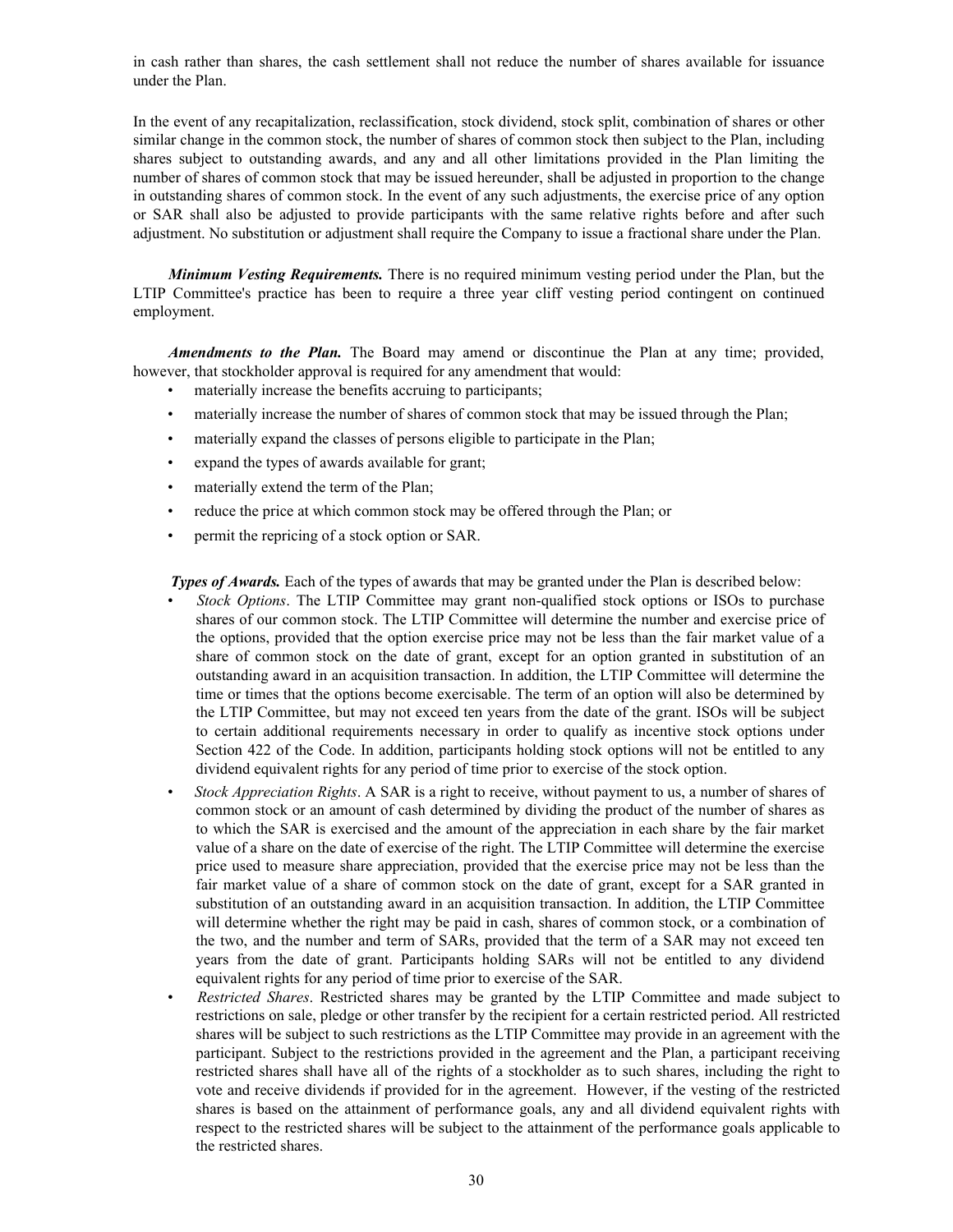- *Stock Units*. A stock unit represents the right to receive from the Company on the scheduled vesting date or other specified payment date one share of common stock. All stock units will be subject to such restrictions as the LTIP Committee may provide in an agreement with the participant. Subject to the restrictions provided in the agreement and the Plan, a participant receiving stock units shall have no rights of a stockholder as to such units until such time as shares of common stock are issued to the participant. Stock units may be granted with dividend equivalent rights; provided, however, that if the vesting of the stock units is based upon the attainment of performance goals, any and all dividend equivalent rights with respect to the stock units will be subject to the attainment of the performance goals applicable to the underlying stock units.
- *Other Awards*. The Plan also permits the LTIP Committee to grant participants other awards. Such awards may be settled in the form of common stock issued under the Plan. Such common stock shall be treated for all purposes under the Plan like common stock issued in settlement of stock units.

*Clawback.* The Plan also provides that each award agreement shall contain a provision permitting the Company to recover any award granted under the Plan if the award is subject to any clawback policies the Company may adopt in order to conform to the requirements of Section 954 of the Dodd-Frank Wall Street Reform and Consumer Protection Act and any resulting rules issued by the SEC or NASDAQ thereunder. All determinations regarding the applicability of these provisions shall be in the discretion of the LTIP Committee. In addition, the Company may impose such other clawback, recovery or recoupment provision as the Board deems necessary or appropriate.

**Prohibition of Repricing.** Except for adjustments or actions permitted to be taken by the LTIP Committee in the event of a change in control under the Plan, unless approved by the stockholders of the Company, (a) the exercise price for any outstanding option or SAR granted under the Plan may not be decreased after the date of grant and (b) an outstanding option or SAR that has been granted under the Plan may not, as of any date that such option or SAR has a per share exercise price that is greater than the then current fair market value of a share of common stock, be surrendered to the Company as consideration for the grant of a new option or SAR with a lower exercise price, restricted shares, stock units, a cash payment or common stock.

*Termination of Employment.* In the event that a participant ceases to be an employee of the Company or to provide services to the Company for any reason, including death, disability, or retirement, any awards may be exercised, shall vest or shall expire at such times as may be determined by the LTIP Committee and/or as provided in the award agreement.

*Change in Control.* Upon a change in control, as defined in the Plan, the LTIP Committee will have the authority to determine whether vesting of outstanding awards will accelerate. In addition, in connection with certain corporate transactions, the LTIP Committee will may take a variety of actions regarding outstanding awards. Within certain time periods and under certain conditions, the LTIP Committee may:

- continue outstanding awards;
- require that all exercisable awards be exercised by a certain date;
- require the surrender to the Company of some or all exercisable awards in exchange for a stock or cash payment for each award equal in value to the per share change of control value, calculated as described in the Plan, over the exercise or base price;
- provide for the assumption or substitution of the awards by the surviving corporation; or
- make any equitable adjustment to outstanding awards as the LTIP Committee deems necessary to reflect our corporate changes.

*Transferability of Awards***.** Awards under the Plan may not be transferred, pledged, assigned or otherwise encumbered by a participant except: (i) by will; (ii) by the laws of descent and distribution; or (iii) other than in the case of an ISO, pursuant to a qualified domestic relations order, as defined in the Code.

*Payment of Withholding Taxes.* The Company may withhold from any payments or stock issuances under the Plan, or collect as a condition of payment, any taxes required by law to be withheld. The Company may satisfy the withholding tax obligation by withholding from the shares the participant would otherwise receive, shares having a value equal to the minimum amount required to be withheld.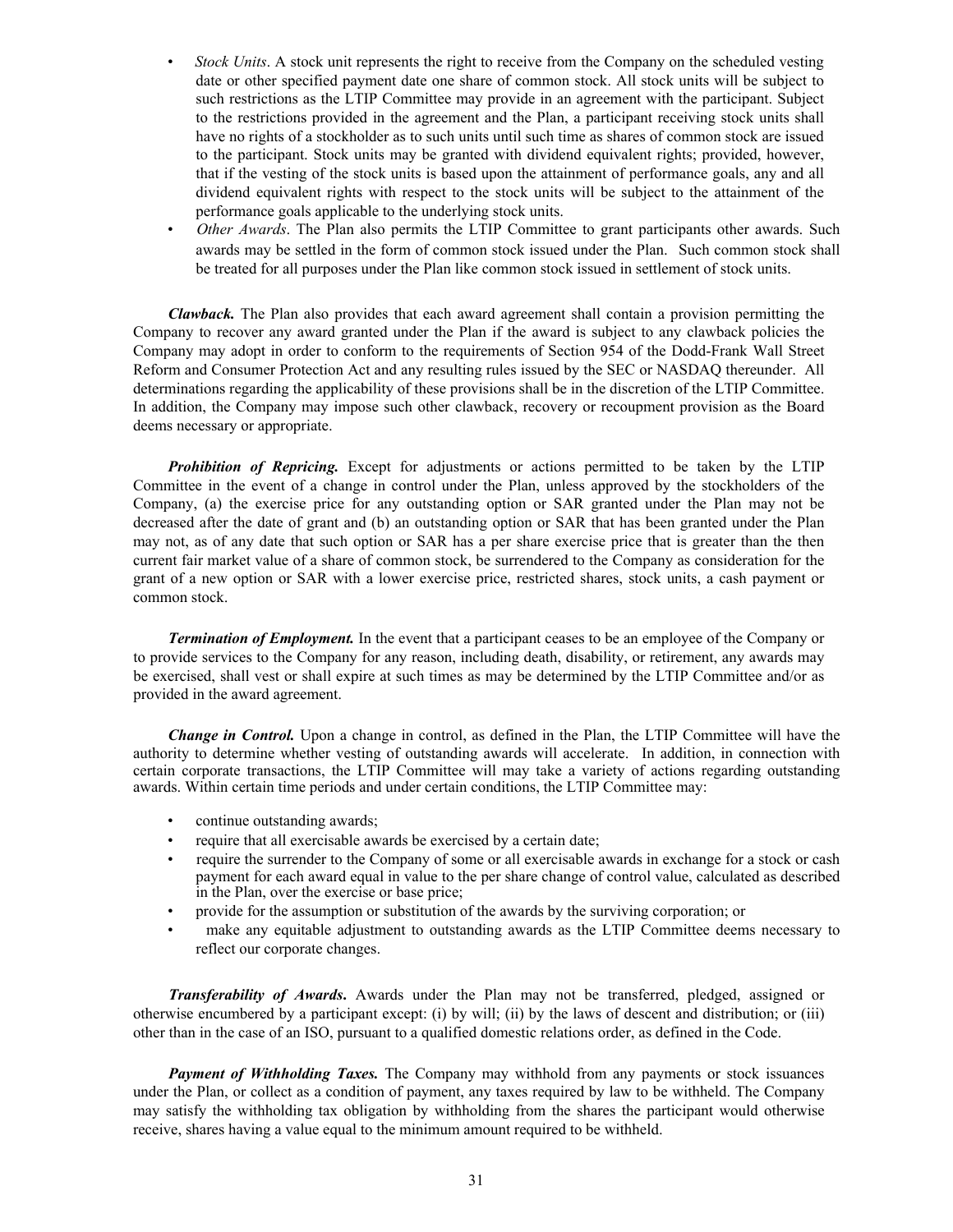#### **Federal Income Tax Consequences of Awards**

The federal income tax consequences related to the issuance of the different types of awards that may be granted under the Plan are summarized below. Participants who are granted awards under the Plan should consult their own tax advisors to determine the tax consequences based on their particular circumstances.

*Stock Options.* A participant who is granted a stock option normally will not realize any income, nor will the Company normally receive any deduction for federal income tax purposes, in the year the option is granted. When a non-qualified stock option granted through the Plan is exercised, the participant will realize ordinary income measured by the difference between the aggregate purchase price of the shares acquired and the aggregate fair market value of the shares acquired on the exercise date and, subject to the limitations of Section 162(m) of the Code, we will be entitled to a deduction in the year the option is exercised equal to the amount the participant is required to treat as ordinary income. An employee generally will not recognize any income upon the exercise of any ISO, but the excess of the fair market value of the shares at the time of exercise over the option price will be an item of tax preference, which may, depending on particular factors relating to the employee, subject the employee to the alternative minimum tax imposed by Section 55 of the Code. The alternative minimum tax is imposed in addition to the federal individual income tax, and it is intended to ensure that individual taxpayers do not completely avoid federal income tax by using preference items. An employee will recognize capital gain or loss in the amount of the difference between the exercise price and the sale price on the sale or exchange of stock acquired pursuant to the exercise of an ISO, provided the employee does not dispose of such stock within two years from the date of grant and one year from the date of exercise of the ISO (the holding periods). An employee disposing of such shares before the expiration of the holding periods will recognize ordinary income generally equal to the difference between the option price and the fair market value of the stock on the date of exercise. The remaining gain, if any, will be capital gain. The Company will not be entitled to a federal income tax deduction in connection with the exercise of an ISO, except where the employee disposes of the shares received upon exercise before the expiration of the holding periods.

*Stock Appreciation Rights.* Generally, a participant who is granted a SAR under the Plan will not recognize any taxable income at the time of the grant. The participant will recognize ordinary income upon exercise equal to the amount of cash or the fair market value of the stock received on the day it is received. In general, there are no federal income tax deductions allowed to the Company upon the grant of SARs. Upon the exercise of the SAR, however, we will be entitled to a deduction equal to the amount of ordinary income that the participant is required to recognize as a result of the exercise, provided that the deduction is not otherwise disallowed under Section 162(m) of the Code.

*Restricted Shares.* Unless the participant makes an election to accelerate recognition of the income to the date of grant (as described below), the participant will generally not recognize income, and we will not be allowed a tax deduction, at the time the restricted share award is granted. When the restrictions lapse, the participant will recognize ordinary income equal to the fair market value of the shares as of that date, and we will be allowed a corresponding federal income tax deduction at that time, subject to any applicable limitations under Section 162(m) of the Code. If the participant files an election under Section 83(b) of the Code within 30 days of the date of grant of restricted shares, the participant will recognize ordinary income as of the date of the grant equal to the fair market value of the shares as of that date, and the Company will be allowed a corresponding federal income tax deduction at that time, subject to any applicable limitations under Section 162(m) of the Code. Any future appreciation in the stock will be taxable to the participant at capital gains rates. If the shares are later forfeited, however, the participant will not be able to recover the tax previously paid pursuant to a Section 83(b) election.

*Stock Units.* A participant will not be deemed to have received taxable income upon the grant of stock units. The participant will be deemed to have received taxable ordinary income at such time as shares are distributed with respect to the stock units in an amount equal to the fair market value of the shares distributed to the participant. Upon the distribution of shares to a participant with respect to stock units, we will ordinarily be entitled to a deduction for federal income tax purposes in an amount equal to the taxable ordinary income of the participant, subject to any applicable limitations under Section 162(m) of the Code. The basis of the shares received will equal the amount of taxable ordinary income recognized by the participant upon receipt of such shares.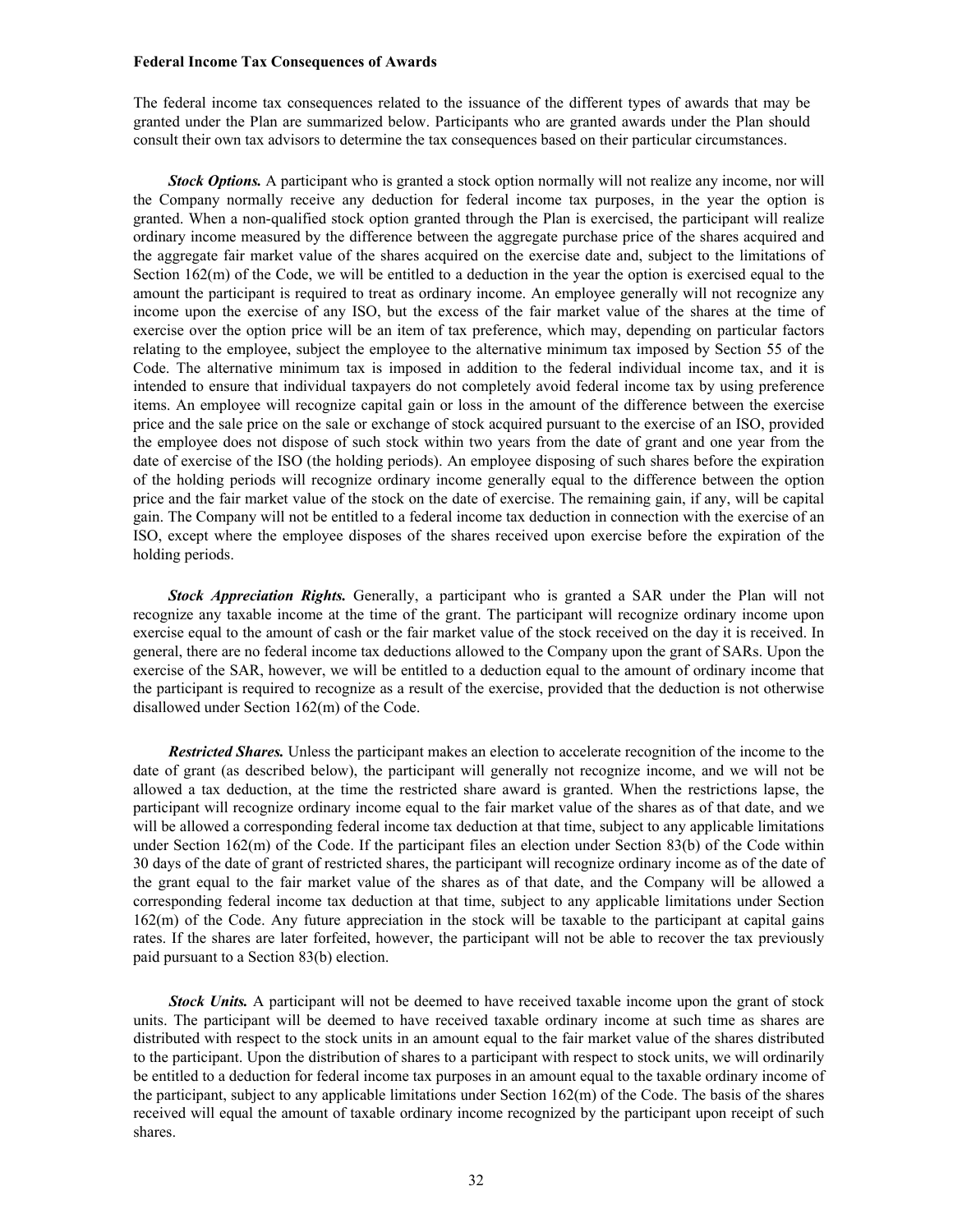*Other Awards.* Generally, a participant who is granted any other award under the Plan will recognize ordinary income at the time the cash or shares of common stock associated with the award are received. If stock is received, the ordinary income will be equal to the excess of the fair market value of the stock received over any amount paid by the participant in exchange for the stock. In the year that the participant recognizes ordinary taxable income in respect of such award, we will be entitled to a deduction for federal income tax purposes equal to the amount of ordinary income that the participant is required to recognize, provided that the deduction is not otherwise disallowed under Section 162(m) of the Code.

*Tax Consequences of a Change in Control.* If, upon a change in control of the Company, the exercisability, vesting or payout of an award is accelerated, any excess on the date of the change in control of the fair market value of the shares or cash issued under accelerated awards over the purchase price of such shares, if any, may be characterized as "parachute payments" (within the meaning of Section 280G of the Internal Revenue Code) if the sum of such amounts and any other such contingent payments received by the employee exceeds an amount equal to three times the "base amount" for such employee. The base amount generally is the average of the annual compensation of the employee for the five years preceding such change in ownership or control. An "excess parachute payment" with respect to any employee is the excess of the parachute payments to such person, in the aggregate, over and above such person's base amount. If the amounts received by an employee upon a change of control are characterized as parachute payments, the employee will be subject to a 20% excise tax on the excess parachute payment and we will be denied any deduction with respect to such excess parachute payment.

The foregoing discussion summarizes the federal income tax consequences of awards that may be granted under the Plan based on current provisions of the Code, which are subject to change. This summary does not cover any foreign, state or local tax consequences.

### **Plan Benefits**

Awards under the Plan are subject to the discretion of the LTIP Committee and no determinations have been made by the LTIP Committee as to any awards that may be granted pursuant to the Plan. Therefore, it is not possible to determine the benefits that will be received in the future by participants in the Plan or the benefits that would have been received by such participants if the Plan had been in effect in the fiscal year ended May 30, 2020.

#### **Equity Compensation Plan Information**

The following table presents information as of May 30, 2020, regarding the 2012 Plan, the only incentive plan under which common stock may be issued to employees and outside directors as compensation. The 2012 Plan was previously approved by our stockholders.

| Equity Compensation 1 ian 111101 mation                      |                                                                                                      |                                                                                      |                                                                                                                                                     |  |  |  |
|--------------------------------------------------------------|------------------------------------------------------------------------------------------------------|--------------------------------------------------------------------------------------|-----------------------------------------------------------------------------------------------------------------------------------------------------|--|--|--|
|                                                              | (a)                                                                                                  | (b)                                                                                  | (c)                                                                                                                                                 |  |  |  |
|                                                              | Number of securities to<br>be issued upon exercise<br>of outstanding options,<br>warrants and rights | Weighted average<br>exercise price of<br>outstanding options,<br>warrants and rights | Number of securities remaining<br>available for future issuance under<br>equity compensation plans (excluding<br>securities reflected in column (a) |  |  |  |
| Equity compensation<br>plans approved by<br>stockholders     |                                                                                                      | S                                                                                    | 233,617                                                                                                                                             |  |  |  |
| Equity compensation<br>plans not approved by<br>stockholders |                                                                                                      |                                                                                      |                                                                                                                                                     |  |  |  |
| Total                                                        |                                                                                                      |                                                                                      | 233,617                                                                                                                                             |  |  |  |

**Equity Compensation Plan Information**

(a) There were no outstanding options, warrants or rights as of May 30, 2020. There were 273,046 unvested restricted shares outstanding under our 2012 Plan as of May 30, 2020.

(b) There were no outstanding options, warrants or rights as of May 30, 2020.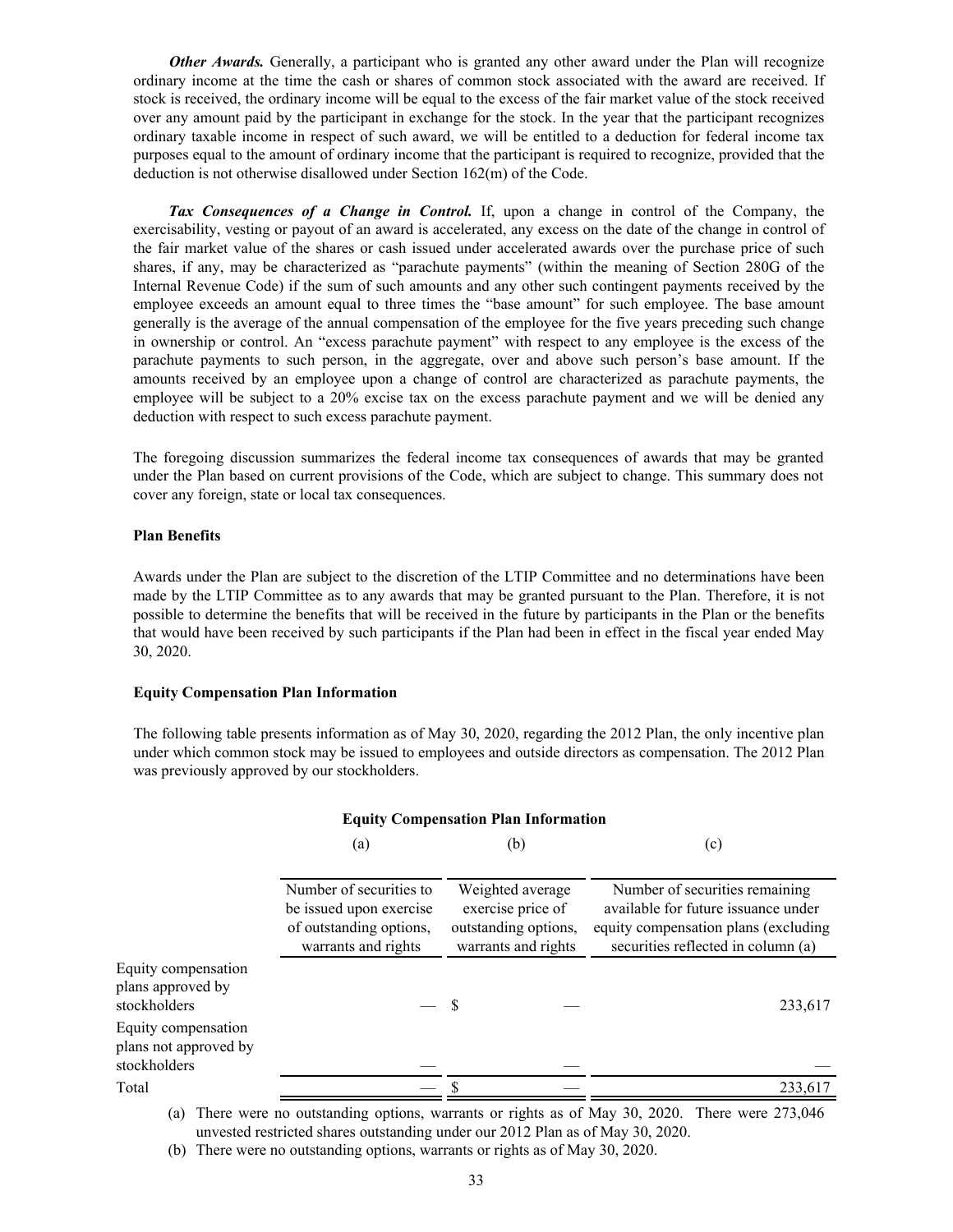(c) Represents shares available for future issuance as of May 30, 2020 under our 2012 Plan.

Approval of this proposal requires the affirmative vote of a majority of the common stock present in person or by proxy and entitled to vote on the proposal. For more information on the voting requirements, see "Voting Shares-Election of Directors" above.

### **Our Board unanimously recommends that you vote "FOR" the adoption of the amended and restated 2012 omnibus long-term incentive plan.**

# **PROPOSAL NO. 3: ADVISORY VOTE ON THE COMPENSATION OF OUR NAMED EXECUTIVE OFFICERS**

The Board is committed to excellence in governance and recognizes the interest our stockholders have in our executive compensation program. As part of that commitment and in accordance with Section 14A of the Exchange Act, our stockholders are being asked to approve an advisory resolution on the compensation of our named executive officers, as reported in this proxy statement. Consistent with our stockholders' preference, last indicated at our 2017 annual meeting of stockholders, we give our stockholders an opportunity to vote, on an advisory basis, to approve the compensation of our named executive officers every three years. The next vote to approve, on an advisory basis, the executive compensation of our named executive officers will occur at our 2023 annual meeting of stockholders.

This proposal, commonly known as the "say-on-pay" proposal, is advisory, which means that the vote on executive compensation is not binding on the Company, the Board or the Compensation Committee. Nonetheless, the Board takes this vote and the opinions of our stockholders seriously and the Compensation Committee will evaluate the outcome of this vote in making future compensation decisions with respect to our named executive officers. The vote on this resolution is intended to address the Company's overall compensation of our named executive officers and our compensation philosophy and practices, as described in this proxy statement.

We are asking our stockholders to indicate their support for the compensation of our named executive officers as described in this proxy statement by voting in favor of the following resolution:

RESOLVED, That the stockholders of Cal-Maine Foods, Inc. (the Company) approve, on an advisory basis, the compensation of the Company's named executive officers, as disclosed in the Company's proxy statement for our 2020 annual meeting of stockholders pursuant to the compensation disclosure rules of the Securities and Exchange Commission, including the Compensation Discussion and Analysis, the Summary Compensation Table and the other related tables and disclosures provided in this proxy statement.

The Board of Directors recommends a vote FOR this resolution because it believes that the policies and practices described in the Compensation Discussion and Analysis are effective in achieving the Company's goals of rewarding sustained financial and operating performance and leadership excellence, aligning the executives' long-term interests with those of the stockholders and motivating the executives to remain with the Company for long and productive careers.

We urge stockholders to read the Compensation Discussion and Analysis beginning on page 16 of this proxy statement as well as the 2020 Summary Compensation table and related compensation tables and narrative, appearing on pages 20 through 25, which provide detailed information on the Company's compensation policies and practices and the compensation of our named executive officers.

Approval of this proposal requires the vote of a majority of the voting interest present in person or represented by proxy. For more information on the voting requirements, see "Voting Shares" above. Unless otherwise specified, proxies will be voted FOR the approval of the compensation of our named executive officers.

**The Board unanimously recommends a vote FOR approval of the advisory vote on the compensation of our named executive officers.**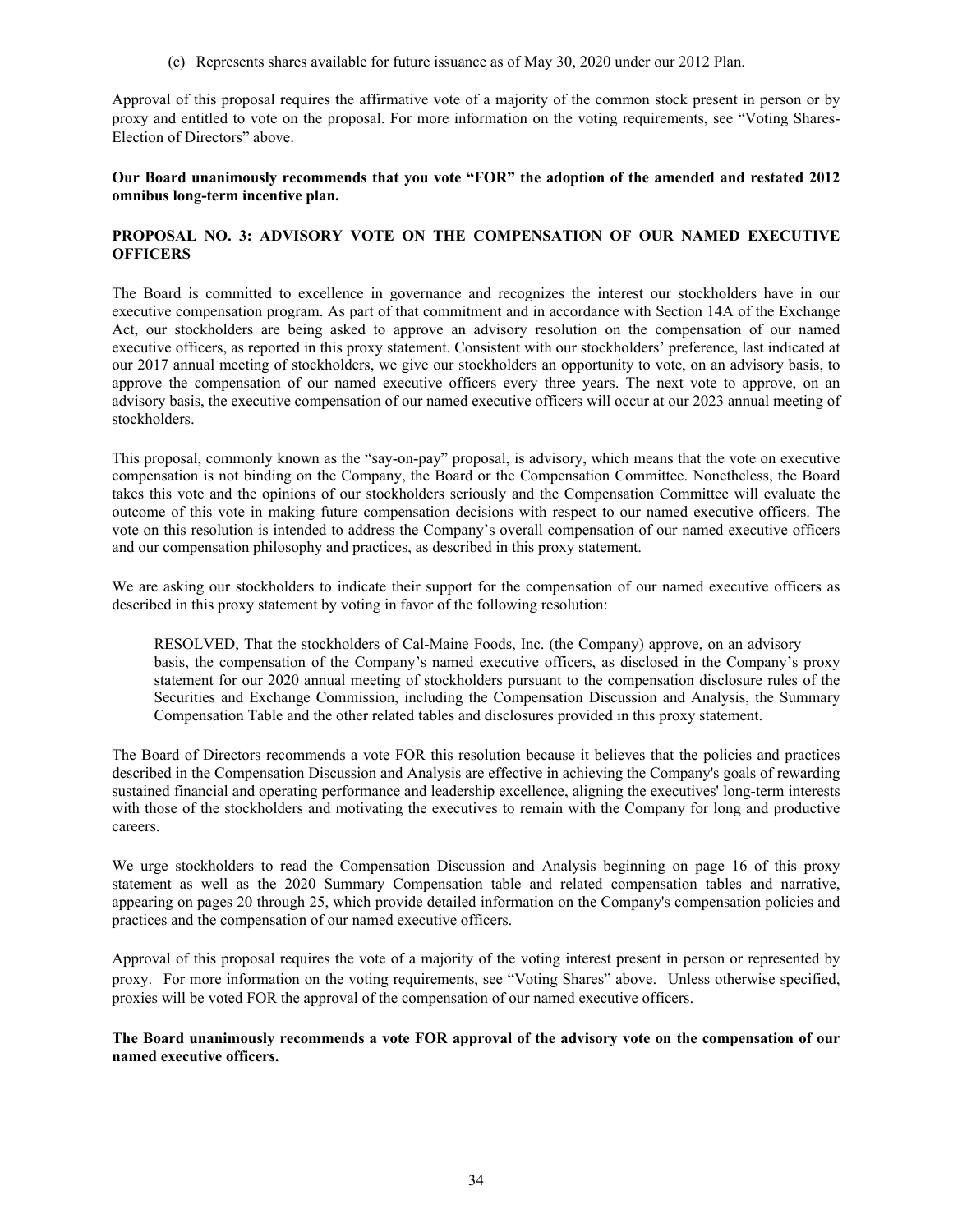### **PROPOSAL NO. 4: RATIFICATION OF SELECTION OF INDEPENDENT REGISTERED PUBLIC ACCOUNTING FIRM**

The Audit Committee selected the firm of Frost, PLLC of Little Rock, Arkansas, to serve as independent registered public accounting firm for the Company for fiscal year 2021, and the Board of Directors recommends a vote **FOR**  ratification of such selection. There have been no controversies, disputes or differences of opinion with Frost, PLLC since the firm has been engaged by the Company.

Frost, PLLC has extensive experience in serving the poultry and egg industries, and, as a result, the Audit Committee felt they would be particularly well-suited to serve as independent registered public accounting firm for the Company. If the Company's stockholders do not ratify the selection of Frost, PLLC, the Audit Committee will reconsider this selection.

Representatives of Frost, PLLC are expected to attend the Annual Meeting and be available to respond to appropriate questions, and they may make a statement if they desire to do so.

Approval of this proposal requires the vote of a majority of the voting interest present in person or represented by proxy. For more information on the voting requirements, see "Voting Shares" above. Unless otherwise specified, proxies will be voted **FOR** the ratification of Frost PLLC's selection.

# **The Board unanimously recommends a vote "FOR" the ratification of the selection of Frost, PLLC as independent registered public accounting firm of the Company.**

### **STOCKHOLDER PROPOSALS**

Stockholder proposals for the 2021 Annual Meeting must comply with the requirements of the SEC and be received in writing by the Company no later than May 3, 2021, to be considered for inclusion in the Company's proxy materials. Stockholder proposals should be addressed to Cal-Maine Foods, Inc., Post Office Box 2960, Jackson, Mississippi 39207, ATTN: Secretary. Stockholders wishing to present a proposal at the 2021 Annual Meeting without having the proposal included in the Company's proxy materials must submit the proposal in writing to the Company's Secretary, at the above address, by July 17, 2021. In order to prevent controversy about the date of receipt of a proposal, the Company strongly recommends that any stockholder wishing to present a proposal submit the proposal by certified mail, return receipt requested.

### **OTHER MATTERS**

The Board of Directors is not aware of any other matters which may come before the Annual Meeting. However, if any other matters are properly brought before the meeting, the proxies named in the enclosed proxy will vote in accordance with their best judgment on such matters.

Holders of common stock are urged to complete, sign and date the accompanying proxy card and return it in the enclosed envelope. No postage is necessary if the proxy card is mailed in the United States.

### **INCORPORATION BY REFERENCE**

The accompanying Annual Report on Form 10-K contains the audited consolidated balance sheets of the Company at May 30, 2020 and June 1, 2019, and related consolidated statements of operations, comprehensive income, stockholders' equity, and cash flows for fiscal years ended May 30, 2020 and June 1, 2019. Such financial statements are incorporated herein by reference.

By order of the Board of Directors,

May Brunson

Max P. Bowman, Secretary

Jackson, Mississippi August 31, 2020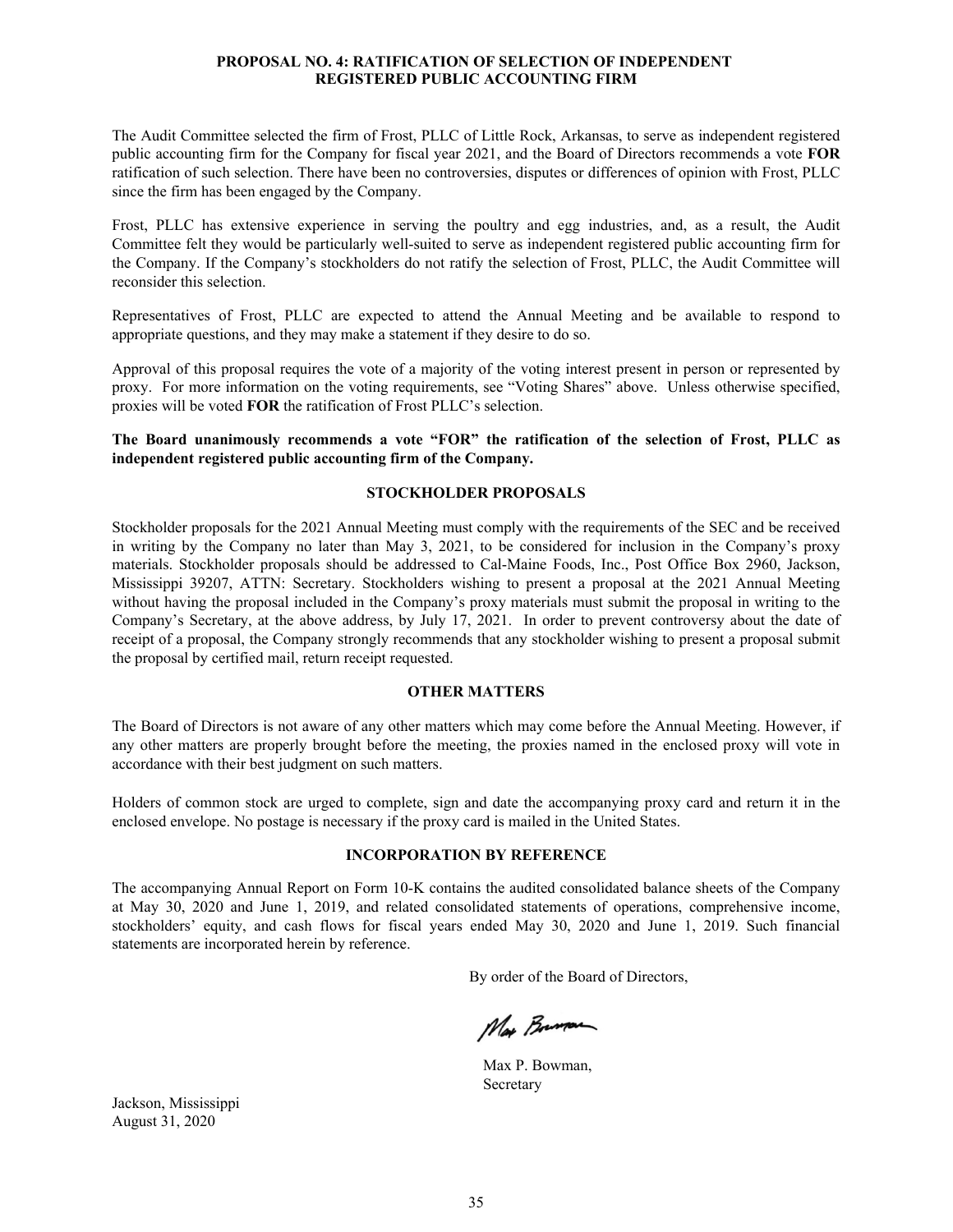**Appendix A**

**Amended and Restated Cal-Maine Foods, Inc. 2012 Omnibus Long-Term Incentive Plan**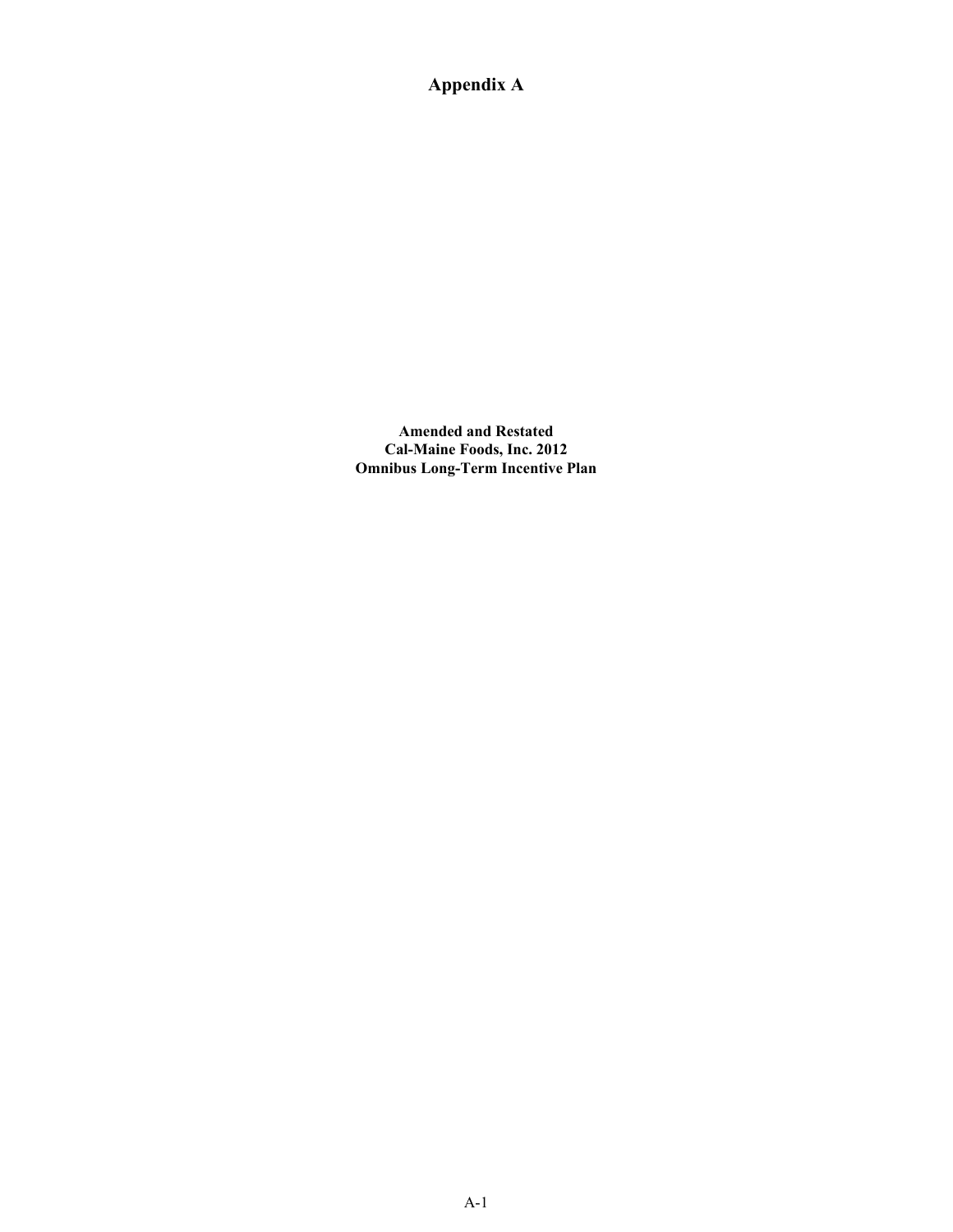# TABLE OF CONTENTS

|                   |                                                    | Page   |
|-------------------|----------------------------------------------------|--------|
| <b>ARTICLE 1.</b> | <b>INTRODUCTION</b>                                | $A-5$  |
| <b>ARTICLE 2.</b> | <b>DEFINITIONS</b>                                 | $A-5$  |
| <b>ARTICLE 3.</b> | <b>ADMINISTRATION</b>                              | $A-9$  |
| 3.1               | Committee Composition                              | $A-9$  |
| 3.2               | <b>Committee Responsibilities</b>                  | $A-9$  |
| 3.3               | Non-Officer Grants                                 | $A-9$  |
| <b>ARTICLE 4.</b> | <b>SHARES AVAILABLE FOR GRANTS</b>                 | $A-9$  |
| 4.1               | <b>Basic Limitation</b>                            | $A-9$  |
| 4.2               | <b>Shares Returned to Reserve</b>                  | $A-10$ |
| 4.3               | Dividend Equivalents                               | $A-10$ |
| <b>ARTICLE 5.</b> | <b>ELIGIBILITY</b>                                 | $A-10$ |
| 5.1               | <b>Incentive Stock Options</b>                     | $A-10$ |
| 5.2               | <b>Other Grants</b>                                | $A-10$ |
| ARTICLE 6.        | <b>OPTIONS</b>                                     | $A-10$ |
| 6.1               | <b>Stock Option Agreement</b>                      | $A-10$ |
| 6.2               | Number of Shares                                   | $A-10$ |
| 6.3               | <b>Exercise Price</b>                              | $A-10$ |
| 6.4               | Exercisability and Term                            | $A-10$ |
| 6.5               | Effect of Change in Control                        | $A-11$ |
| 6.6               | Death of Optionee                                  | $A-11$ |
| 6.7               | Modification or Assumption of Options              | $A-11$ |
| 6.8               | <b>Buyout Provisions</b>                           | $A-11$ |
| 6.9               | Tax Considerations Related to Option Modifications | $A-11$ |
| 6.10              | <b>ISO</b> Limitations                             | $A-11$ |
| 6.11              | No Dividend Equivalent Rights                      | $A-11$ |
| <b>ARTICLE 7.</b> | PAYMENT FOR OPTION SHARES                          | $A-11$ |
| 7.1               | General Rule                                       | $A-11$ |
| 7.2               | Exercise/Sale                                      | $A-11$ |
| 7.3               | Other Forms of Payment                             | $A-12$ |
| <b>ARTICLE 8.</b> | STOCK APPRECIATION RIGHTS                          | $A-12$ |
| 8.1               | <b>SAR Agreement</b>                               | $A-12$ |
| 8.2               | Number of Shares                                   | $A-12$ |
| 8.3               | <b>Exercise Price</b>                              | $A-12$ |
| 8.4               | Exercisability and Term                            | $A-12$ |
| 8.5               | Effect of Change in Control                        | $A-12$ |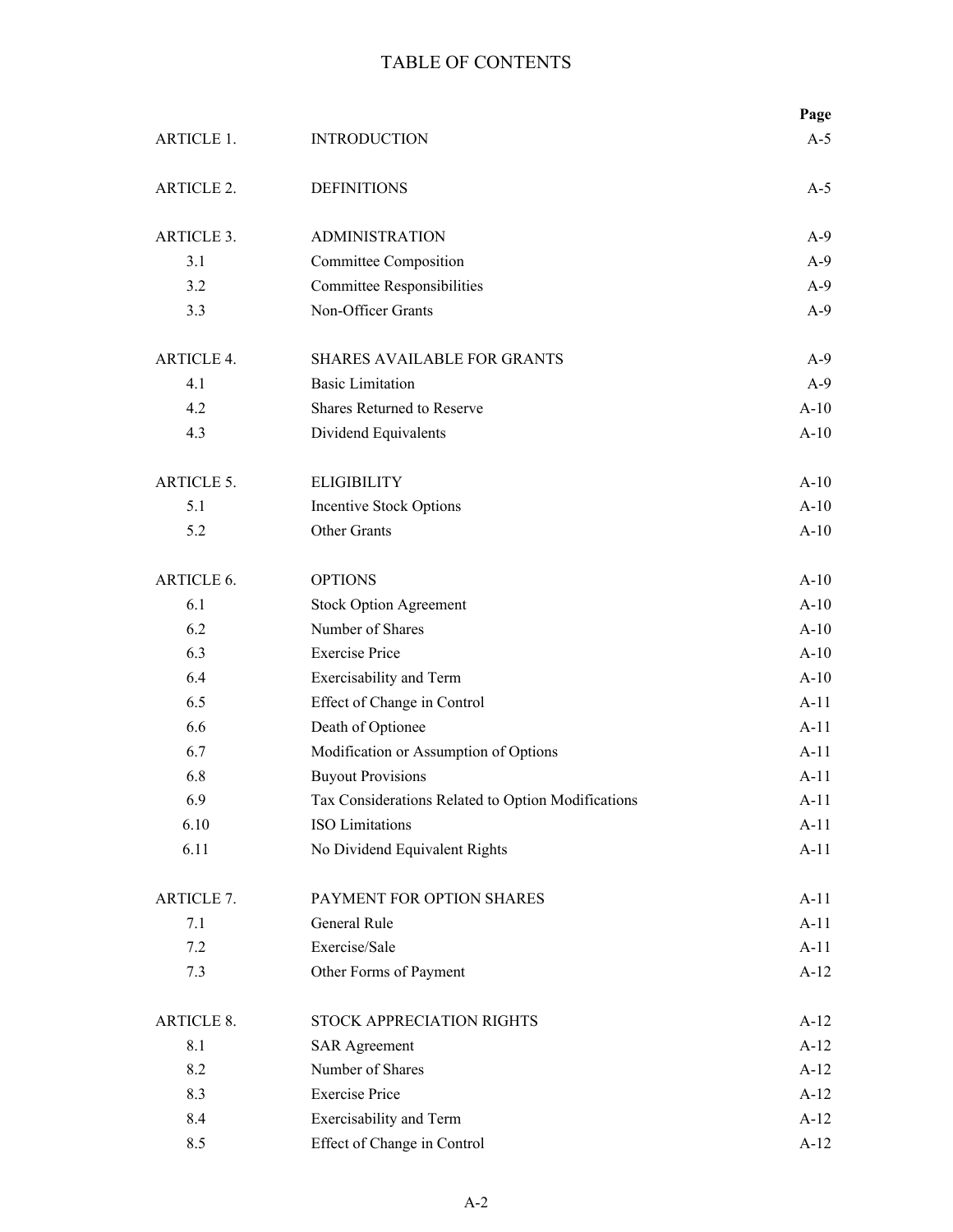|                    |                                                             | Page   |
|--------------------|-------------------------------------------------------------|--------|
| 8.6                | <b>Exercise of SARs</b>                                     | $A-13$ |
| 8.7                | Death of Optionee                                           | $A-13$ |
| 8.8                | Modification or Assumption of SARs                          | $A-13$ |
| 8.9                | Tax Considerations Related to SAR Modifications             | $A-13$ |
| 8.10               | No Dividend Equivalent Rights                               | $A-13$ |
| <b>ARTICLE 9.</b>  | <b>RESTRICTED SHARES</b>                                    | $A-13$ |
| 9.1                | Restricted Stock Agreement                                  | $A-13$ |
| 9.2                | Payment for Awards                                          | $A-13$ |
| 9.3                | <b>Vesting Conditions</b>                                   | $A-13$ |
| 9.4                | Voting and Dividend Rights                                  | $A-14$ |
| 9.5                | Section 83(b) Election                                      | $A-14$ |
| <b>ARTICLE 10.</b> | <b>STOCK UNITS</b>                                          | $A-14$ |
| 10.1               | <b>Stock Unit Agreement</b>                                 | $A-14$ |
| 10.2               | Payment for Awards                                          | $A-14$ |
| 10.3               | <b>Vesting Conditions</b>                                   | $A-14$ |
| 10.4               | Voting and Dividend Rights                                  | $A-14$ |
| 10.5               | Form and Time of Settlement of Stock Units                  | $A-14$ |
| 10.6               | Death of Recipient                                          | $A-14$ |
| 10.7               | Creditors' Rights                                           | $A-15$ |
| <b>ARTICLE 11.</b> | <b>OTHER AWARDS</b>                                         | $A-15$ |
| 11.1               | Awards under Other Plans                                    | $A-15$ |
| <b>ARTICLE 12.</b> | PROTECTION AGAINST DILUTION                                 | $A-15$ |
| 12.1               | Adjustments                                                 | $A-15$ |
| 12.2               | Dissolution or Liquidation                                  | A-15   |
| 12.3               | Reorganizations                                             | $A-15$ |
| ARTICLE 13.        | PAYMENT OF DIRECTOR'S FEES IN SECURITIES                    | $A-16$ |
| 13.1               | <b>Effective Date</b>                                       | $A-16$ |
| 13.2               | Elections to Receive NSOs, Restricted Shares or Stock Units | $A-16$ |
| 13.3               | Number and Terms of NSOs, Restricted Shares or Stock Units  | $A-16$ |
| <b>ARTICLE 14.</b> | <b>LIMITATION ON RIGHTS</b>                                 | $A-16$ |
| 14.1               | <b>Retention Rights</b>                                     | $A-16$ |
| 14.2               | Stockholders' Rights                                        | $A-16$ |
| 14.3               | <b>Regulatory Requirements</b>                              | $A-16$ |
| ARTICLE 15.        | <b>TAXES</b>                                                | $A-17$ |
| 15.1               | General                                                     | $A-17$ |
| 15.2               | Share Withholding                                           | $A-17$ |
| 15.3               | Section 409A Matters                                        | $A-17$ |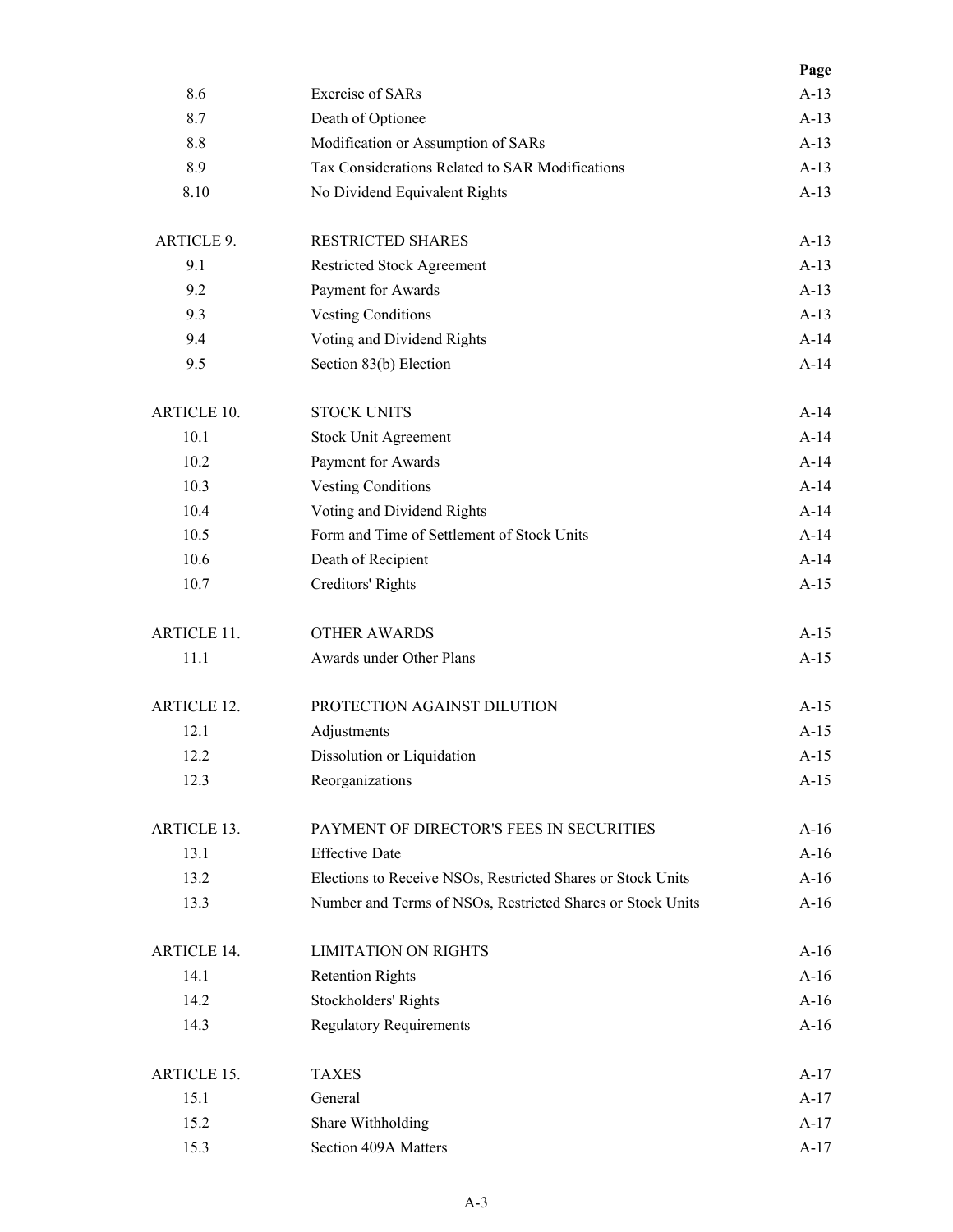|                    |                                                | Page   |
|--------------------|------------------------------------------------|--------|
| <b>ARTICLE 16.</b> | <b>LIMITATION ON PAYMENTS</b>                  | $A-17$ |
| 16.1               | Scope of Limitation                            | $A-17$ |
| 16.2               | <b>Basic Rule</b>                              | A-17   |
| 16.3               | Reduction of Payments                          | $A-18$ |
| 16.4               | Overpayments and Underpayments                 | $A-18$ |
| 16.5               | <b>Related Corporations</b>                    | $A-18$ |
| <b>ARTICLE 17.</b> | <b>FUTURE OF THE PLAN</b>                      | $A-18$ |
| 17.1               | Term of the Plan                               | $A-18$ |
| 17.2               | Amendment or Termination                       | $A-18$ |
| 17.3               | Stockholder Approval                           | $A-18$ |
| <b>ARTICLE 18.</b> | <b>MISCELLANEOUS</b>                           | $A-19$ |
| 18.1               | Unfunded Plan/No Establishment of a Trust Fund | $A-19$ |
| 18.2               | Indemnification of the Committee               | $A-19$ |
| 18.3               | Severability                                   | $A-19$ |
| 18.4               | Headings                                       | $A-19$ |
| 18.5               | Other Compensation Plans                       | $A-19$ |
| 18.6               | <b>Successors</b>                              | $A-19$ |
| 18.7               | Law Limitations/Governmental Approvals         | $A-19$ |
| 18.8               | Regulatory Approval and Listings               | $A-19$ |
| 18.9               | Delivery of Title                              | $A-20$ |
| 18.10              | Inability to Obtain Authority                  | $A-20$ |
| 18.11              | <b>Investment Representations</b>              | $A-20$ |
| 18.12              | Arbitration of Disputes                        | $A-20$ |
| 18.13              | No Fractional Shares                           | $A-20$ |
| 18.14              | Clawback/Recovery                              | $A-20$ |
| 18.15              | Transferability of Awards                      | $A-20$ |
| 18.16              | Paperless Administration                       | $A-20$ |
| 18.17              | Governing Law                                  | $A-20$ |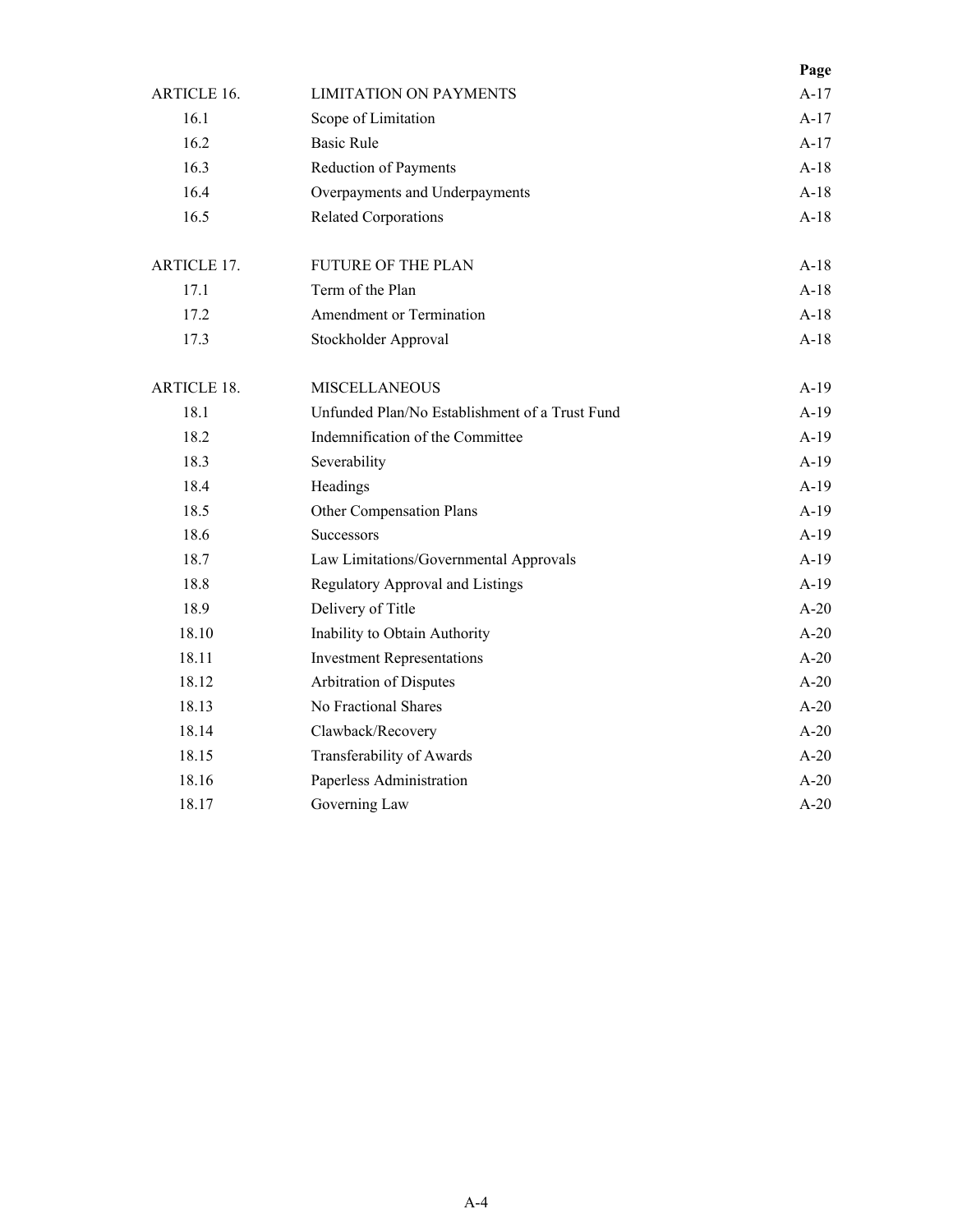# **Amended and Restated Cal-Maine Foods, Inc. 2012 Omnibus Long-Term Incentive Plan**

#### **ARTICLE 1. INTRODUCTION.**

The purposes of the Cal-Maine Foods, Inc. 2012 Omnibus Long-Term Incentive Plan (the "2012 Plan") are to promote the long-term success of the Company and the creation of stockholder value by (a) encouraging Employees, Outside Directors and Consultants to focus on critical long-range objectives, (b) encouraging the attraction and retention of Employees, Outside Directors and Consultants with exceptional qualifications and (c) linking Employees, Outside Directors and Consultants directly to stockholder interests through increased stock ownership. Under the 2012 Plan, the Company is authorized to issue equity-based awards in the form of Options (that could constitute ISOs or NSOs), SARs, Restricted Shares or Stock Units.

The 2012 Plan was originally established effective as of October 5, 2012 with an initial term of ten (10) years. The 2012 Plan was subsequently amended on December 28, 2018. The 2012 Plan is hereby amended and restated effective as of the "Amendment Effective Date" as the Amended and Restated Cal-Maine Foods, Inc. 2012 Omnibus Long-Term Incentive Plan (the "Plan").

### **ARTICLE 2. DEFINITIONS.**

2.1 **"Affiliate"** means any entity other than a Subsidiary, if the Company and/or one or more Subsidiaries own not less than 50% of such entity.

2.2 "**Amendment Effective Date"** shall mean October 2, 2020, subject to approval of the Plan at the annual meeting of the stockholders of the Company held on such date.

2.3 **"Award"** means an award of Options, SARs, Restricted Shares or Stock Units.

2.4 "**Board"** means the Company's Board of Directors, as constituted from time to time.

2.5 **"Cause"** means:

(a) An unauthorized use or disclosure by the Participant of the Company's confidential information or trade secrets, which use or disclosure causes material harm to the Company;

(b) A material breach by the Participant of any agreement between the Participant and the Company;

(c) A material failure by the Participant to comply with the Company's written policies or rules;

(d) The Participant's conviction of, or plea of "guilty" or "no contest" to, a felony under the laws of the United States or any State thereof;

(e) The Participant's gross negligence or willful misconduct in connection with his or her performance of services for the Company or an Affiliate;

(f) A continuing failure by the Participant to perform assigned duties after receiving written notification of such failure from the Board; or

(g) A failure by the Participant to cooperate in good faith with a governmental or internal investigation of the Company or its directors, officers or employees, if the Company has requested the Participant's cooperation.

#### 2.6 **"Change in Control"** means:

(a) The consummation of a merger or consolidation of the Company with or into another entity or any other corporate reorganization, if persons who were not stockholders of the Company immediately prior to such merger, consolidation or other reorganization own immediately after such merger, consolidation or other reorganization 50% or more of the voting power of the outstanding securities of each of (i) the continuing or surviving entity and (ii) any direct or indirect parent corporation of such continuing or surviving entity;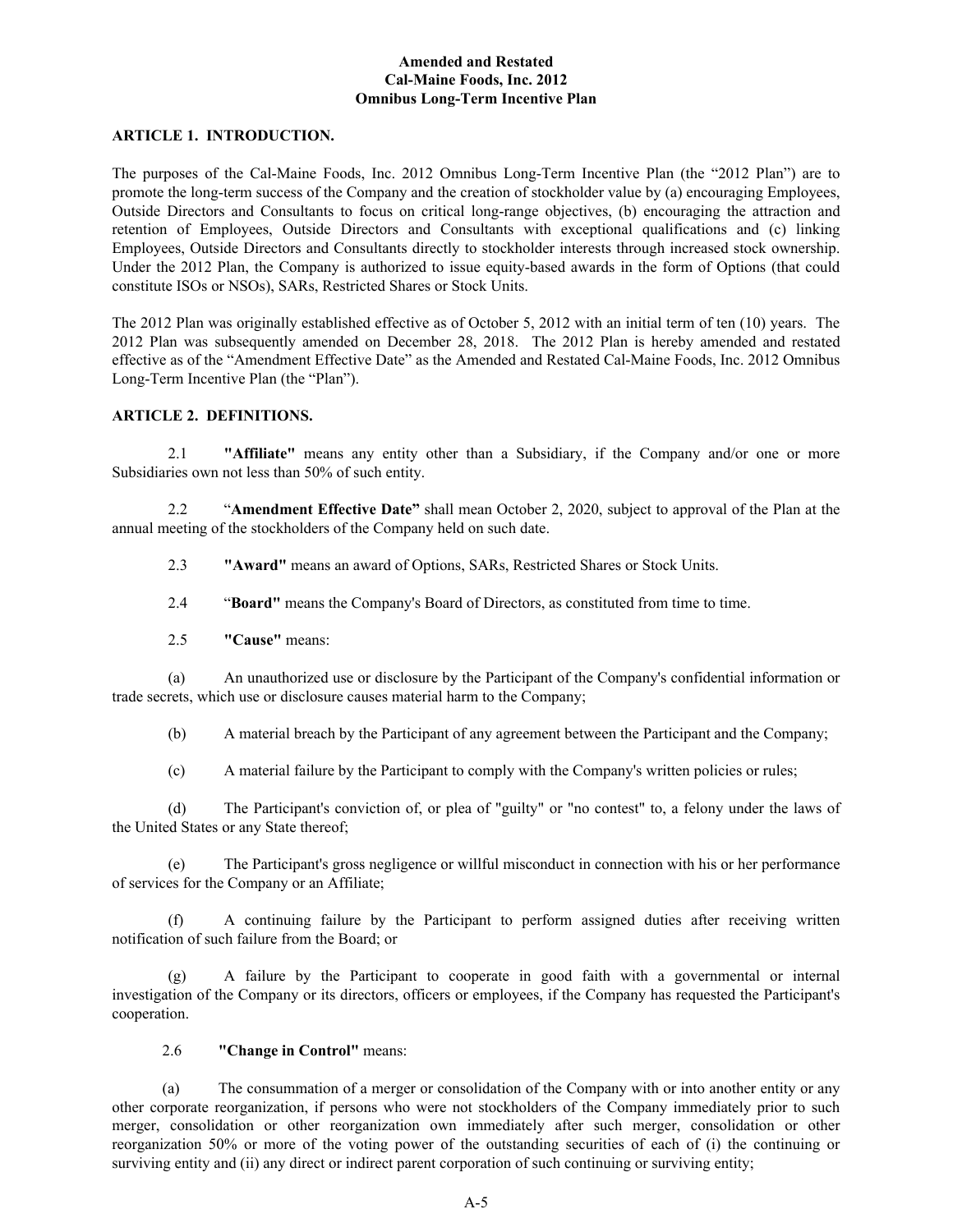(b) The sale, transfer or other disposition of all or substantially all of the Company's assets to any other corporation or other legal person, and less than a majority of the combined voting power of the then-outstanding securities of such corporation or person immediately after such transaction is held in the aggregate by the holders of common stock immediately prior to such transaction;

(c) A change in the composition of the Board, as a result of which fewer than 50% of the incumbent directors are directors who either:

(i) Had been directors of the Company on the date 24 months prior to the date of such change in the composition of the Board (the "Original Directors"), (in the event Section 409A is applicable, "12 months" will be substituted for "24 months"); or

(ii) Were appointed to the Board, or nominated for election to the Board, with the affirmative votes of at least a majority of the aggregate of (A) the Original Directors who were in office at the time of their appointment or nomination and (B) the directors whose appointment or nomination was previously approved in a manner consistent with this Paragraph (ii); or

(d) Any transaction as a result of which any person becomes the "beneficial owner" (as defined in Rule 13d-3 under the Exchange Act), directly or indirectly, of securities of the Company representing at least 50% of the total voting power represented by the Company's then outstanding voting securities. For purposes of this Subsection (d), the term "person" shall have the same meaning as when used in Sections 13(d) and 14(d) of the Exchange Act but shall exclude (i) a trustee or other fiduciary holding securities under an employee benefit plan of the Company or of a Parent or Subsidiary and (ii) a corporation owned directly or indirectly by the stockholders of the Company in substantially the same proportions as their ownership of the common stock of the Company.

A transaction shall not constitute a Change in Control if its sole purpose is to change the state of the Company's incorporation or to create a holding company that will be owned in substantially the same proportions by the persons who held the Company's securities immediately before such transaction. Notwithstanding Section 2.6(d) above, any transfer of securities of the Company to Fred R. Adams, Jr. the Estate of Fred R. Adams, Jr., the Immediate Family Members of Fred Adams, Jr. and any Permitted Transferee shall not constitute a Change in Control. "Immediate Family Members" is defined as the spouse of Fred R. Adams, Jr., his natural children, his sons-in-law and his grandchildren, including the estates of all of such persons. For purposes of the foregoing, the estate of a person shall include only such person's estate, and a person who receives a distribution from such estate shall not be an Immediate Family Member unless such person is otherwise included in the foregoing definition of Immediate Family Member.

As used herein "Permitted Transferee" includes:

(i) an Immediate Family Member;

(ii) a trust held for the sole or primary benefit of one or more Immediate Family Members or Permitted Transferees, including any trustee in such trustee's capacity as such, provided that if a trust is not for the sole benefit of one or more Immediate Family Members or Permitted Transferees, an Immediate Family Member or Permitted Transferee must retain sole dispositive and exclusive power to direct the voting of the shares of Class A Common Stock held by such trust;

(iii) a corporation, limited liability company or partnership, including but not limited to, a family limited partnership or similar limited liability company or corporation, or a single member limited liability company, provided that all of the equity interest in such entity is owned, directly or indirectly, by one or more Immediate Family Members or Permitted Transferees and an Immediate Family Member or Permitted Transferee retains sole dispositive and exclusive power to direct the voting of the shares of Class A Common Stock held by such entity;

(iv) an Individual Retirement Account, as defined in Section 408(a) of the Internal Revenue Code, or a pension, profit sharing, stock bonus or other type of plan or trust of which an Immediate Family Member or Permitted Transferee is a participant or beneficiary and which satisfies the requirements for qualification under Section 401 of the Internal Revenue Code, provided that in each case an Immediate Family Member or Permitted Transferee retains sole dispositive and exclusive power to direct the voting of the shares of Class A Common Stock held by such account, plan or trust; or

(v) any guardianship, conservatorship or custodianship for the benefit of an Immediate Family Member who has been adjudged disabled, incapacitated, incompetent or otherwise unable to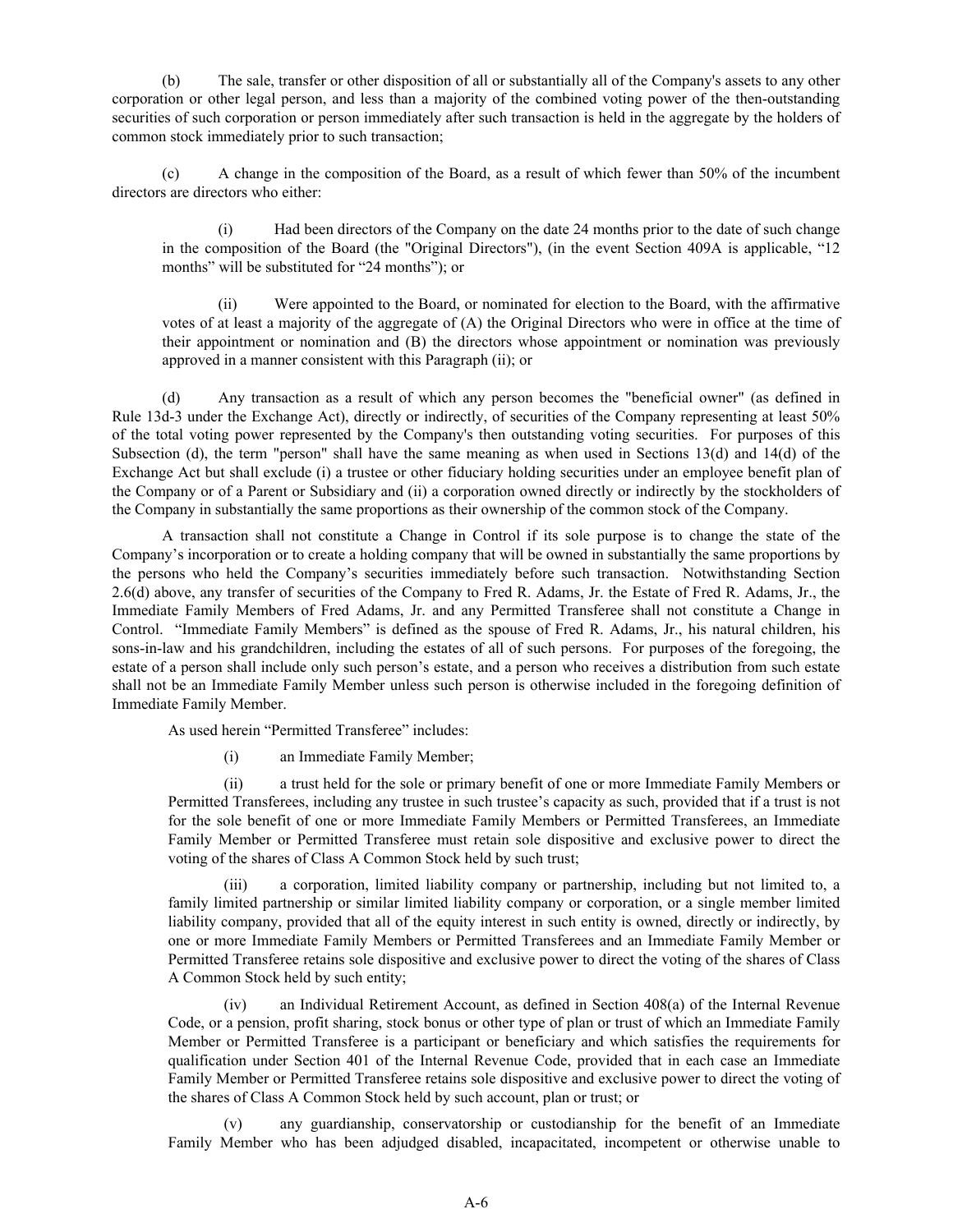manage his or her own affairs by a court of competent jurisdiction, including any guardian, conservator or custodian in such guardian's, conservator's or custodian's capacity as such.

2.7 **"Code"** means the Internal Revenue Code of 1986, as amended.

2.8 **"Committee"** means the Long-Term Incentive Plan Committee of the Board, as further described in Article 3.

2.9 **"Common Share"** means one share of the common stock of the Company.

2.10 **"Company"** means Cal-Maine Foods, Inc., a Delaware corporation.

2.11 **"Consultant"** means a consultant or adviser who provides bona fide services to the Company, a Parent, a Subsidiary or an Affiliate as an independent contractor.

2.12 **"Corporate Transaction"** has the same meaning as set forth in Section 2.6 above (which defines "Change in Control"), except that the second sentence of the second paragraph of Section 2.6(d) shall not be given effect.

2.13 **"Employee"** means a common-law employee of the Company, a Parent, a Subsidiary or an Affiliate.

2.14 **"Exchange Act"** means the Securities Exchange Act of 1934, as amended.

2.15 **"Exercise Price"** in the case of an Option, means the amount for which one Common Share may be purchased upon exercise of such Option, as specified in the applicable Stock Option Agreement. "Exercise Price," in the case of a SAR, means an amount, as specified in the applicable SAR Agreement, which is subtracted from the Fair Market Value of one Common Share in determining the amount payable upon exercise of such SAR.

2.16 **"Fair Market Value"** of a Common Share as of any particular date means:

(a) if the Common Shares are traded on a stock exchange,

(i) and if the Common Shares are traded on that date, the closing sale price of a Common Share on that date; or

(ii) and if the Common Shares are not traded on that date, the closing sale price of a Common Share on the last trading date immediately preceding that date;

as reported on the principal securities exchange on which the Common Shares are traded; or

(b) if the Common Shares are traded in the over-the-counter market,

(i) and if the Common Shares are traded on that date, the average between the high bid and low asked price on that date; or

and if the Common Shares are not traded on that date, the average between the high bid and low asked price on the last trading date immediately preceding that date;

as reported in such over-the-counter market; provided, however, that (x) if the Common Shares are not so traded, or (y) if, in the discretion of the Committee, another means of determining the fair market value of a Common Share at such date shall be necessary or advisable, the Committee may provide for another method or means for determining such fair market value, which method or means shall comply with the requirements of a reasonable valuation method as described under Section 409A.

2.17 **"Involuntary Termination"** means the termination of the Participant's Service by reason of:

(a) The involuntary discharge of the Participant by the Company (or the Parent, Subsidiary or Affiliate employing him or her) for reasons other than Cause;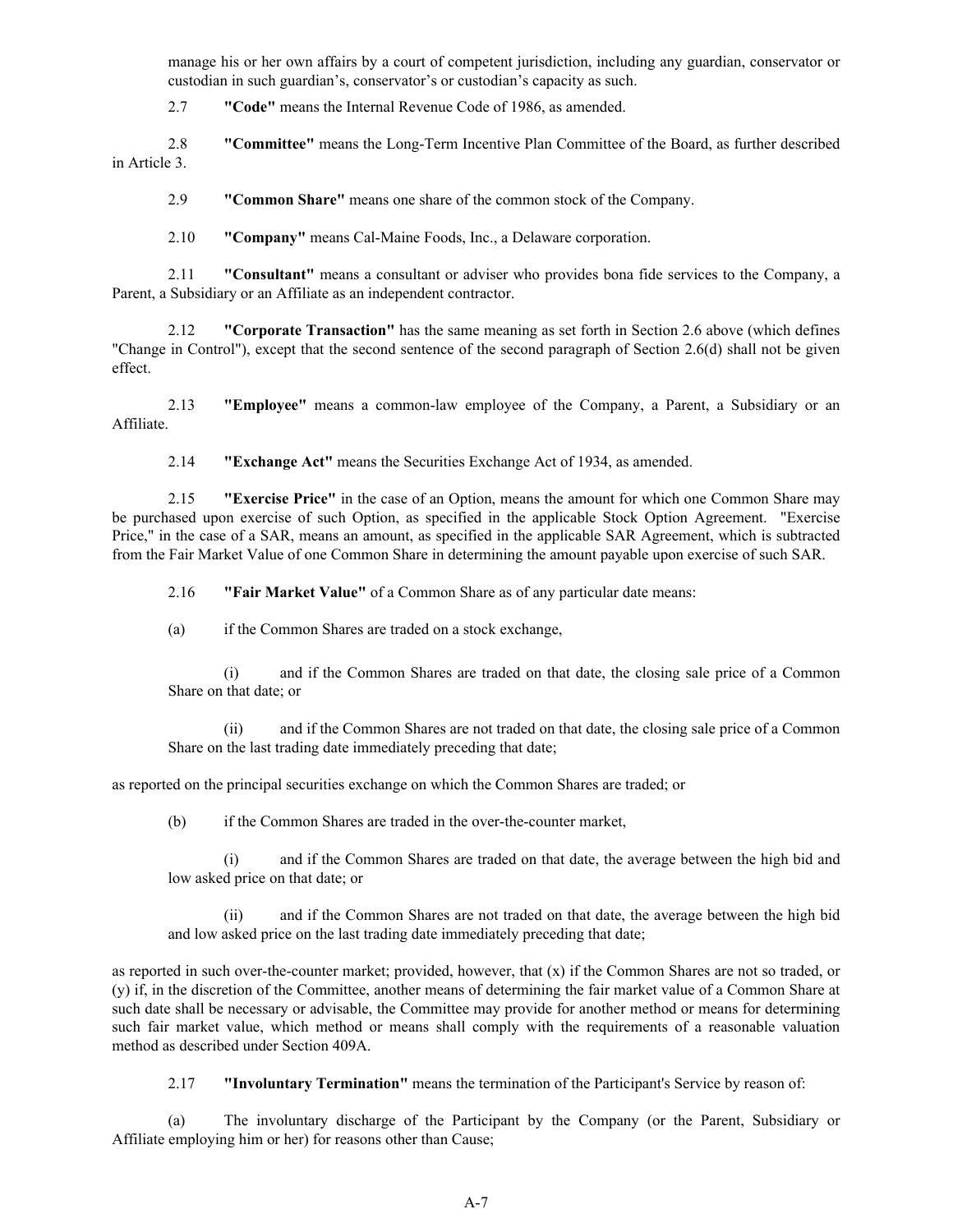(b) The voluntary resignation of the Participant following (i) a material adverse change in his or her authority or responsibilities with the Company (or the Parent, Subsidiary or Affiliate employing him or her), (ii) a material reduction in his or her base salary or (iii) receipt of notice that his or her principal workplace will be relocated by more than 30 miles as a result of which his or her commute increase by at least 30 miles; provided that (1) within 30 days of the initial existence of the condition or conditions under (i), (ii) or (iii) the Participant provides written notice to the Company of the existence of such condition or conditions, (2) the Company fails to remedy such condition or conditions within 30 days following the receipt of such written notice (the "Cure Period"), and the Participant terminates employment with the Company within a reasonable period of time, not to exceed 60 days, following the end of the Cure Period; or

(c) Any other reason approved by the Committee.

2.18 **"ISO"** means an incentive stock option described in Section 422(b) of the Code.

2.19 **"NSO"** means a stock option not described in Sections 422 or 423 of the Code.

2.20 **"Option"** means an ISO or NSO granted under the Plan and entitling the holder to purchase Common Shares.

2.21 **"Optionee"** means an individual or estate holding an Option or SAR.

2.22 **"Outside Director"** means a member of the Board who is not an Employee.

2.23 **"Own," "Owned," "Owner," "Ownership."** a person or entity will be deemed to "Own," to have "Owned," to be the "Owner" of, or to have acquired "Ownership" of securities if such person or entity, directly or indirectly, through any contract, arrangement, understanding, relationship or otherwise, has or shares voting power, which includes the power to vote or to direct the voting, with respect to such securities. For this purpose, an entity means a corporation, partnership, limited liability company or other entity.

2.24 **"Parent"** means any corporation (other than the Company) in an unbroken chain of corporations ending with the Company, if each of the corporations other than the Company owns stock possessing 50% or more of the total combined voting power of all classes of stock in one of the other corporations in such chain. A corporation that attains the status of a Parent on a date after the adoption of the Plan shall be considered a Parent commencing as of such date.

2.25 **"Participant"** means an individual or estate holding an Award.

 2.26 **"Plan"** means this Amended and Restated Cal-Maine Foods, Inc. 2012 Omnibus Long-Term Incentive Plan, as amended from time to time.

2.27 **"Restricted Share"** means a Common Share awarded under the Plan.

2.28 **"Restricted Stock Agreement"** means the agreement between the Company and the recipient of a Restricted Share that contains the terms, conditions and restrictions pertaining to such Restricted Share.

2.29 **"SAR"** means a stock appreciation right granted under the Plan.

2.30 **"SAR Agreement"** means the agreement between the Company and an Optionee that contains the terms, conditions and restrictions pertaining to his or her SAR.

2.31 **"Section 409A**" shall mean Section 409A of the Code and all regulations and guidance promulgated thereunder as in effect from time to time.

2.32 **"Service"** means service as an Employee, Outside Director or Consultant.

2.33 **"Stock Option Agreement"** means the agreement between the Company and an Optionee that contains the terms, conditions and restrictions pertaining to his or her Option.

2.34 **"Stock Unit"** means a bookkeeping entry representing the equivalent of one Common Share, as awarded under the Plan.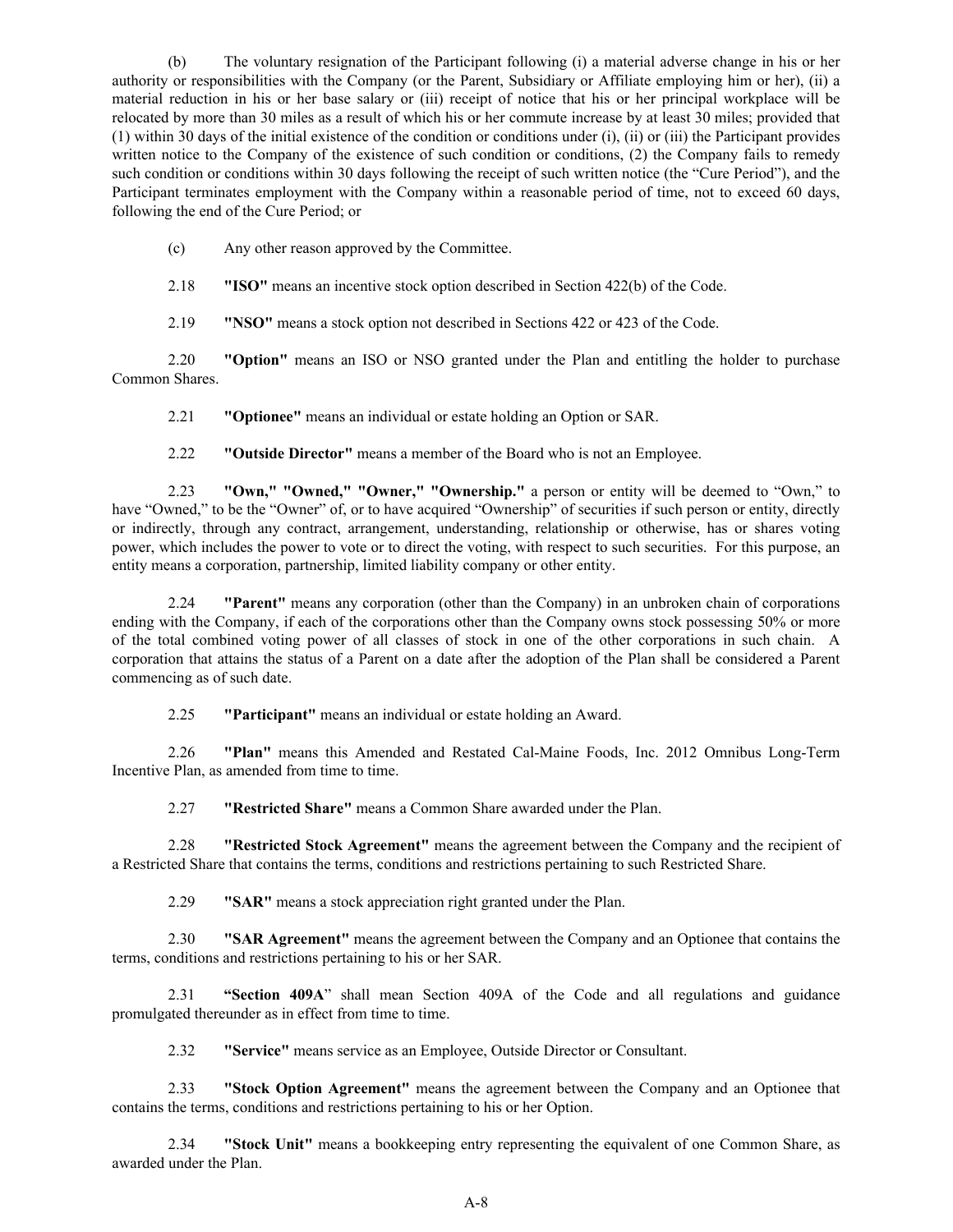2.35 **"Stock Unit Agreement"** means the agreement between the Company and the recipient of a Stock Unit that contains the terms, conditions and restrictions pertaining to such Stock Unit.

2.36 **"Subsidiary"** means any corporation (other than the Company) in an unbroken chain of corporations beginning with the Company, if each of the corporations other than the last corporation in the unbroken chain owns stock possessing 50% or more of the total combined voting power of all classes of stock in one of the other corporations in such chain. A corporation that attains the status of a Subsidiary on a date after the adoption of the Plan shall be considered a Subsidiary commencing as of such date.

2.37 **"Ten Percent Stockholder"** means a person who Owns (or is deemed to Own pursuant to Section 424(d) of the Code) stock possessing more than ten percent of the total combined voting power of all classes of stock of the Company or any Subsidiary.

# **ARTICLE 3. ADMINISTRATION.**

**3.1 Committee Composition**. The Long-Term Incentive Plan Committee of the Board shall administer the Plan. The Committee shall consist exclusively of two or more members of the Board, who shall be appointed by the Board. In addition, each member of the Committee shall meet the following requirements:

(a) Any listing standards prescribed by the principal securities market on which the Company's equity securities are traded;

(b) Such requirements as the Securities and Exchange Commission may establish for administrators acting under plans intended to qualify for exemption under Rule 16b-3 (or its successor) under the Exchange Act; and

(c) Any other requirements imposed by applicable law, regulations or rules.

**3.2 Committee Responsibilities**. The Committee shall (a) select the Employees, Outside Directors and Consultants who are to receive Awards under the Plan, (b) determine the type, number, vesting requirements and other features and conditions of such Awards, (c) determine to what extent any performance goals have been attained, (d) interpret the Plan, (e) make all other decisions relating to the operation of the Plan and (f) carry out any other duties delegated to it by the Board under the Plan. The Committee may adopt such rules or guidelines as it deems appropriate to implement the Plan. The Committee's determinations under the Plan shall be final and binding on all persons.

**3.3** Non-Officer Grants. The Board (or the Committee if the Board has delegated to it authority to further delegate its responsibilities) may delegate its authority to administer the Plan to an additional committee of the Board, composed of one or more directors of the Company, or to the extent permitted by applicable law one or more officers of the Company. The members of such additional committee need not satisfy the requirements of Section 3.1. Such committee or individual(s) may (a) administer the Plan with respect to Employees and Consultants who are not Outside Directors and are not considered officers of the Company under Section 16 of the Exchange Act, (b) grant Awards under the Plan to such Employees and Consultants and (c) subject to any limitations imposed under the terms of the authority delegated, determine all features and conditions of such Awards. Within the limitations of this Section 3.3, any reference in the Plan to the Committee shall, where the context requires, include any such individual(s) or additional committee to whom the Board has delegated the required authority under this Section 3.3.

# **ARTICLE 4. SHARES AVAILABLE FOR GRANTS.**

**4.1 Basic Limitation**. Common Shares issued pursuant to the Plan may be authorized but unissued shares or treasury shares. The aggregate number of Common Shares that may be issued under the Plan shall not exceed 2,000,000. Shares may be returned to the reserve pursuant to Section 4.2, but any such returns do not increase the aggregate number of shares that may be issued under the Plan. Of that number, as of August 7, 2020, 233,617 Common Shares remained available for grant and as of the Amended Effective Date, an additional 1,000,000 Common Shares were authorized with respect to grants under the Plan. On October 5, 2012, 500,000 shares were authorized for award by the shareholders. In 2014, a stock split adjusted the aggregate number of shares authorized to 1,000,000. The number of Common Shares that are subject to Awards outstanding at any time under the Plan shall not exceed the number of Common Shares that then remain available for issuance under the Plan.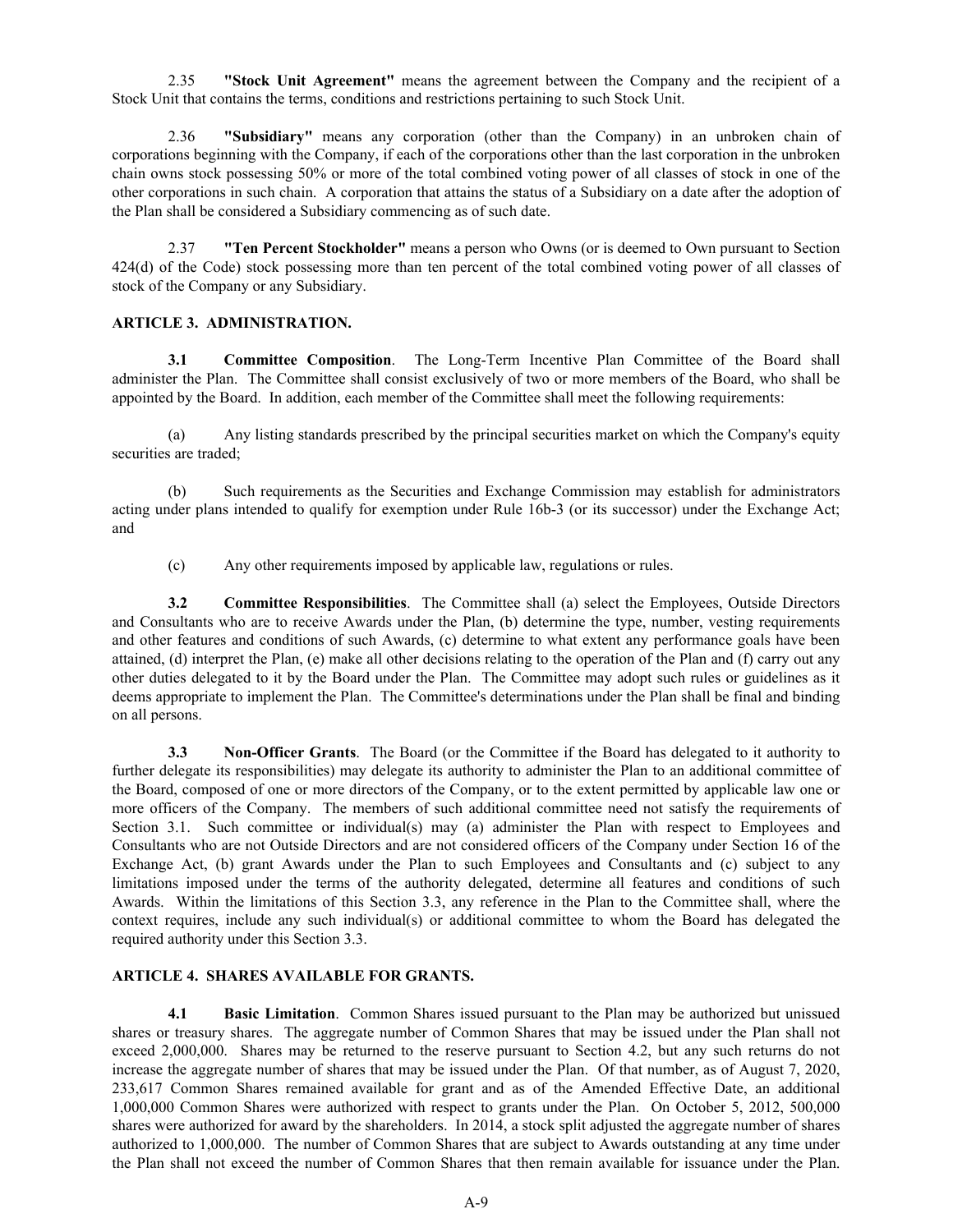Provided further, that a maximum of 1,233,617 Common Shares which are the remaining Common Shares available for award under the Plan may be issued upon the exercise of ISOs. The limitations of this Section 4.1 and Section 4.2 shall be subject to adjustment pursuant to Article 12.

**4.2 Shares Returned to Reserve.** To the extent that Options, SARs or Stock Units are forfeited or expire for any other reason before being exercised or settled in full, the Common Shares subject to such Options, SARs or Stock Units shall again become available for issuance under the Plan. With respect to SARs, if the SAR is payable in Common Shares, all Common Shares to which the SARs relate are counted against the Plan limits, rather than the net number of Common Shares delivered upon exercise of the SAR. If Restricted Shares or Common Shares issued upon the exercise of Options are reacquired by the Company pursuant to a forfeiture provision, then such Common Shares shall again become available for subsequent issuance under the Plan. The following Common Shares may not again be made available for issuance as Awards under the Plan: (i) Common Shares delivered or withheld in payment of the exercise price of an Option, (ii) Common Shares delivered or withheld from payment of an Award to satisfy tax obligations with respect to the Award, and (iii) Common Shares repurchased on the open market with the proceeds of the exercise price of an Option. To the extent that an Award is settled in cash rather than Shares, the cash settlement shall not reduce the number of Shares available for issuance under the Plan.

**4.3 Dividend Equivalents**. Any dividend equivalents paid or credited under the Plan shall not be applied against the number of Common Shares that may be issued under the Plan, whether or not such dividend equivalents are converted into Stock Units.

# **ARTICLE 5. ELIGIBILITY.**

**5.1 Incentive Stock Options**. Only Employees who are common-law employees of the Company, a Parent or a Subsidiary shall be eligible for the grant of ISOs. In addition, an Employee who is a Ten Percent Stockholder shall not be eligible for the grant of an ISO unless the additional requirements set forth in Section  $422(c)(5)$  of the Code are satisfied.

**5.2 Other Grants**. Only Employees, Outside Directors and Consultants shall be eligible for the grant of Restricted Shares, Stock Units, NSOs or SARs.

# **ARTICLE 6. OPTIONS.**

**6.1 Stock Option Agreement**. Each grant of an Option under the Plan shall be evidenced by a Stock Option Agreement between the Optionee and the Company. Such Option shall be subject to all applicable terms of the Plan and may be subject to any other terms that are not inconsistent with the Plan. The Stock Option Agreement shall specify whether the Option is an ISO or an NSO. The provisions of the various Stock Option Agreements entered into under the Plan need not be identical.

**6.2 Number of Shares**. Each Stock Option Agreement shall specify the number of Common Shares subject to the Option, which number shall adjust in accordance with Article 12. Options granted to an Optionee in a single fiscal year of the Company shall not cover more than 75,000 Common Shares, except that Options granted to a new Employee in the fiscal year of the Company in which his or her Service commences may pertain to a maximum of 100,000 Common Shares. The limitations set forth in the preceding sentence shall be subject to adjustment in accordance with Article 12.

**6.3 Exercise Price**. Each Stock Option Agreement shall specify the Exercise Price, which shall not be less than 100% of the Fair Market Value of a Common Share on the date of grant. Notwithstanding the above, a Ten Percent Stockholder will not be granted an ISO unless the Exercise Price of each Option is at least 110% of the Fair Market Value of a Common Share on the date of grant and the Option is not exercisable after the expiration of five years from the date of grant. The preceding sentence shall not apply to Options granted pursuant to an assumption of, or substitution for, another option in a manner that would satisfy the requirements of Section 424(a) of the Code, whether or not such section is applicable.

**6.4 Exercisability and Term**. Each Stock Option Agreement shall specify the date or event when all or any installment of the Option is to become vested and/or exercisable. The Stock Option Agreement shall also specify the term of the Option; provided that the term of an Option shall in no event exceed 10 years from the date of grant (5 years for an ISO for a Ten (10%) Percent Stockholder). A Stock Option Agreement may provide for accelerated vesting and exercisability in the event of the Optionee's death, disability or retirement or other events and may provide for expiration prior to the end of its term in the event of the termination of the Optionee's Service.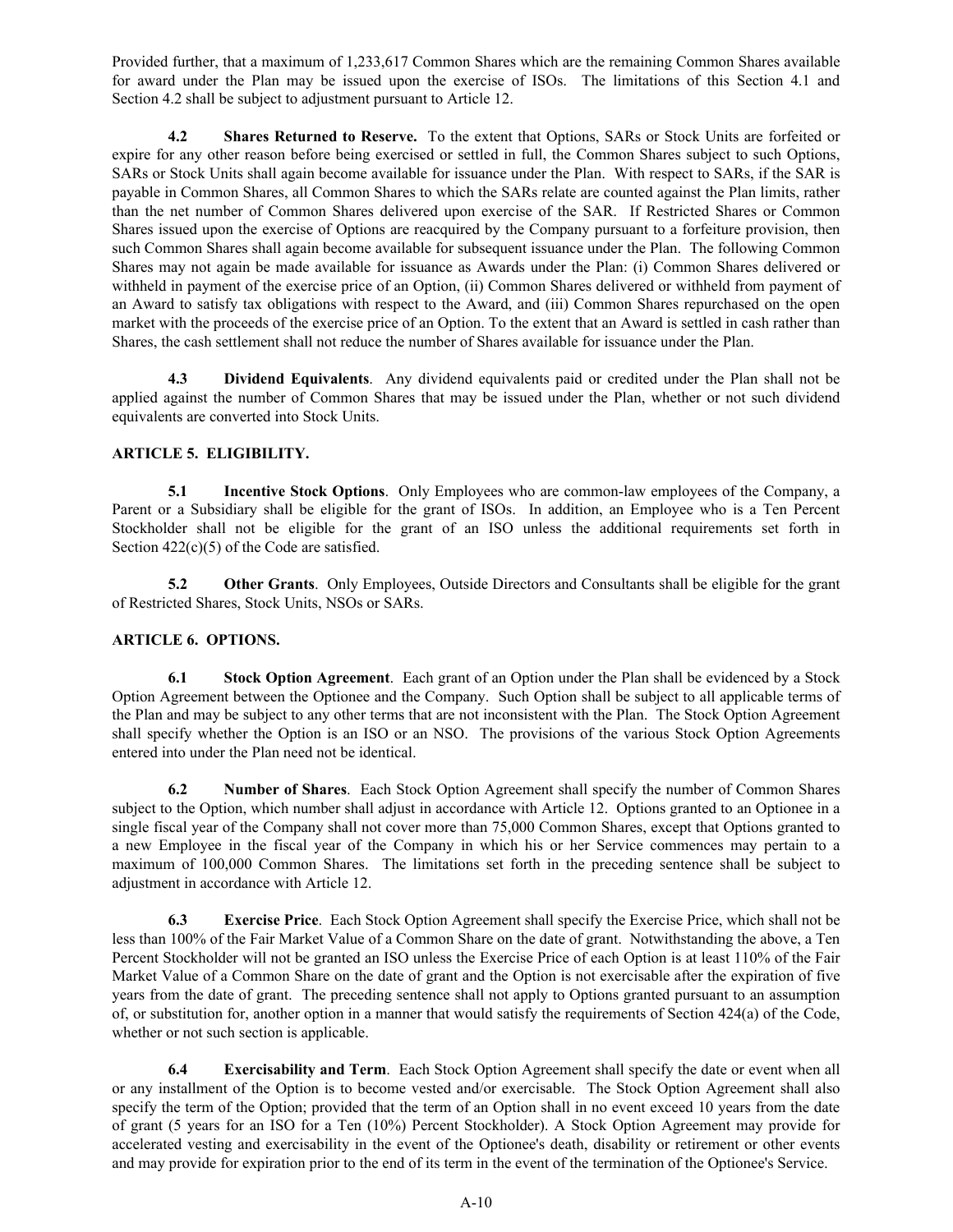**6.5 Effect of Change in Control.** The Committee may determine, at the time of granting an Option or thereafter, that such Option shall become vested and exercisable as to all or part of the Common Shares subject to such Option in the event that a Change in Control occurs with respect to the Company or in the event that the Optionee is subject to an Involuntary Termination after a Change in Control. However, in the case of an ISO, the acceleration of vesting and exercisability shall not occur without the Optionee's written consent. In addition, acceleration of vesting and exercisability may be required under Section 12.3.

**6.6 Death of Optionee**. After an Optionee's death, any vested and exercisable Options held by such Optionee may be exercised by his or her beneficiary or beneficiaries. Each Optionee may designate one or more beneficiaries for this purpose by filing the prescribed form with the Company. A beneficiary designation may be changed by filing the prescribed form with the Company at any time before the Optionee's death. If no beneficiary was designated or if no designated beneficiary survives the Optionee, then any vested and exercisable Options held by the Optionee may be exercised by his or her estate.

**6.7 Modification or Assumption of Options**. Except for adjustments pursuant to Section 12.1 or actions permitted to be taken by the Committee under Section 12.3 in the event of a Change in Control, unless approved by the stockholders of the Company, (a) the Exercise Price for any outstanding Option or SAR granted under this Plan may not be decreased after the date of grant and (b) an outstanding Option or SAR that has been granted under this Plan may not, as of any date that such Option or SAR has a per share Exercise Price that is greater than the then current fair market value of a Common Share, be surrendered to the Company as consideration for the grant of a new Option or SAR with a lower Exercise Price, Restricted Shares, Stock Units, a cash payment or Common Shares. The foregoing notwithstanding, no modification of an Option shall, without the consent of the Optionee, materially impair his or her rights or obligations under such Option.

**6.8 Buyout Provisions**. Upon approval of the Committee, the Company may repurchase a previously granted Option from a Participant by mutual agreement before such Option has been exercised by payment to the Participant of the amount per Common Share by which: (i) the fair market value of the Common Shares subject to the Option on the business day immediately preceding the date of purchase exceeds (ii) the Exercise Price; provided, however, that no such buyout shall be permitted if prohibited by Section 6.7.

**6.9 Tax Considerations Related to Option Modifications.** Notwithstanding anything to the contrary in Section 6.7 or 6.8, in no event shall a modification of an Option otherwise permitted or consented to under the terms of the Plan be given effect if such modification would cause the Option to become a stock right subject to Section 409A (where such Option had not previously been so subject) unless the parties explicitly acknowledge and consent to the modification as one having that effect.

**6.10 ISO Limitations.** To the extent that the aggregate Fair Market Value (determined at the time of grant) of Common Stock with respect to which ISOs are exercisable for the first time by any Optionee during any calendar year (under all plans of the Company and Affiliates or Subsidiaries) exceeds \$100,000 (or such other limit established in the Code) or otherwise does not comply with the rules governing ISOs, the Options or portions thereof that exceed such limit (according to the order in which they were granted) or otherwise do not comply with the rules will be treated as NSOs, notwithstanding any contrary provision of the applicable Option Agreement(s).

**6.11 No Dividend Equivalent Rights**. Participants holding Options shall not be entitled to any dividend equivalent rights for any period of time prior to exercise of the Option.

# **ARTICLE 7. PAYMENT FOR OPTION SHARES.**

**7.1 General Rule**. The entire Exercise Price of Common Shares issued upon exercise of Options shall be payable in cash or cash equivalents at the time when such Common Shares are purchased, except that the Committee at its sole discretion may (a) accept payment of the Exercise Price in any other form(s) described in this Article 7 and (b) to prohibit the use of any method of consideration otherwise permitted under the Stock Option Agreement as long as such prohibition does not render the Optionee unable to exercise an otherwise exercisable Option. However, if the Optionee is an Outside Director or executive officer of the Company, he or she may pay the Exercise Price only with a form of consideration permitted under Section 13(k) of the Exchange Act.

**7.2 Exercise/Sale**. With the Committee's consent, all or any part of the Exercise Price and any withholding taxes may be paid by delivering (on a form prescribed by the Company) an irrevocable direction to a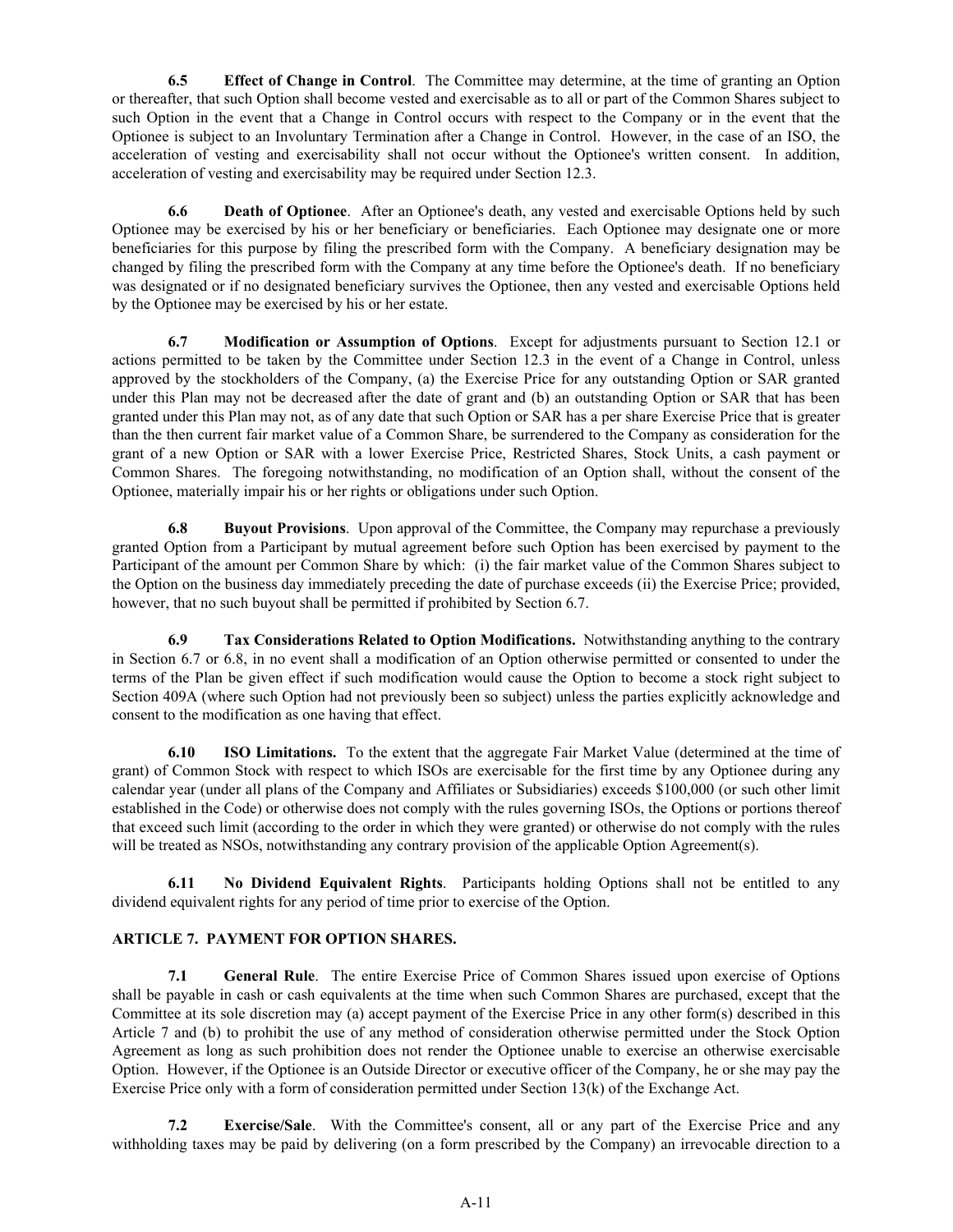securities broker approved by the Company to sell all or part of the Common Shares being purchased under the Plan and to deliver all or part of the sales proceeds to the Company.

**7.3 Other Forms of Payment**. With the Committee's consent, all or any part of the Exercise Price and any withholding taxes may be paid in any other form of consideration (including through delivery of a fullrecourse promissory note) that is consistent with applicable laws, regulations and rules. With the Committee's consent, other permitted forms of payment are as follows:

(a) Pursuant to a program developed under Regulation T as promulgated by the Federal Reserve Board that, prior to the issuance of the stock subject to the Option, results in either the receipt of cash (or check) by the Company or the receipt of irrevocable instructions to pay the aggregate exercise price to the Company from the sales proceeds;

(b) If an option is an NSO, by a "net exercise" arrangement pursuant to which the Company will reduce the number of shares of Common Stock issuable upon exercise by the largest whole number of shares with a Fair Market Value that does not exceed the aggregate exercise price; *provided, however,* that the Company will accept cash or other payment from the Participant to the extent of any remaining balance of the aggregate exercise price not satisfied by such reduction in the number of whole shares to be issued. Shares of Common Stock will no longer be subject to an Option and will not be exercisable thereafter to the extent that:

(i) shares issuable upon exercise are reduced to pay the exercise price pursuant to the "net exercise;"

(ii) shares are delivered to the Participant as a result of such exercise, and (iii) shares are withheld to satisfy tax withholding obligations; or

(iii) in any form of legal consideration that may be acceptable to the Committee and specified in the applicable Option Agreement.

# **ARTICLE 8. STOCK APPRECIATION RIGHTS.**

**8.1 SAR Agreement**. Each grant of a SAR under the Plan shall be evidenced by a SAR Agreement between the Optionee and the Company. Such SAR shall be subject to all applicable terms of the Plan and may be subject to any other terms that are not inconsistent with the Plan. The provisions of the various SAR Agreements entered into under the Plan need not be identical.

**8.2 Number of Shares**. Each SAR Agreement shall specify the number of Common Shares to which the SAR pertains, which number shall adjust in accordance with Article 12. SARs granted to an Optionee in a single fiscal year shall in no event pertain to more than 75,000 Common Shares, except that SARs granted to a new Employee in the fiscal year of the Company in which his or her Service commences may pertain to a maximum of 100,000 Common Shares. The limitations set forth in the preceding sentence shall be subject to adjustment in accordance with Article 12.

**8.3 Exercise Price**. Each SAR Agreement shall specify the Exercise Price, which shall in no event be less than 100% of the Fair Market Value of a Common Share on the date of grant. The preceding sentence shall not apply to SARs granted pursuant to an assumption of, or substitution for, another SAR in a manner that would satisfy the requirements of Section 424(a) of the Code if such section were applicable.

**8.4 Exercisability and Term**. Each SAR Agreement shall specify the date when all or any installment of the SAR is to become vested and exercisable. The SAR Agreement shall also specify the term of the SAR; provided that the term of a SAR shall in no event exceed ten (10) years from the date of the grant. A SAR Agreement may provide for accelerated vesting and exercisability in the event of the Optionee's death, disability or retirement or other events and may provide for expiration prior to the end of its term in the event of the termination of the Optionee's Service. A SAR granted under the Plan may provide that it will be vested and exercisable only in the event of a Change in Control.

**8.5 Effect of Change in Control.** The Committee may determine, at the time of granting a SAR or thereafter, that such SAR shall become vested and exercisable as to all or part of the Common Shares subject to such SAR in the event that the Company is subject to a Change in Control or in the event that the Optionee is subject to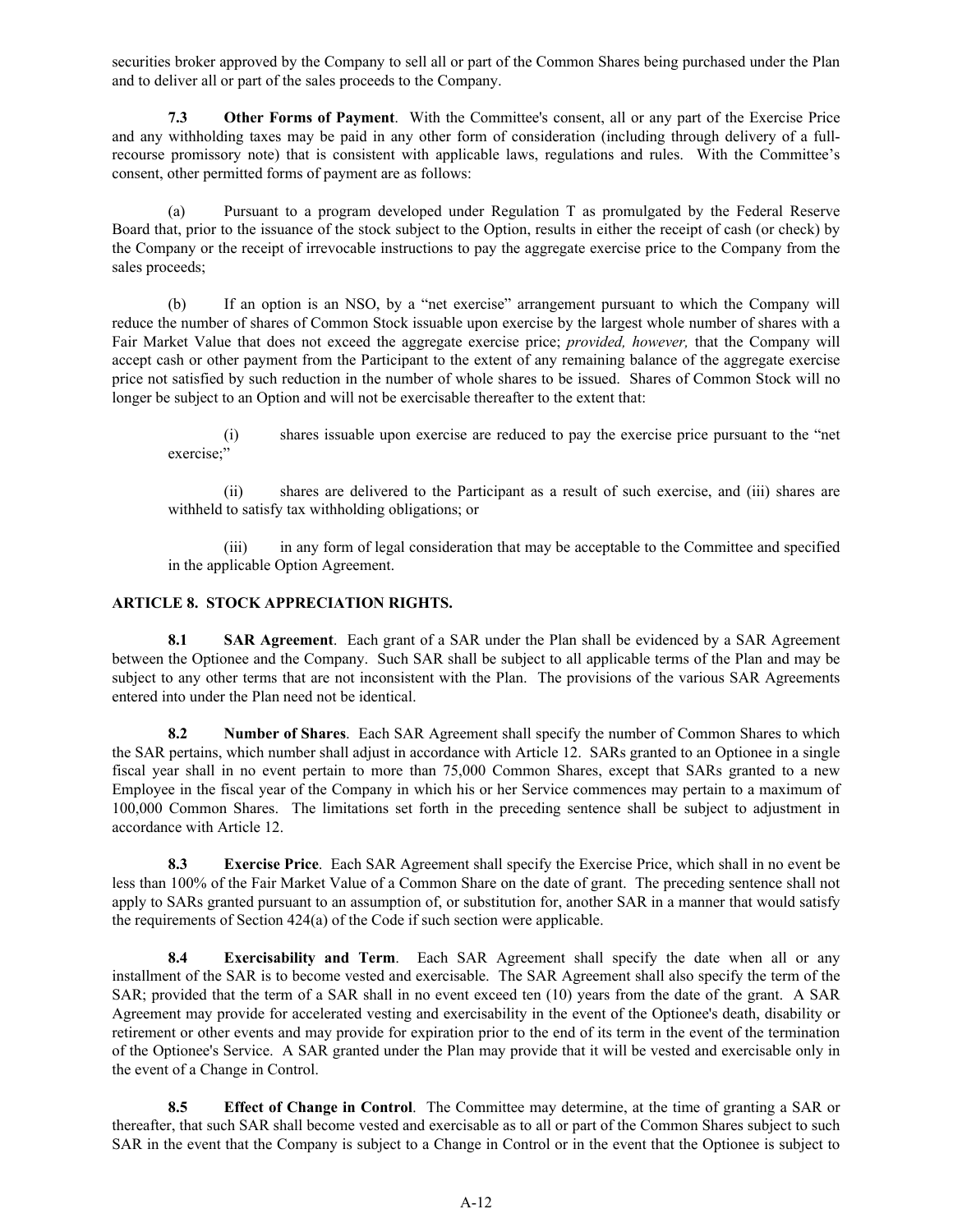an Involuntary Termination after a Change in Control. In addition, acceleration of vesting and exercisability may be required under Section 12.3.

**8.6** Exercise of SARs. Upon exercise of a SAR, the Optionee (or any person having the right to exercise the SAR after his or her death) shall receive from the Company (a) Common Shares, (b) cash or (c) a combination of Common Shares and cash, as the Committee shall determine. The amount of cash and/or the Fair Market Value of Common Shares received upon exercise of SARs shall, in the aggregate, not exceed the amount by which the Fair Market Value (on the date of surrender) of the Common Shares subject to the SARs exceeds the Exercise Price. If, on the date when a SAR expires, the Exercise Price is less than the Fair Market Value on such date but any portion of such SAR has not been exercised or surrendered, then such SAR shall automatically be deemed to be exercised as of such date with respect to such portion. A SAR Agreement may also provide for an automatic exercise of the SAR on an earlier date.

**8.7 Death of Optionee**. After an Optionee's death, any vested and exercisable SARs held by such Optionee may be exercised by his or her beneficiary or beneficiaries. Each Optionee may designate one or more beneficiaries for this purpose by filing the prescribed form with the Company. A beneficiary designation may be changed by filing the prescribed form with the Company at any time before the Optionee's death. If no beneficiary was designated or if no designated beneficiary survives the Optionee, then any vested and exercisable SARs held by the Optionee may be exercised by his or her estate.

**8.8 Modification or Assumption of SARs**. Except for adjustments pursuant to Section 12.1 or actions permitted to be taken by the Committee under Section 12.3 in the event of a Change in Control, unless approved by the stockholders of the Company, (a) the Exercise Price for any outstanding SAR granted under this Plan may not be decreased after the date of grant and (b) an outstanding SAR that has been granted under this Plan may not, as of any date that such SAR has a per share Exercise Price that is greater than the then current fair market value of a Common Share, be surrendered to the Company as consideration for the grant of a new Option or SAR with a lower Exercise Price, Restricted Shares, Stock Units, a cash payment or Common Shares. The foregoing notwithstanding, no modification of a SAR shall, without the consent of the Optionee, materially impair his or her rights or obligations under such SAR.

**8.9 Tax Considerations Related to SAR Modifications.** Notwithstanding anything to the contrary in Section 8.8, in no event shall a modification of a SAR otherwise permitted or consented to under the terms of the Plan be given effect if such modification would cause the SAR to become a stock right subject to Section 409A (where such SAR had not previously been so subject) unless the parties explicitly acknowledge and consent to the modification as one having that effect.

8.10 **No Dividend Equivalent Rights**. Participants holding SARs shall not be entitled to any dividend equivalent rights for any period of time prior to exercise of the SAR.

# **ARTICLE 9. RESTRICTED SHARES.**

**9.1 Restricted Stock Agreement**. Each grant of Restricted Shares under the Plan shall be evidenced by a Restricted Stock Agreement between the recipient and the Company. Such Restricted Shares shall be subject to all applicable terms of the Plan and may be subject to any other terms that are not inconsistent with the Plan. The provisions of the various Restricted Stock Agreements entered into under the Plan need not be identical.

**9.2 Payment for Awards**. Restricted Shares may be sold or awarded under the Plan for such consideration as the Committee may determine, including (without limitation) cash, cash equivalents, property, past services and future services, and such other methods of payment as are permitted under applicable law. If the Participant is an Outside Director or executive officer of the Company, he or she may pay for Restricted Shares with a promissory note only to the extent permitted by Section 13(k) of the Exchange Act. Within the limitations of the Plan and with prior stockholder approval, the Committee may accept the cancellation of outstanding options in return for the grant of Restricted Shares.

**9.3 Vesting Conditions**. Each Award of Restricted Shares may or may not be subject to vesting. Vesting shall occur, in full or in installments, upon satisfaction of the conditions specified in the Restricted Stock Agreement. Such conditions, at the Committee's discretion, may include one or more performance goals. A Restricted Stock Agreement may provide for accelerated vesting in the event of the Participant's death, disability, retirement or other events. The Committee may determine, at the time of granting Restricted Shares or thereafter, that all or part of such Restricted Shares shall become vested in the event that a Change in Control occurs with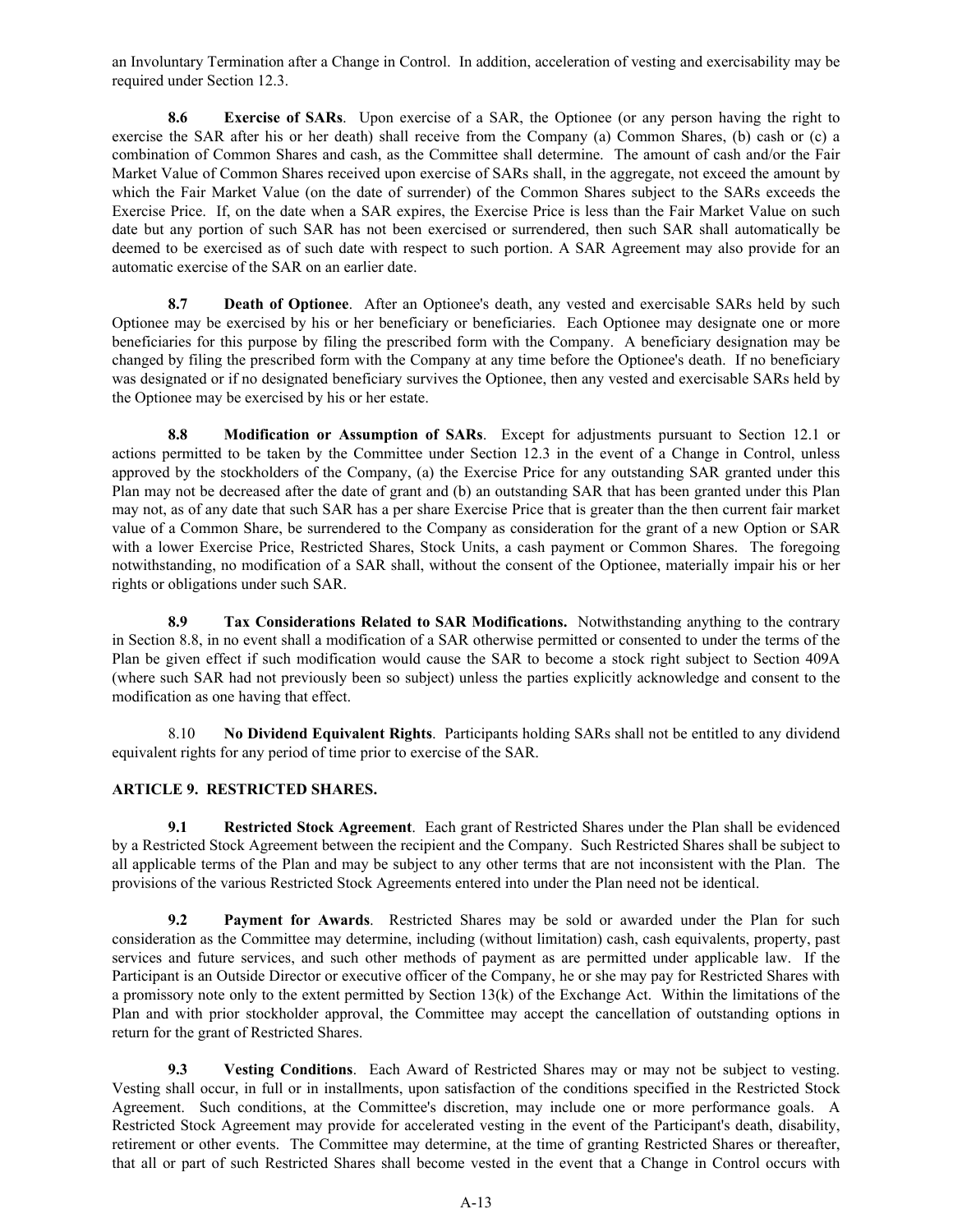respect to the Company or in the event that the Participant is subject to an Involuntary Termination after a Change in Control.

**9.4 Voting and Dividend Rights**. The holders of Restricted Shares awarded under the Plan shall have the same voting, dividend and other rights as the Company's other stockholders. A Restricted Stock Agreement, however, may require that any cash dividends paid on Restricted Shares (a) be accumulated and paid when such Restricted Shares vest or (b) be invested in additional Restricted Shares. Such additional Restricted Shares shall be subject to the same conditions and restrictions as the Award with respect to which the dividends were paid. If the vesting of the Restricted Shares is based upon the attainment of performance goals, any and all cash and stock dividends paid with respect to such Restricted Shares shall be subject to the attainment of the performance goals applicable to the underlying Restricted Shares.

**9.5 Section 83(b) Election**. If a Participant makes an election under Section 83(b) of the Code to be taxed with respect to the Restricted Shares as of the date of transfer of the Restricted Shares rather than as of the date or dates upon which the Participant would otherwise be taxable under Section 83(a) of the Code, the Participant shall be required to deliver a copy of such election to the Company promptly after filing such election with the Internal Revenue Service.

# **ARTICLE 10. STOCK UNITS.**

**10.1 Stock Unit Agreement**. Each grant of Stock Units under the Plan shall be evidenced by a Stock Unit Agreement between the recipient and the Company. Such Stock Units shall be subject to all applicable terms of the Plan and may be subject to any other terms that are not inconsistent with the Plan. The provisions of the various Stock Unit Agreements entered into under the Plan need not be identical.

**10.2 Payment for Awards**. To the extent that an Award is granted in the form of Stock Units, no cash consideration shall be required of the Award recipients.

**10.3 Vesting Conditions**. Each Award of Stock Units may or may not be subject to vesting. Vesting shall occur, in full or in installments, upon satisfaction of the conditions specified in the Stock Unit Agreement. Such conditions, at the Committee's discretion, may include one or more performance goals. A Stock Unit Agreement may provide for accelerated vesting in the event of the Participant's death, disability, retirement or other events. The Committee may determine, at the time of granting Stock Units or thereafter, that all or part of such Stock Units shall become vested in the event that the Company is subject to a Change in Control or in the event that the Participant is subject to an Involuntary Termination after a Change in Control. In addition, acceleration of vesting may be required under Section 12.3.

**10.4 Voting and Dividend Rights**. The holders of Stock Units shall have no voting rights. Prior to settlement or forfeiture, any Stock Unit awarded under the Plan may, at the Committee's discretion, carry with it a right to dividend equivalents. Such right entitles the holder to be credited with an amount equal to all cash dividends paid on one Common Share while the Stock Unit is outstanding. Dividend equivalents may be converted into additional Stock Units. Settlement of dividend equivalents may be made in the form of cash, in the form of Common Shares, or in a combination of both. Prior to distribution, any dividend equivalents that are not paid shall be subject to the same conditions and restrictions as the Stock Units to which they attach. If the vesting of the Stock Units is based upon the attainment of performance goals, any and all dividend equivalent rights with respect to the Stock Rights shall be subject to the attainment of the performance goals applicable to the underlying Stock Rights.

**10.5 Form and Time of Settlement of Stock Units**. Settlement of vested Stock Units may be made in the form of (a) cash, (b) Common Shares or (c) any combination of both, as determined by the Committee. The actual number of Stock Units eligible for settlement may be larger or smaller than the number included in the original Award, based on predetermined performance factors. Methods of converting Stock Units into cash may include (without limitation) a method based on the average Fair Market Value of Common Shares over a series of trading days. Vested Stock Units shall be settled in a lump sum. The distribution shall occur when all vesting conditions applicable to the Stock Units have been satisfied or have lapsed. Payment under a Stock Unit Agreement shall be made at such time as is specified in the Stock Unit Agreement.

**10.6 Death of Recipient**. Any Stock Units Award that becomes payable after the recipient's death shall be distributed to the recipient's beneficiary or beneficiaries. Each recipient of a Stock Units Award under the Plan shall designate one or more beneficiaries for this purpose by filing the prescribed form with the Company. A beneficiary designation may be changed by filing the prescribed form with the Company at any time before the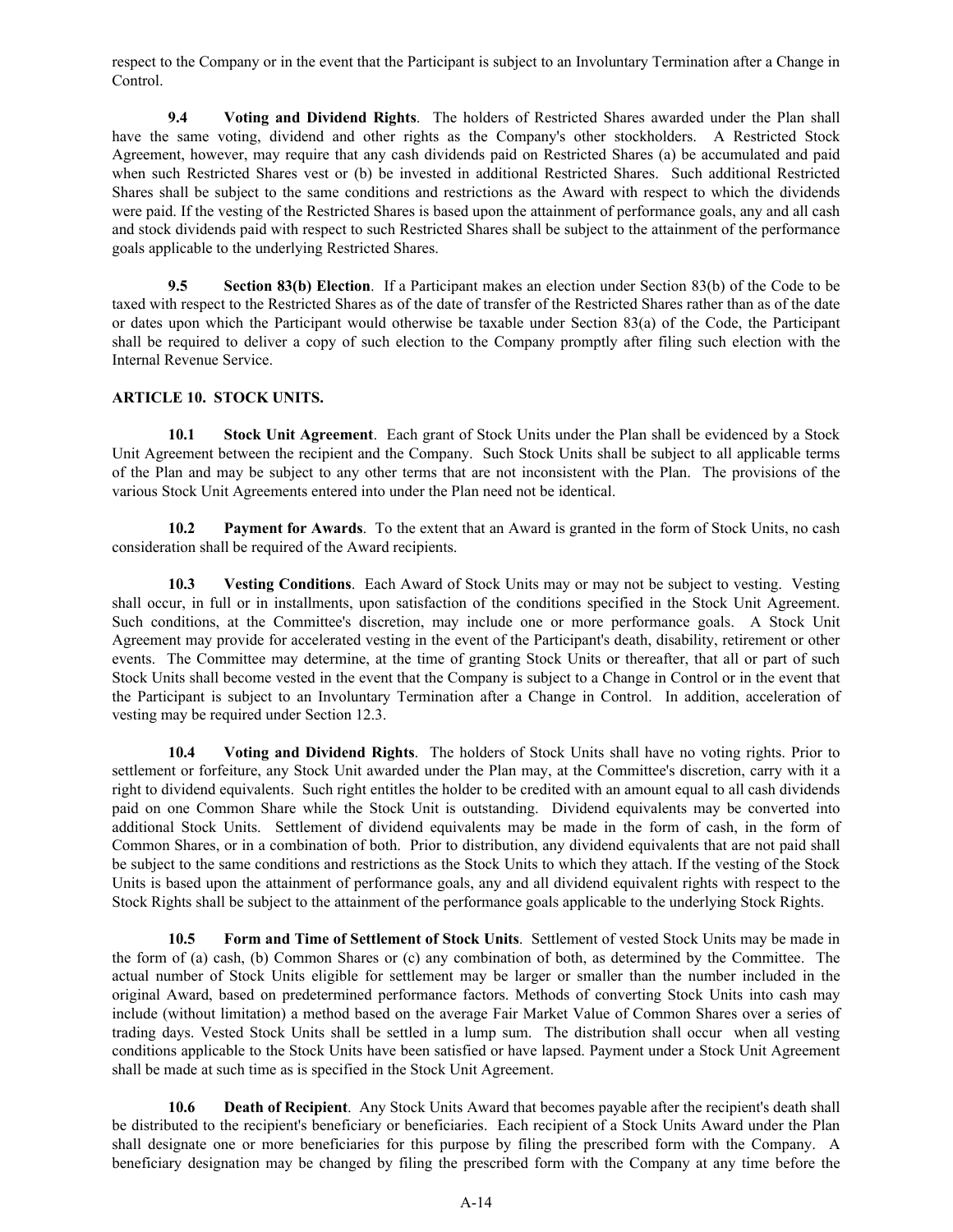Award recipient's death. If no beneficiary was designated or if no designated beneficiary survives the Award recipient, then any Stock Units Award that becomes payable after the recipient's death shall be distributed to the recipient's estate.

**10.7 Creditors' Rights**. A holder of Stock Units shall have no rights other than those of a general creditor of the Company. Stock Units represent an unfunded and unsecured obligation of the Company, subject to the terms and conditions of the applicable Stock Unit Agreement.

### **ARTICLE 11. OTHER AWARDS.**

**11.1 Awards under Other Plans**. The Company may grant awards under other plans or programs. Such awards may be settled in the form of Common Shares issued under this Plan. Such Common Share shall be treated for all purposes under the Plan like Common Shares issued in settlement of Stock Units and shall, when issued, reduce the number of Common Shares available under Article 4.

### **ARTICLE 12. PROTECTION AGAINST DILUTION.**

**12.1 Adjustments**. In the event of a subdivision of the outstanding Common Shares, a declaration of a dividend payable in Common Shares or a combination or consolidation of the outstanding Common Shares (by reclassification or otherwise) into a lesser number of Common Shares, corresponding adjustments shall automatically be made in each of the following:

(a) The number of Options, SARs, Restricted Shares and Stock Units available for future Awards under Article 4;

(b) The limitations set forth in Sections 6.2 and 8.2;

(c) The number of Common Shares covered by each outstanding Option, SAR or Restricted Share;

(d) The Exercise Price under each outstanding Option and SAR and the repurchase price, if any, applicable to Restricted Shares; or

(e) The number of Stock Units included in any prior Award that has not yet been settled. In the event of a declaration of an extraordinary dividend payable in a form other than Common Shares in an amount that has a material effect on the price of Common Shares, a recapitalization, a spin-off or a similar occurrence, the Committee shall make such adjustments as it, in its sole discretion, deems appropriate in one or more of the foregoing. Except as provided in this Article 12, a Participant shall have no rights by reason of any issuance by the Company of stock of any class or securities convertible into stock of any class, any subdivision or consolidation of shares of stock of any class, the payment of any stock dividend or any other increase or decrease in the number of shares of stock of any class.

**12.2 Dissolution or Liquidation**. To the extent not previously exercised or settled, Options, SARs and Stock Units shall terminate immediately prior to the dissolution or liquidation of the Company.

**12.3 Reorganizations**. In the event that the Company is party to a Corporate Transaction, all outstanding Awards shall be subject to the definitive transaction agreement. Such agreement shall provide for one or more of the following:

(a) The continuation of such outstanding Awards by the Company (if the Company is the surviving corporation).

(b) The assumption of such outstanding Awards by the surviving corporation or its parent, provided that the assumption of Options or SARs shall comply with Section 409A of the Code, if applicable, and with Section 424(a) of the Code for any Options that are ISOs.

(c) The substitution by the surviving corporation or its parent of new awards for such outstanding Awards, provided that the substitution of Options or SARs shall comply with Section 409A of the Code, if applicable, and with Section 424(a) of the Code for any Options that are ISOs.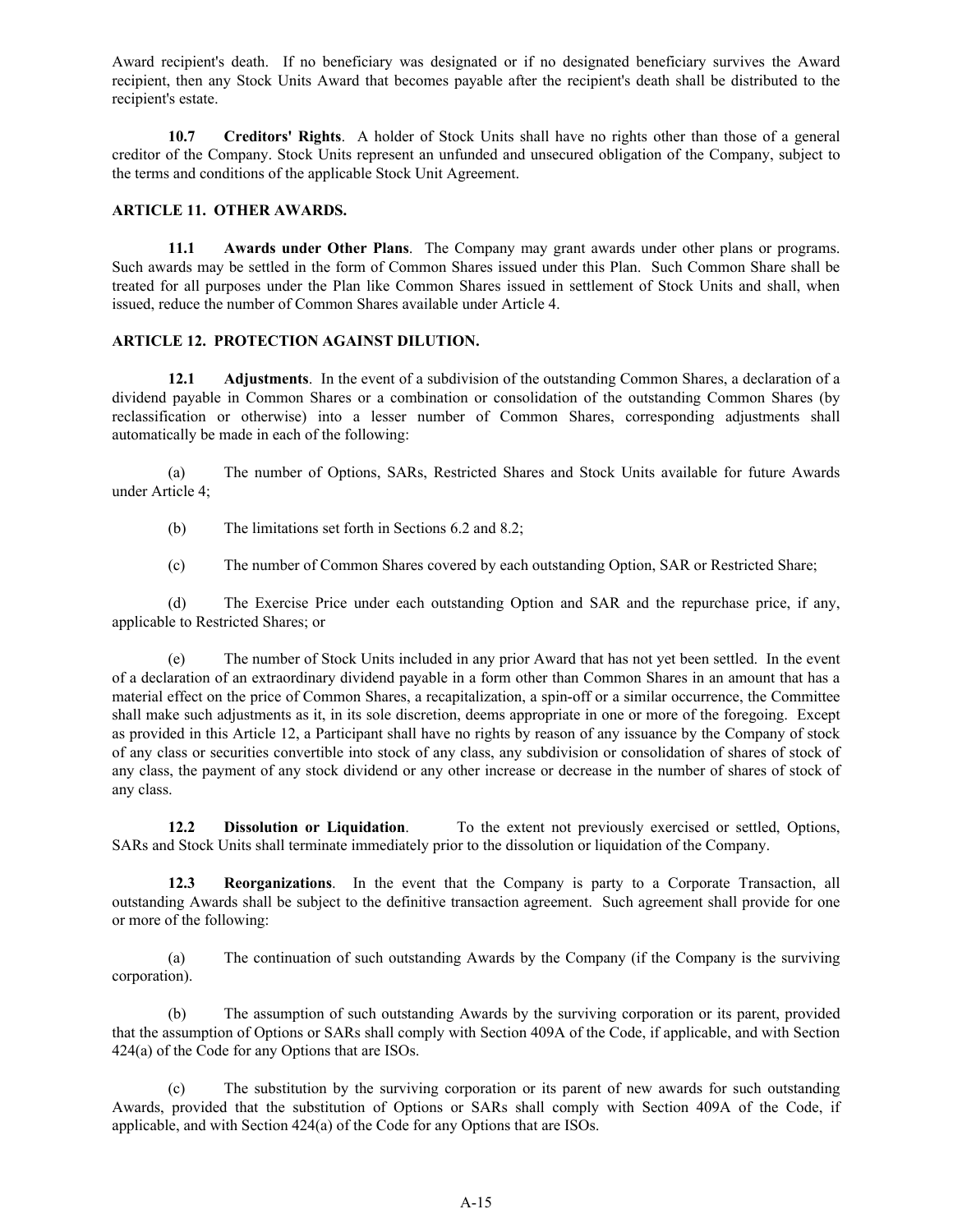(d) The cancellation of such outstanding Options and SARs. The Optionees shall be able to exercise vested Options and SARs during a period of not less than five full business days preceding the closing date of the transaction, unless (i) a shorter period is required to permit a timely closing of such transaction and (ii) such shorter period still offers the Optionees a reasonable opportunity to exercise such Options and SARs. Any exercise of such Options and SARs during such period may be contingent on the closing of the transaction.

(e) The cancellation of vested outstanding Options and SARs and a payment to the Optionees equal to the excess of (i) the Fair Market Value of the Common Shares subject to such Options and SARs as of the closing date of the transaction over (ii) their Exercise Price. Such payment shall be made in the form of cash, cash equivalents, or securities of the surviving corporation or its parent with a Fair Market Value equal to the required amount. If the Exercise Price of the Common Shares subject to such Options and SARs exceeds the Fair Market Value of such Common Shares, then such Options and SARs may be canceled without making a payment to the Optionees. For purposes of this Subsection (e), the Fair Market Value of any security shall be determined without regard to any vesting conditions that may apply to such security. Notwithstanding the above, vested ISOs may be assumed by the surviving corporation or its parent instead of being canceled as long as Section 424(a) of the Code is met.

(f) The cancellation of outstanding vested Stock Units and a payment to the Participants equal to the Fair Market Value of the Common Shares subject to such Stock Units as of the earliest of the closing date of the transaction or a date that is not later than the date that is two and one-half  $(2 \frac{1}{2})$  months after the end of the calendar year of vesting. Such payment shall be made in the form of cash, cash equivalents, or securities of the surviving corporation or its parent with a Fair Market Value equal to the required amount. Such payment shall be made in a lump sum. For purposes of this Subsection (f), the Fair Market Value of any security shall be determined without regard to any vesting conditions that may apply to such security.

# **ARTICLE 13. PAYMENT OF DIRECTOR'S FEES IN SECURITIES.**

**13.1 Effective Date**. No provision of this Article 13 shall be effective unless and until the Board has determined to implement such provision.

**13.2 Elections to Receive NSOs, Restricted Shares or Stock Units**. An Outside Director may elect to receive his or her annual retainer payments and/or meeting fees from the Company in the form of cash, NSOs, Restricted Shares or Stock Units, or a combination thereof, as determined by the Board. Such NSOs, Restricted Shares and Stock Units shall be issued under the Plan. An election under this Article 13 shall be filed with the Company on the prescribed form.

**13.3 Number and Terms of NSOs, Restricted Shares or Stock Units**. The number of NSOs, Restricted Shares or Stock Units to be granted to Outside Directors in lieu of annual retainers and meeting fees that would otherwise be paid in cash shall be calculated in a manner determined by the Board. The terms of such NSOs, Restricted Shares or Stock Units shall also be determined by the Board.

# **ARTICLE 14. LIMITATION ON RIGHTS.**

**14.1 Retention Rights**. Neither the Plan nor any Award granted under the Plan shall be deemed to give any individual a right to remain an Employee, Outside Director or Consultant. The Company and its Parents, Subsidiaries and Affiliates reserve the right to terminate the Service of any Employee, Outside Director or Consultant at any time, with or without cause, subject to applicable laws, the Company's certificate of incorporation and by-laws and a written employment agreement (if any).

**14.2 Stockholders' Rights**. Except as set forth in Section 9.4 or Section 10.4 above, a Participant shall have no dividend rights, voting rights or other rights as a stockholder with respect to any Common Shares covered by his or her Award prior to the time when a stock certificate for such Common Shares is issued or, if applicable, the time when he or she becomes entitled to receive such Common Shares by filing any required notice of exercise and paying any required Exercise Price. No adjustment shall be made for cash dividends or other rights for which the record date is prior to such time, except as expressly provided in the Plan.

**14.3 Regulatory Requirements**. Any other provision of the Plan notwithstanding, the obligation of the Company to issue Common Shares under the Plan shall be subject to all applicable laws, rules and regulations and such approval by any regulatory body as may be required. The Company reserves the right to restrict, in whole or in part, the delivery of Common Shares pursuant to any Award prior to the satisfaction of all legal requirements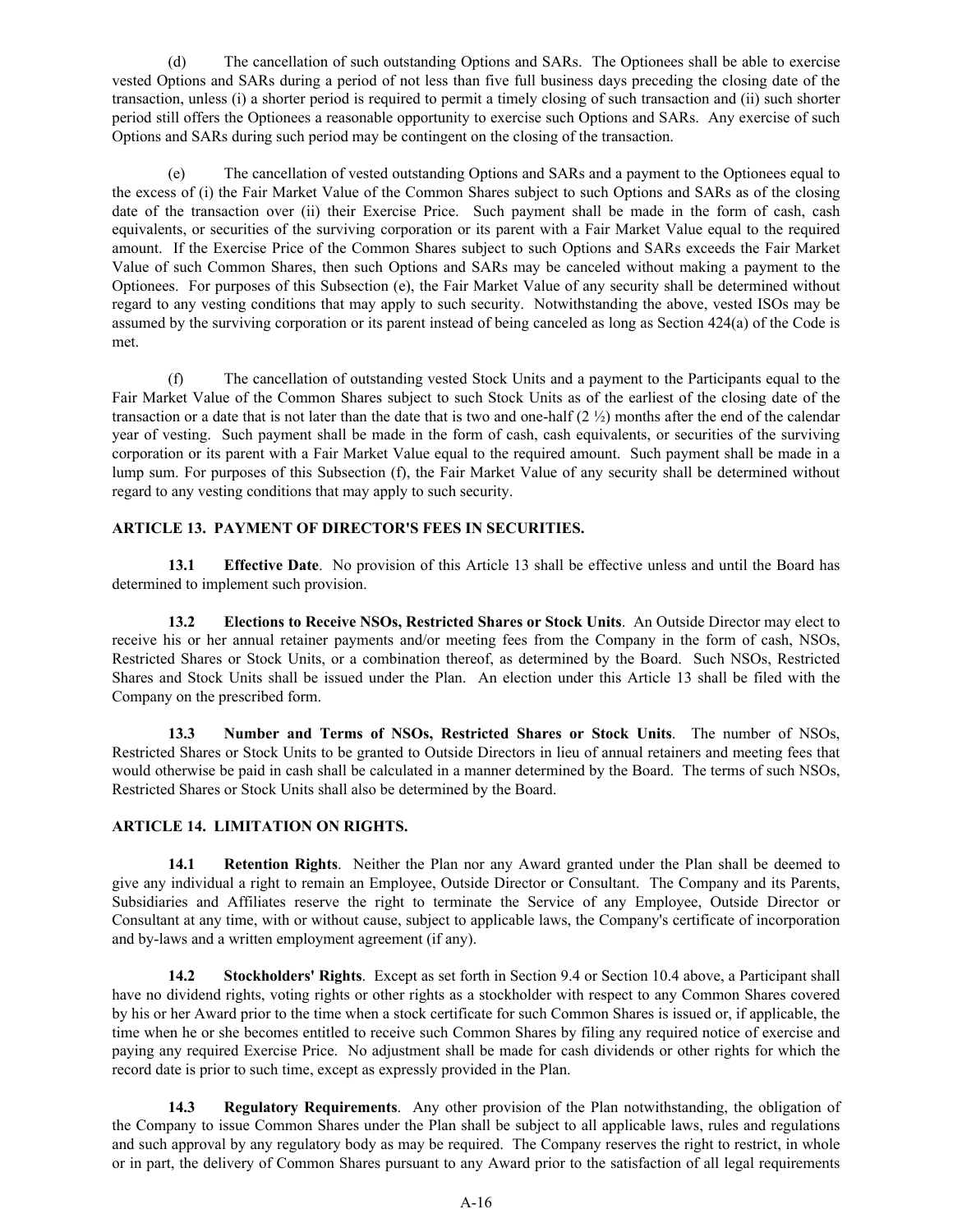relating to the issuance of such Common Shares, to their registration, qualification or listing or to an exemption from registration, qualification or listing.

# **ARTICLE 15. TAXES.**

**15.1 General**. To the extent required by applicable federal, state, local or foreign law, a Participant or his or her successor shall make arrangements satisfactory to the Company for the satisfaction of any withholding tax obligations that arise in connection with the Plan. The Company shall not be required to issue any Common Shares or make any cash payment under the Plan until such obligations are satisfied.

**15.2 Share Withholding**. To the extent that applicable law subjects a Participant to tax withholding obligations, the Committee shall require that the Participant satisfy such withholding obligations by remitting cash to the Company unless, in the Company's discretion, the Company decides to withhold all or a portion of any Common Shares that otherwise would be issued to the Participant. Such Common Shares shall be valued at their Fair Market Value on the date when they are withheld. This Section 15.2 shall apply only to the minimum extent required by applicable tax laws.

**15.3 Section 409A Matters.** Unless otherwise expressly set forth in an Award agreement, it is intended that Awards granted under the Plan shall be exempt from Section 409A, and any ambiguity in the terms of Awards and of the Plan shall be interpreted consistently with this intent. To the extent the Committee determines that any Award granted under the Plan is subject to Section 409A, the agreement evidencing such Award will incorporate the terms and conditions required by Section 409A. To the extent applicable, the Plan and agreement will be interpreted in accordance with Section 409A. Notwithstanding any provision of the Plan, in the event that following the Amendment Effective Date the Committee determines that any Award may be subject to Section 409A, the Committee may adopt such amendments to the Plan and/or the applicable agreement or adopt policies and procedures or take any other action or actions, including an action or amendment with retroactive effect, that the Committee determines is necessary or appropriate to (i) exempt the Award from the application Section 409A or (ii) comply with the requirements of Section 409A. Notwithstanding anything to the contrary in this Plan (or any Award agreement), if the Common Shares are publicly traded, and if a Participant holding an Award that it determined to be "deferred compensation" under Section 409A is a "specified employee" for purposes of Section 409A, no distribution or payment of any amount that is due because of a "separation from service" (as defined in Section 409A o) will be issued or paid before the date that is six (6) months following the date of such Participant's "separation of service" or, if earlier, the date of the Participant's death, unless such distribution or payment can be made in a manner that complies with Section 409A, and any amounts so deferred with be paid in a lump sum on the day after such six (6) month period elapses.

# **ARTICLE 16. LIMITATION ON PAYMENTS.**

**16.1 Scope of Limitation**. This Article 16 shall apply to an Award only if:

(a) The independent auditors selected for this purpose by the Committee (the "Auditors") determine that the after-tax value of such Award to the Participant, taking into account the effect of all federal, state and local income taxes, employment taxes and excise taxes applicable to the Participant (including the excise tax under Section 4999 of the Code), will be greater after the application of this Article 16 than it was before the application of this Article 16; or

(b) The Committee, at the time of making an Award under the Plan or at any time thereafter, specifies in writing that such Award shall be subject to this Article 16 (regardless of the after-tax value of such Award to the Participant).

If this Article 16 applies to an Award, it shall supersede any contrary provision of the Plan or of any Award granted under the Plan.

**16.2 Basic Rule**. In the event that the Auditors determine that any payment or transfer by the Company under the Plan to or for the benefit of a Participant (a "Payment") would be nondeductible by the Company for federal income tax purposes because of the provisions concerning "excess parachute payments" in Section 280G of the Code, then the aggregate present value of all Payments shall be reduced (but not below zero) to the Reduced Amount. For purposes of this Article 16, the "Reduced Amount" shall be the amount, expressed as a present value, which maximizes the aggregate present value of the Payments without causing any Payment to be nondeductible by the Company because of Section 280G of the Code.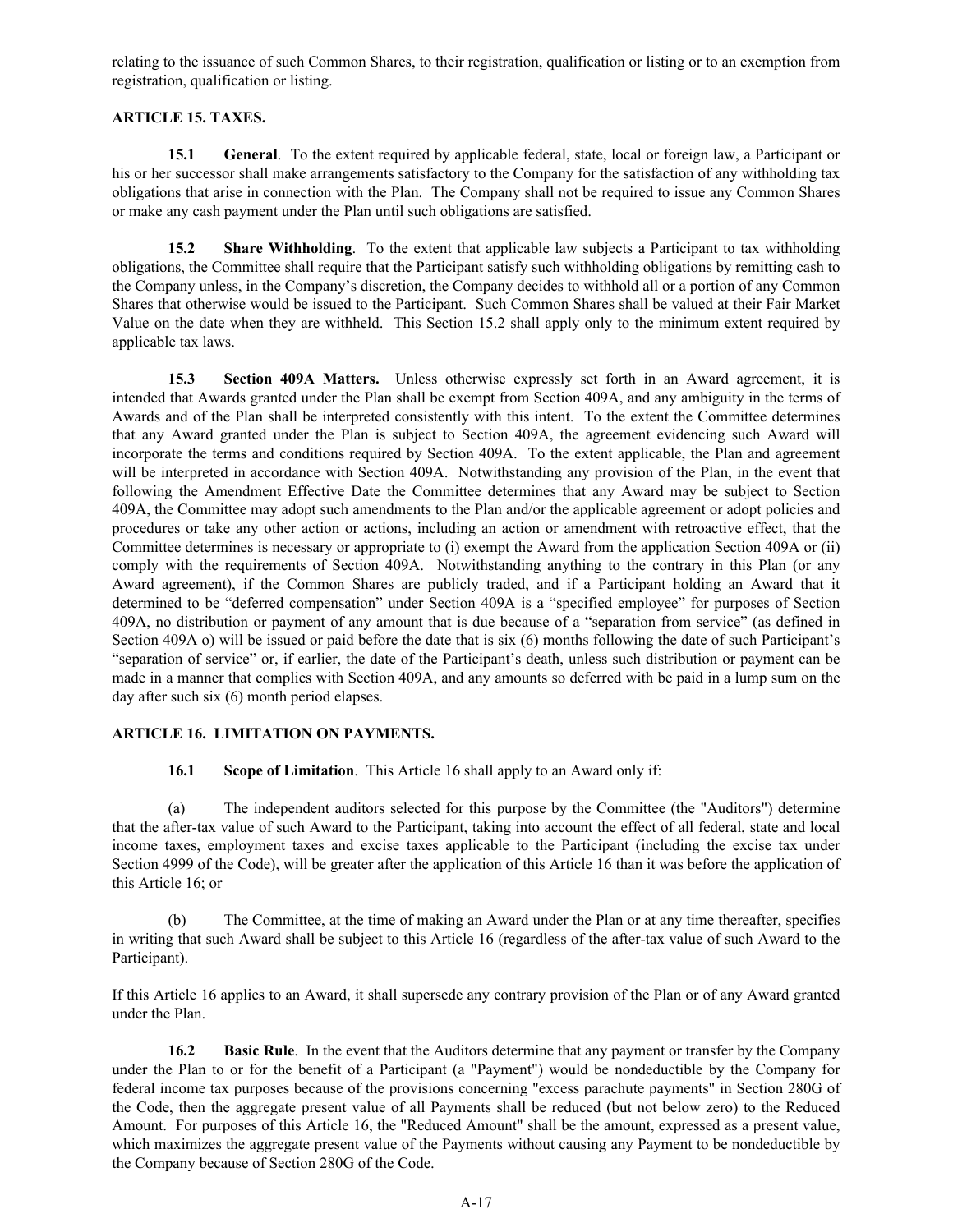**16.3 Reduction of Payments**. If the Auditors determine that any Payment would be nondeductible by the Company because of Section 280G of the Code, then the Company shall promptly give the Participant notice to that effect and a copy of the detailed calculation thereof and of the Reduced Amount. If none of the payments are subject to Section 409A, the Participant may then elect, in his or her sole discretion, which and how much of the Payments shall be eliminated or reduced (as long as after such election the aggregate present value of the Payments equals the Reduced Amount) and shall advise the Company in writing of his or her election within 10 days of receipt of notice. If no such election is made by the Participant within such 10-day period, or if any Payment is subject to Section 409A, the reduction will occur in the following order: (i) cancellation of acceleration of vesting of any equity Awards for which the exercise price (if any) exceeds the then-Fair Market Value of the underlying equity; (ii) reduction of cash payments (with such reduction being applied to the payments in the reverse order in which they would otherwise be made (that is, later payments will be reduced before earlier payments )); and (iii) cancellation of acceleration of vesting of equity Awards not covered under (i) above; provided, however, that in the event that acceleration of vesting of equity Awards is to be canceled, such acceleration of vesting will be canceled in the reverse order of the date of grant of such equity Awards (that is, later equity Awards will be canceled before earlier equity awards). If two or more equity Awards are granted on the same date, each Award will be reduced on a prorata basis. For purposes of this Article 16, present value shall be determined in accordance with Section 280G(d)(4) of the Code. All determinations made by the Auditors under this Article 16 shall be binding upon the Company and the Participant and shall be made within 60 days of the date when a Payment becomes payable or transferable. As promptly as practicable following such determination and the elections hereunder, the Company shall pay or transfer to or for the benefit of the Participant such amounts as are then due to him or her under the Plan and shall promptly pay or transfer to or for the benefit of the Participant in the future such amounts as become due to him or her under the Plan.

**16.4** Overpayments and Underpayments. As a result of uncertainty in the application of Section 280G of the Code at the time of an initial determination by the Auditors hereunder, it is possible that Payments will have been made by the Company which should not have been made (an "Overpayment") or that additional Payments which will not have been made by the Company could have been made (an "Underpayment"), consistent in each case with the calculation of the Reduced Amount hereunder. In the event that the Auditors, based upon the assertion of a deficiency by the Internal Revenue Service against the Company or the Participant that the Auditors believe has a high probability of success, determine that an Overpayment has been made, such Overpayment shall be treated for all purposes as a loan to the Participant that he or she shall repay to the Company, together with interest at the applicable federal rate provided in Section 7872(f)(2) of the Code; provided, however, that no amount shall be payable by the Participant to the Company if and to the extent that such payment would not reduce the amount that is subject to taxation under Section 4999 of the Code. In the event that the Auditors determine that an Underpayment has occurred, such Underpayment shall promptly be paid or transferred by the Company to or for the benefit of the Participant, together with interest at the applicable federal rate provided in Section 7872(f)(2) of the Code.

**16.5 Related Corporations**. For purposes of this Article 16, the term "Company" shall include affiliated corporations to the extent determined by the Auditors in accordance with Section  $280G(d)(5)$  of the Code.

#### **ARTICLE 17. FUTURE OF THE PLAN.**

**17.1 Term of the Plan**. The Plan, as set forth herein, shall become effective on October 2, 2020. The Plan shall remain in effect until the earlier of (a) the date when the Plan is terminated under Section 17.2 or (b) October 2, 2032.

**17.2 Amendment or Termination**. Except as provided in Section 17.3, the Board may, at any time and for any reason, amend or terminate the Plan. No Awards shall be granted under the Plan after the termination thereof. The termination of the Plan, or any amendment thereof, shall not affect any Award previously granted under the Plan.

**17.3 Stockholder Approval**. No amendment to the Plan may:

(a) without the approval of the stockholders, (i) increase, subject to adjustments permitted herein, the maximum number of Common Shares that may be issued through the Plan, (ii) materially increase the benefits accruing to Participants under the Plan, (iii) materially expand the classes of persons eligible to participate in the Plan, (iv) expand the types of Awards available for grant under the Plan, (v) materially extend the term of the Plan, (vi) materially change the method of determining the Exercise Price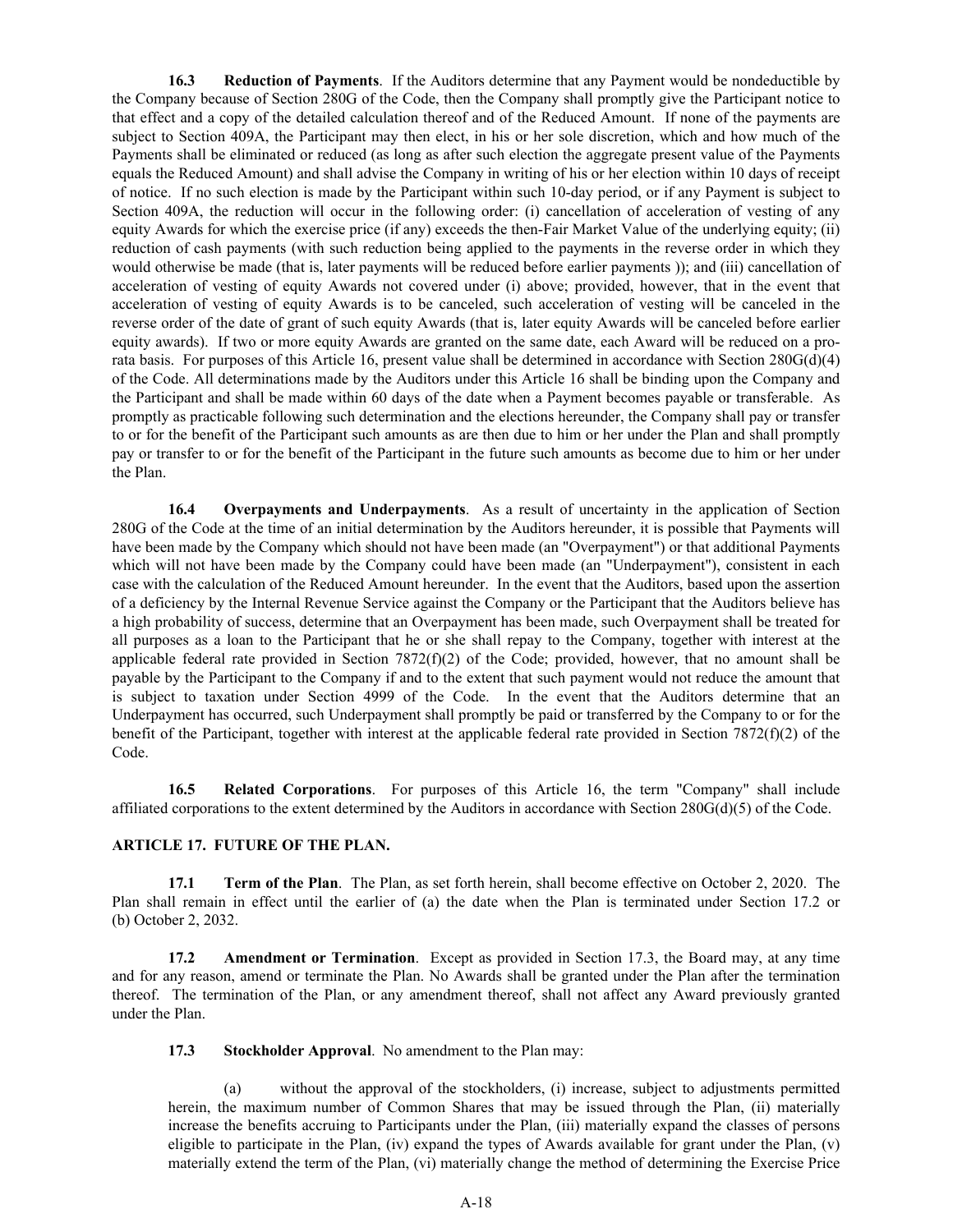of Options or SARs, or (vii) amend Sections 6.7 or 8.8 to permit a reduction in the Exercise Price of Options or SARs; or

(b) materially impair, without the consent of the recipient, an Award previously granted.

### **ARTICLE 18. MISCELLANEOUS.**

**18.1 Unfunded Plan/No Establishment of a Trust Fund.** Nothing contained in the Plan, and no action taken pursuant to its provisions, shall create or be construed to create a trust of any kind, or a fiduciary relationship between the Company and any Participant, beneficiary, legal representative, or any other person. To the extent that any person acquires a right to receive payments from the Company under the Plan, such right shall be no greater than the right of an unsecured general creditor of the Company. All payments to be made hereunder shall be paid from the general funds of the Company and no special or separate fund shall be established and no segregation of assets shall be made to assure payment of such amounts, except as expressly set forth in the Plan. No property shall be set aside nor shall a trust fund of any kind be established to secure the rights of any Participant under the Plan. The Plan is not intended to be subject to the Employee Retirement Income Security Act of 1974, as amended.

**18.2 Indemnification of the Committee.** The Company shall indemnify each present and future member of the Committee against, and each member of the Committee shall be entitled without further action on his or her part to indemnity from the Company for, all expenses (including attorney's fees, the amount of judgments and the amount of approved settlements made with a view to the curtailment of costs of litigation, other than amounts paid to the Company itself) reasonably incurred by such member in connection with or arising out of any action, suit or proceeding in which such member may be involved by reason of such member being or having been a member of the Committee, whether or not he or she continues to be a member of the Committee at the time of incurring the expenses, including, without limitation, matters as to which such member shall be finally adjudged in any action, suit or proceeding to have been negligent in the performance of such member's duty as a member of the Committee. However, this indemnity shall not include any expenses incurred by any member of the Committee in respect of matters as to which such member shall be finally adjudged in any action, suit or proceeding to have been guilty of willful misconduct in the performance of his duty as a member of the Committee. In addition, no right of indemnification under the Plan shall be available to or enforceable by any member of the Committee unless, within 60 days after institution of any action, suit or proceeding, such member shall have offered the Company, in writing, the opportunity to handle and defend same at its own expense. This right of indemnification shall inure to the benefit of the heirs, executors or administrators of each member of the Committee and shall be in addition to all other rights to which a member of the Committee may be entitled as a matter of law, contract or otherwise.

**18.3 Severability**. In the event any provision of the Plan shall be held illegal or invalid for any reason, the illegality or invalidity shall not affect the remaining parts of the Plan, and the Plan shall be construed and enforced as if the illegal or invalid provision had not been included.

**18.4 Headings.** Headings of Articles and Sections are included for convenience of reference only and do not constitute part of the Plan and shall not be used in construing the terms and provisions of the Plan.

**18.5 Other Compensation Plans.** The adoption of the Plan shall not affect any other option, incentive or other compensation or benefit plans in effect for the Company or any Affiliate, nor shall the Plan preclude the Company from establishing any other forms of incentive compensation arrangements for Employees, Directors or Consultants.

**18.6 Successors.** All obligations of the Company under the Plan with respect to Awards granted hereunder shall be binding on any successor to the Company, whether the existence of such successor is the result of a direct or indirect purchase, merger, consolidation, or otherwise, of all or substantially all of the business and/or assets of the Company.

**18.7 Law Limitations/Governmental Approvals**. The granting of Awards and the issuance of Common Shares under the Plan shall be subject to all applicable laws, rules, and regulations, and to such approvals by any governmental agencies or national securities exchanges as may be required. All grants and awards under the Plan are subject to the condition subsequent that an appropriate Agreement be signed by the parties.

**18.8 Regulatory Approval and Listings.** The Company shall use its best efforts to file with the Securities and Exchange Commission as soon as practicable following approval of the Plan by the stockholders of